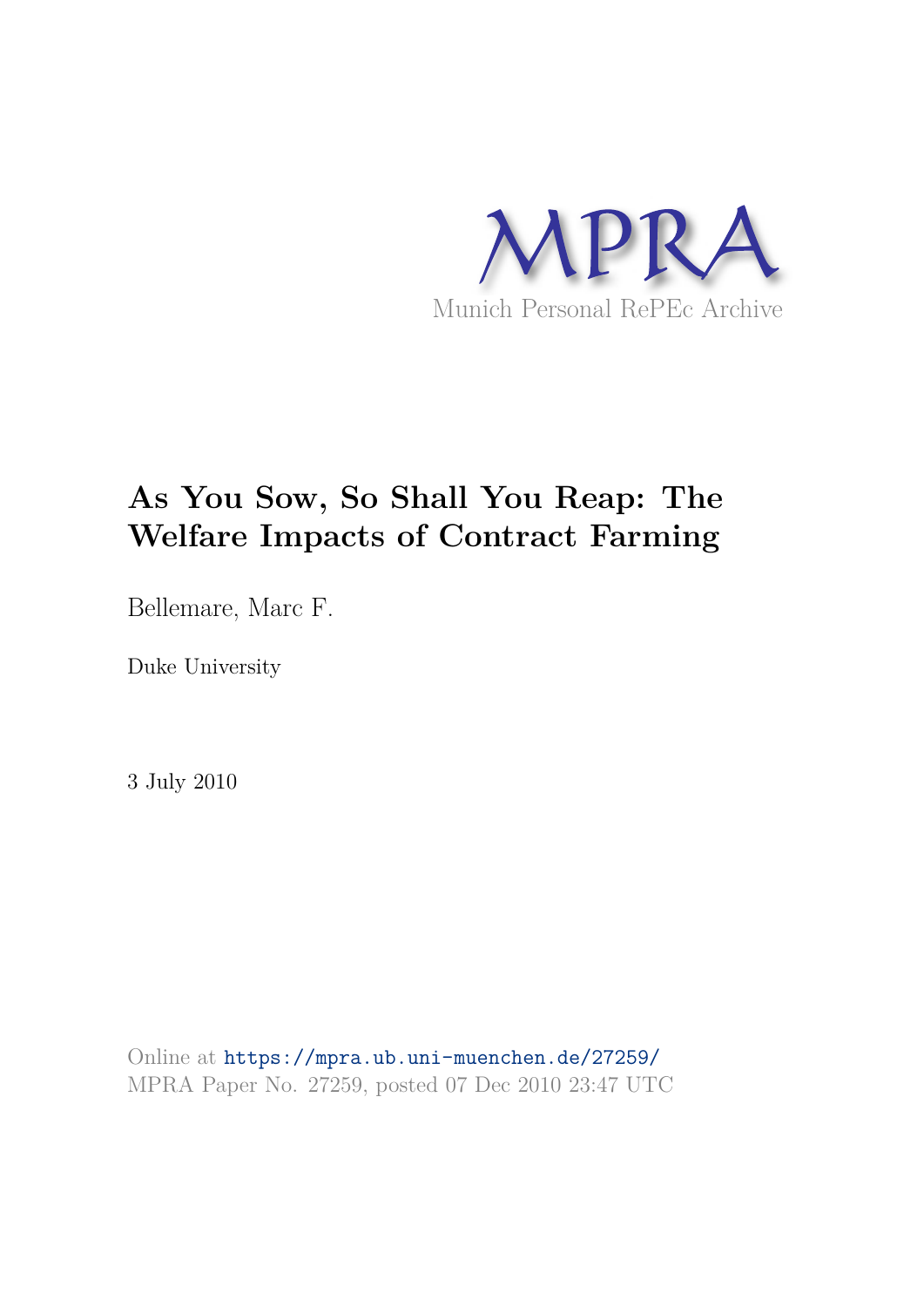# As You Sow, So Shall You Reap: The Welfare Impacts of Contract Farming<sup>\*</sup>

*Marc F. Bellemare*†

December 2, 2010

#### **Abstract**

What is the impact of participation in agricultural value chains on the welfare of smallholders? Contract farming, wherein a processing firm delegates its production of agricultural commodities to growers, is often viewed as a means of increasing smallholder welfare in developing countries. Because the problem posed by the nonrandom participation of grower smallholders in contract farming has so far not been dealt with convincingly, however, whether participation in contract farming actually increases smallholder welfare is still up for debate. This paper uses an experimentally derived nonparametric measure of willingness to pay to enter contract farming to control for actual participation in contract farming. Using data from Madagascar, results indicate that participation in contract farming is associated with a 10- to 16-percent increase in income; a 15-percent decrease in income volatility; a two-month decrease in the duration of the hungry season; and a 31-percent increase in the likelihood of receiving a formal loan.

Keywords: Contract Farming, Welfare, Grower-Processor Contracts, Outgrower Schemes, Africa, Madagascar *JEL* Classification Codes: L23, L24, O13, O14, Q12

 $\overline{a}$ 

<sup>\*</sup> I am grateful to David Stifel for invaluable help with the data as well as to Stefano Paternostro for making data collection possible and Eliane Ralison for coordinating the work of the survey team. I thank Jean-Marie Baland, Zack Brown, Catherine Guirkinger, Jonathan Kaminski, Bob Myers, Subhrendu Pattanayak, Vincenzo Verardi, Christian Vossler, and Ying Zhu for helpful comments. I am also grateful to seminar audiences at Hebrew University, Leuven, Michigan State, and Namur as well as participants at the 2010 SCC-76 "Economics and Management of Risk in Agriculture and Natural Resources" conference for their comments. This paper was written while I was on leave at the University of Namur, whose generous financial support I wish to acknowledge. I have also benefited from a seed grant from the Duke Center for International Development for preliminary work. All remaining errors are mine.

<sup>&</sup>lt;sup>†</sup> Assistant Professor, Duke University, Box 90312, Durham, NC 27708-0312, marc.bellemare@duke.edu.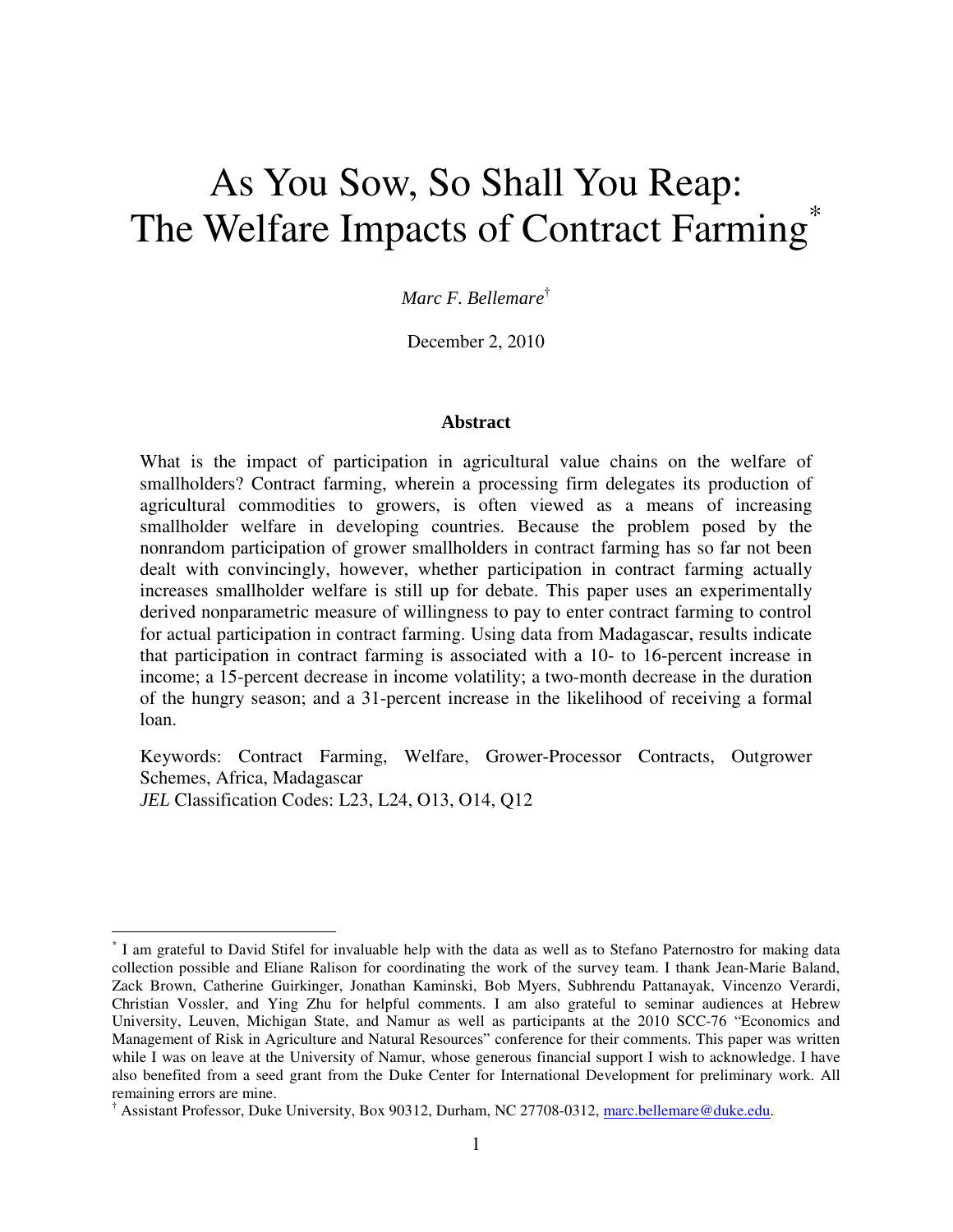#### **1. Introduction**

<u>.</u>

With rising incomes and falling trade barriers over the past 60 years, consumers throughout the industrialized world have increasingly valued food diversity and availability. This is why the average US supermarket offers several varieties of tomatoes at any given time, for example, or why it commonly sells summer crops such as strawberries in the middle of winter. Likewise, with rising incomes throughout the developing world, supermarkets are playing an increasingly important role in providing consumers in developing countries with a more stable supply of a greater number of agricultural commodities.<sup>1</sup>

Rather than relying on commodities purchased at the farm gate or on spot markets, however, supermarkets rely on complex supply chains in which commodities are produced under contract (Reardon et al., 2003). Consequently, contract farming – the economic institution wherein a processing firm and a grower enter a contract in which the firm delegates its production of agricultural commodities to the grower – is playing an increasingly important role in developing countries.

Moreover, although industrialized countries remain the top sources of US food imports, "the greatest growth [of US food imports] between 1998 and 2007 was among imports from the developing countries" (USDA, 2009). Furthermore, with the advent of Fair Trade labeling in the late 1980s and the growing popularity of Fair Trade commodities in industrialized countries over the last decade, industrialized-country consumers are increasingly linked to developing-country producers, as Fair Trade commodities can now be purchased from Whole Foods in the US; Tesco in the UK; Loblaws in Canada; and Carrefour in France and elsewhere. In India, for example, Nestlé's biggest milk processing facility in the Punjab contracts with over 140,000 agricultural households (McMichael, 2009). Lastly, if the US offers any guidance as to what the future has in store for developing countries, 36 percent of the crops and livestock produced in the US are produced under contract, with estimates ranging from 21 percent for cattle to almost 90 percent for poultry (IATP, 2010).

<sup>&</sup>lt;sup>1</sup> See Gereffi et al. (2010) on the processed food revolution as well as for a case study of tomatoes in the United States. For a discussion of how US-based retailers shape production networks in developing countries, see Gereffi (1994).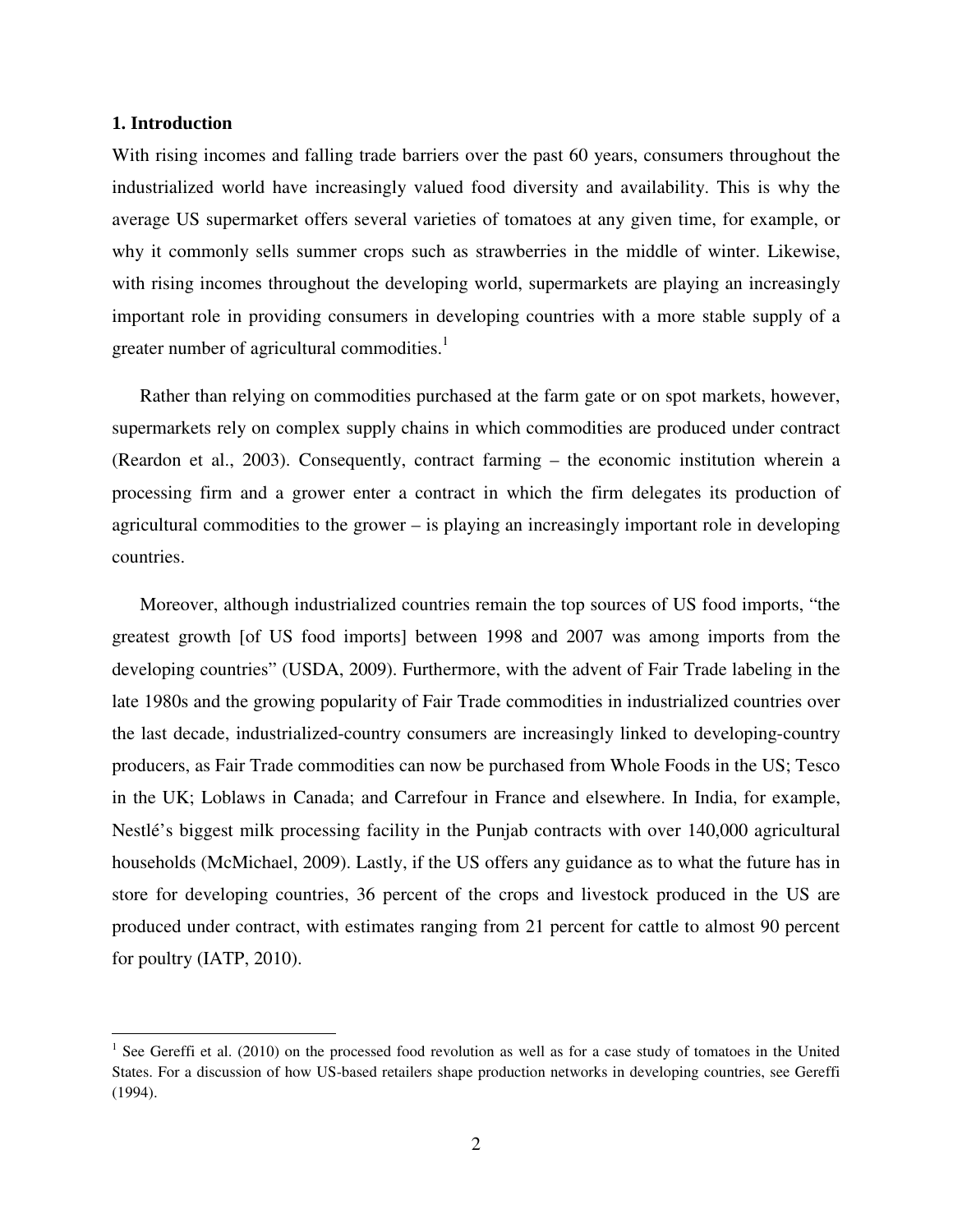But what is the impact of participating in contract farming on the welfare of the growers, who are more often than not smallholders? Although much has been written on the market participation of smallholders (Bellemare and Barrett, 2006; Barrett, 2008), on agricultural supply chains in general (Reardon and Timmer, 2005) and on contract farming in particular (Grosh, 1994; and Bijman, 2008), little is known about the actual welfare impacts of contract farming on the households that choose to participate as growers. Intuition suggests that contract farming should at the very least increase the expected welfare of the households involved. If this were not the case, the assumption of individual rationality – the cornerstone of modern social science – dictates that they should refuse to participate in contract farming, just as it dictates that they should stop participating when these arrangements fail to increase their welfare. Thus, although contract farming is viewed by some as a means of fostering economic development by resolving several market failures (Grosh, 1994), others view the institution as a means of labor exploitation by capitalists (Glover and Kusterer, 1990; Clapp, 1994; Watts, 1994; Porter and Phillips-Howard,  $1997$ ). $^2$ 

Using data from Madagascar, this paper studies the direct impact of participation in contract farming on several indicators of household welfare (i.e., income, income per capita, income per adult equivalent, income net of revenues from contract farming, duration of the hungry season, and whether the household has received a formal loan over the past year) as well as the indirect impact of participation in contract farming on welfare by testing whether the households who participate in contract farming have comparatively less volatile income measures.

The contribution of this paper lies in the way it identifies the causal impacts of contract farming on welfare. Indeed, because participation in contract farming is not randomly distributed across households, the main empirical challenge is to find a suitable instrumental variable (IV) to identify the causal impact of contract farming on welfare. That is, one must find a variable which explains participation in contract farming but which is also plausibly exogenous to household welfare. Without such a variable, one's estimate of the impact of participation in contract farming on household welfare will be biased.

 $\overline{a}$ 

<sup>&</sup>lt;sup>2</sup> Such conclusions are not the exclusive preserve of social scientists. The executive director of the US-based Organization for Competitive Markets, a think-tank whose mission is to oppose the consolidation of firms in US agriculture, has been quoted as saying that farmers who enter contract farming arrangements "essentially become indentured servants on their own land" (Laskawy, 2009).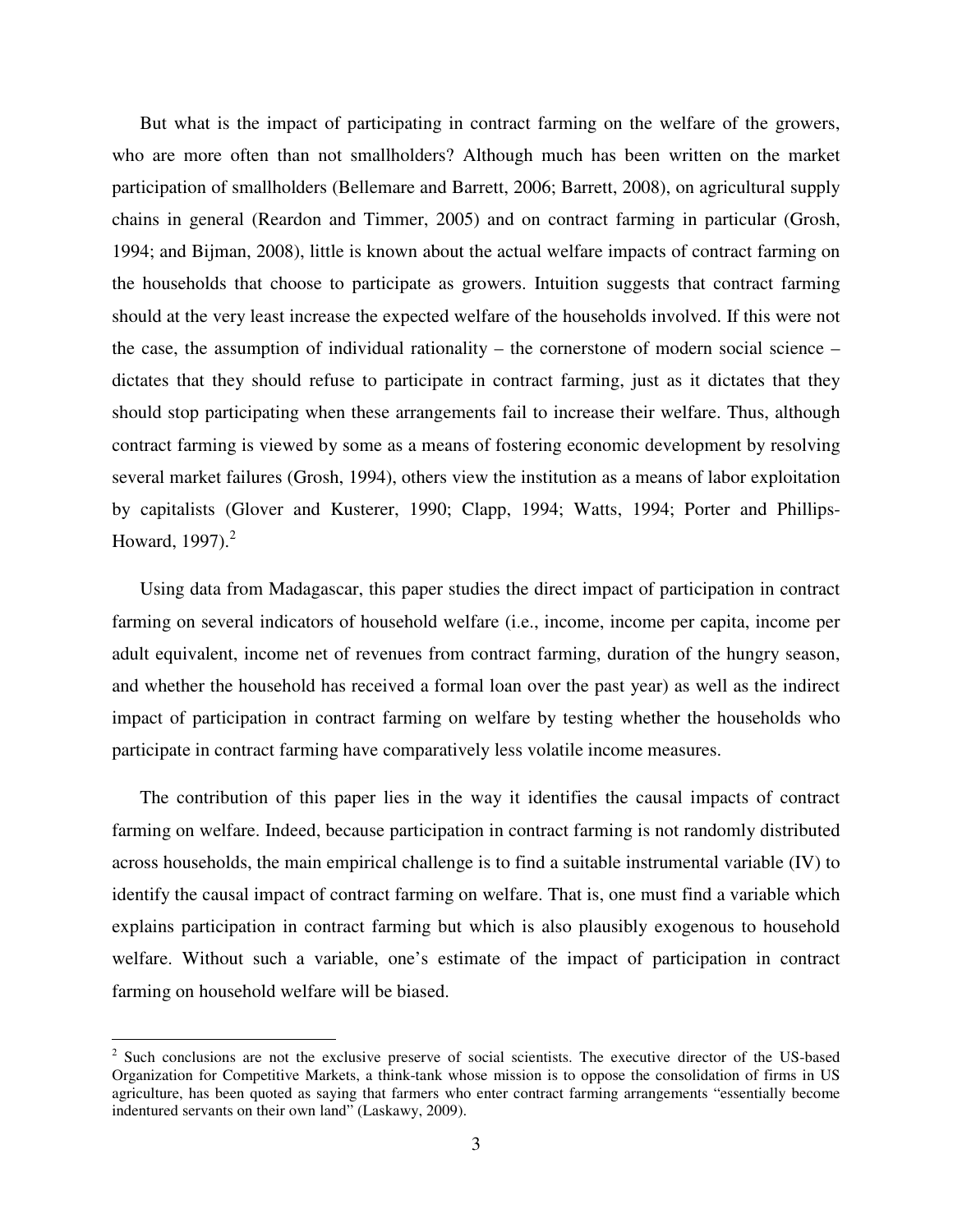The IV used to identify the impact of participation in contract farming in this paper is a nonparametric lower bound on respondent willingness to pay (WTP) to participate in contract farming, which is derived from a dichotomous-choice contingent valuation experiment that was conducted during fieldwork. Respondents were asked whether they would agree to participate in a contract farming arrangement which would require an initial investment whose value was generated by the throw of a die, but which would increase their annual income with certainty. Because the hypothetical initial investment was randomly generated, the source of variation used in estimating WTP is completely exogenous to welfare. Moreover, because WTP captures the variation between respondents' respective marginal utilities derived from participation in contract farming, it effectively controls for the various sources of unobserved heterogeneity between respondents, such as various subjective perceptions, risk preferences, entrepreneurship, technical ability, etc. which all affect preferences over contract farming. These changes in preferences are captured by changes in WTP between respondents.<sup>3</sup>

Previous studies have instrumented participation in contract farming using a measure of respondent trustworthiness (Warning and Key, 2002); the number of organizations (including agricultural organizations) a respondent belongs to (Simmons et al., 2005); the distance between a respondent's farm and the farm of the village chief (Miyata et al., 2009); and respondent membership in a farmer group (Rao and Qaim, 2010).<sup>4</sup> In all cases, the exogeneity of the IVs used – whether they are orthogonal to the welfare measure of interest – is debatable, and one can easily come up with reasons why they are, in fact, not plausibly exogenous to the outcomes studied. Similarly, Minten et al. (2009) only observe households who participate in contract farming, and so they resort to comparing households who participate in contract farming with households who do not participate in contract farming by constructing a control group from a different data set. Likewise, although Singh's (2002) sample includes both participants and

 $\overline{a}$ 

 $3$  No less important is the question of reverse causality. Indeed, both (i) whether there is cognitive dissonance (i.e., whether actual participation in contract farming affects WTP); or (ii) whether welfare causally affects WTP are discussed at length and ultimately ruled out in section 3.

<sup>&</sup>lt;sup>4</sup> Instead of using an IV, one could rely instead on propensity score matching methods, as in Maertens and Swinnen (2009), which assume that the difference between the treatment and control groups (i.e., in this case, between the households who participate in contract farming and those who do not) can be fully accounted on the basis of observables (Dehejia and Wahba, 2002). Because several unobservable factors (e.g., risk preferences, entrepreneurship, technical ability, etc.) likely drive the decision to go into contract farming, however, this paper does not further discuss PSM methods.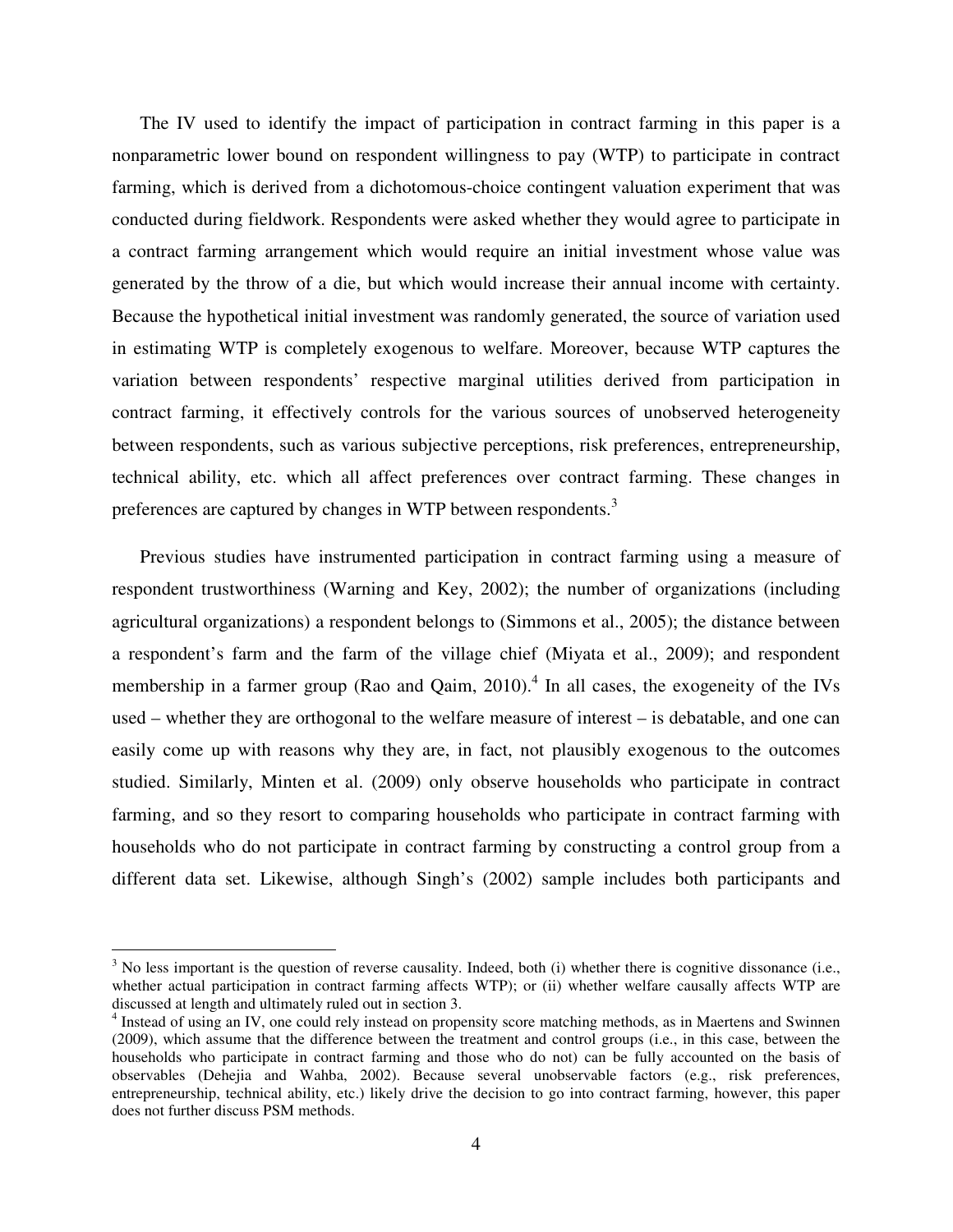nonparticipants in contract farming, his test also consists in between-group comparisons of the means of selected indicators.

Consequently, the nonrandom participation of growers in contract farming has so far not convincingly been dealt with, which calls into question the welfare impacts of contract farming estimated in the extant literature given the bias in estimated effects that failing to properly identify the causal impact of participation in contract farming yields. In the limit, this means that whether participation in contract farming increases welfare is still up for debate, as the bias could be so severe as to lead to estimates that are of the wrong sign. And even if one were to grant that the aforementioned studies get the direction – positive or negative – of the impact of contract farming on welfare right, the endogeneity problem posed by the nonrandom participation of growers in contract farming would cause the magnitude of those impacts to be biased.<sup>5</sup>

The empirical results in this paper indicate that participation in contract farming increases household income by 10 percent; household income per capita by 14 percent; household income per adult equivalent by 16 percent; household income net of contract farming revenue by 9 percent; it decreases the duration of the hungry season experienced by the household by about two months; and that it increases the likelihood that a household receives a loan from a bank or a microfinance institution (MFI) by about 31 percent. Perhaps more importantly, empirical results suggest that participation in contract farming decreases vulnerability and indirectly increases welfare by decreasing the volatility of total household income, income per capita, and income per adult equivalent by about 15 percent, but that it has no such impact on household income net of contract farming revenue. Finally, a comparison of the WTP approach with the naïve ordinary least squares (OLS) case in which one would assume that participation in contract farming is randomly distributed – and therefore exogenous to welfare – underscores the policy importance of accurately identifying the causal relationship between contract farming and welfare.

For income alone, a comparison with previous studies indicates that the effects of contract farming may have been previously overstated. Indeed, while Warning and Key (2002), Miyata et

-

<sup>&</sup>lt;sup>5</sup> Likewise, the fact that nonrandom participation in contract farming has so far not convincingly been dealt with does not allow claiming, as some have done, that (i) selection of is not an issue; and so (ii) estimated ATEs are unbiased when ignoring the selection problem. Indeed, such claims can only be made with a valid instrument for participation in contract farming.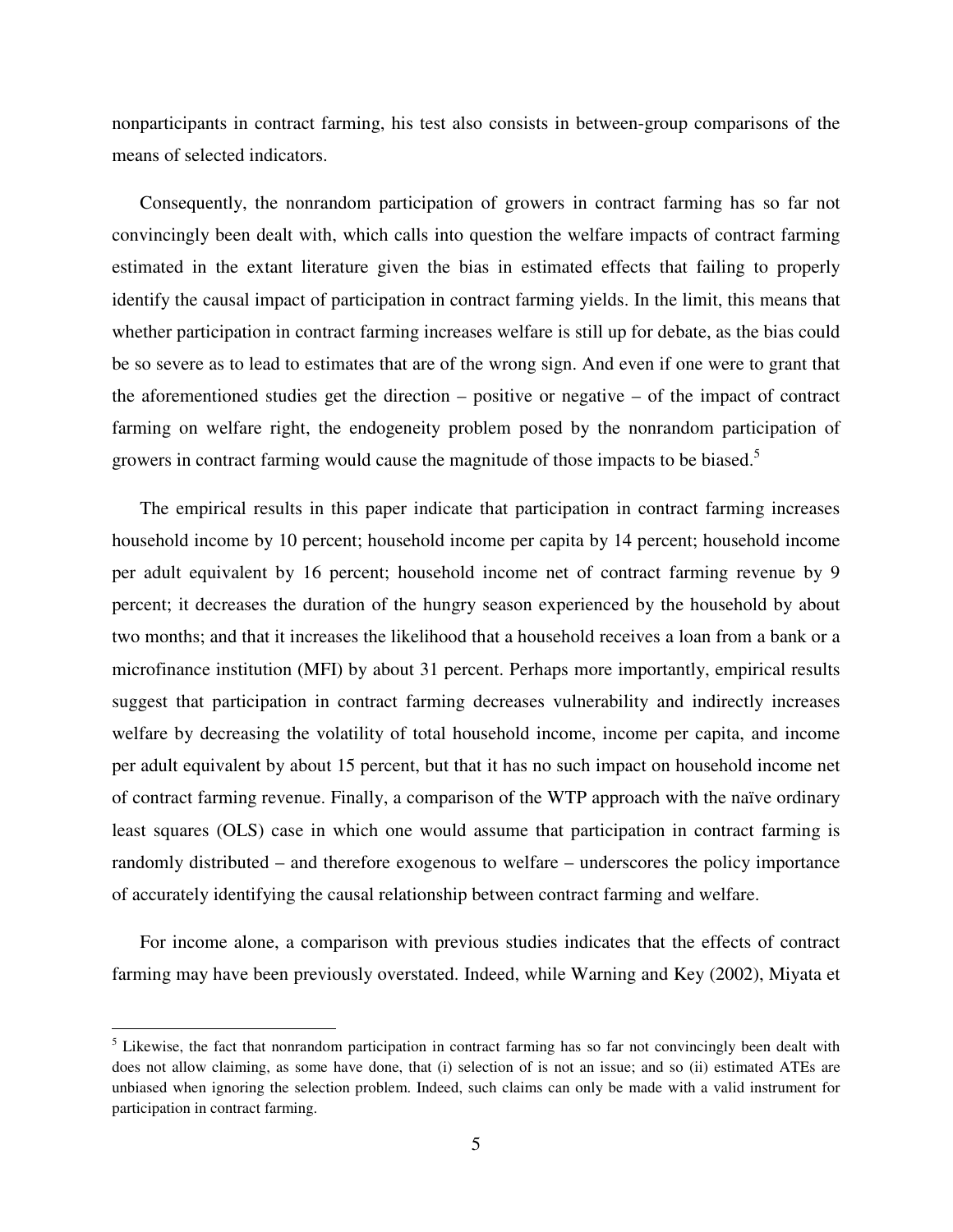al. (2009), and Rao and Qaim (2010) respectively find that participation in contract farming increases income by 32, 39, and 48 percent, the findings in this paper indicate that, in the data at hand, the impact of participation in contract farming is more modest at around 10 percent of income.

The remainder of this paper is organized as follows. In section 2, the data is discussed along with descriptive statistics. Section 3 presents the empirical framework and the strategy used in this paper to identify the causal impact of contract farming on welfare. In section 4, empirical results are presented and discussed at length. Section 5 concludes by discussing the research and policy implications of the empirical findings.

#### **2. Data and Descriptive Statistics**

<u>.</u>

The data used in this paper were collected between July and December 2008 for a study of contract farming commissioned by the Economic Development Board of Madagascar (EDBM) on behalf of the World Bank. Six regions were visited by the survey team, three of which were chosen from commune census data for their relatively high density of contract farming, with the remaining three chosen on account of their being deemed high-priority "growth areas" by EDBM. Figure 1 shows a map of the 22 regions of Madagascar: the six regions chosen for data collection were Alaotra-Mangoro (region 11 on the map in figure 1), Analamanga (4), Anosy (22), Diana (1), Itasy (3), and Vakinankaratra (5). The "growth areas" are regions 1, 5, and 22.

Within each region, the two communes with the highest density of contract farming were retained. Finally, within each of the 12 communes, 50 households were interviewed who participated in contract farming, and 50 households were interviewed who did not participate in contract farming.<sup>6</sup> For each household, data were collected at the household, plot, crop, and whenever applicable – contract levels. The data thus consist of 1200 households, half of which are participants in contract farming. Because of the sampling scheme, probability weights are used to bring the sample as close as possible to a random sample throughout the paper. Table 1 synthesizes the six regions and 12 communes included in the data as well as the main contracted crops in each commune.

 $<sup>6</sup>$  Such a factorial design (List et al., 2010), in which the sample is split evenly between the treatment and the control</sup> group, is ideally suited for cases where the variance of the outcome (in this case, the variance of the various welfare measures) is constant across the treatment and the control group, which is unfortunately not the case in this context.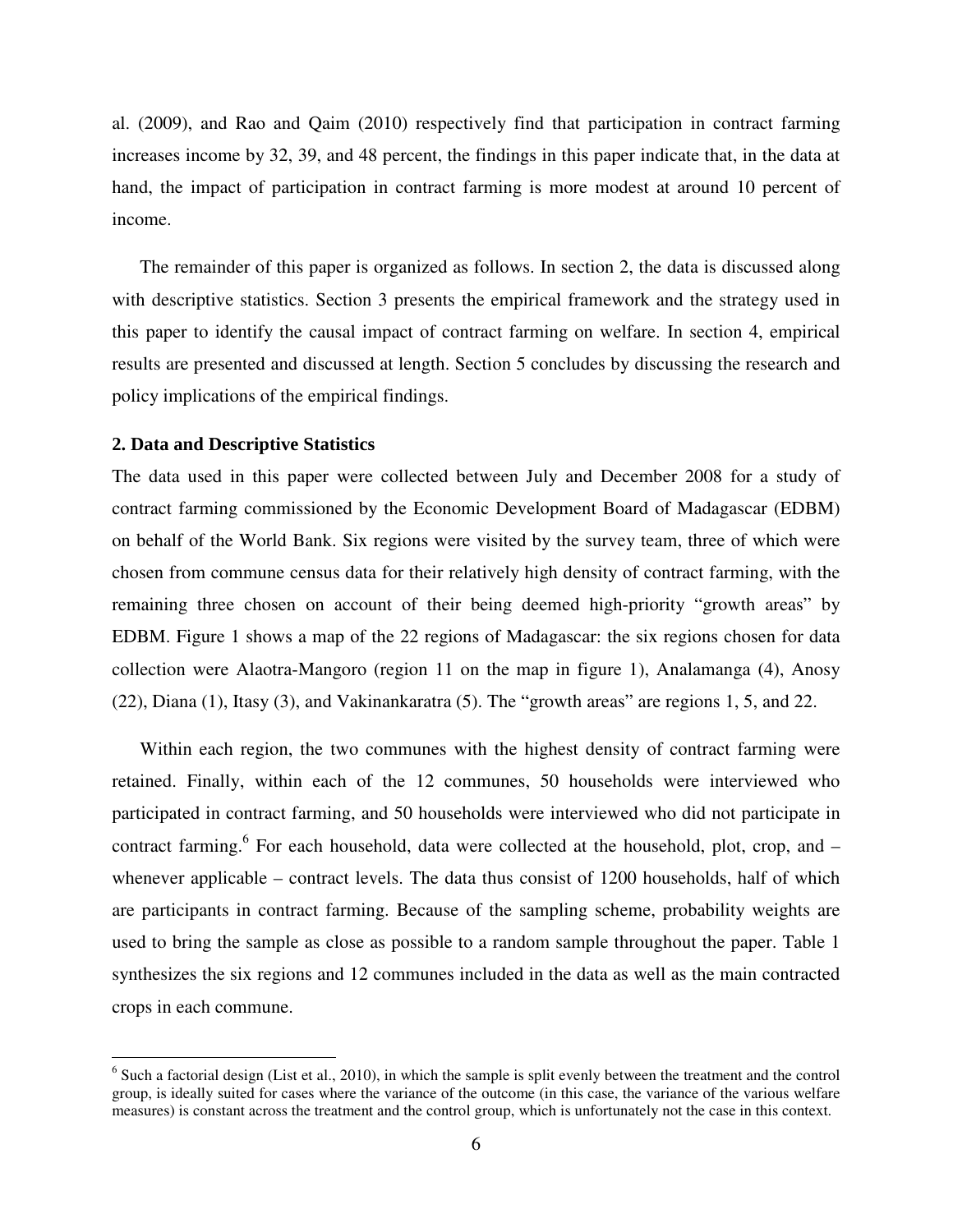Table 2 presents summary statistics. Although the sample was designed so as to have 50 percent of the households participating in contract farming, the presence of missing observations for some of the variables means that only 1,178 households were retained for analysis, of which 49.2 percent are participants in contract farming.

The average household in the data is composed of 5.7 individuals, almost half of whom are dependents.<sup>7</sup> The majority of households in the sample are headed by a male, with only eight percent of households headed by a female. Almost one in eight households is headed by an individual who has never married or is widowed, and over one in eight households is headed by someone who was not born in the commune. The average household head is 43 years old, has completed six years of education, and has accumulated 20 years worth of agricultural experience. Finally, about one in five household heads is a member of one or more peasant organizations other than contract farming groups, and the average household head is forbidden from doing agricultural work over three weeks per year.<sup>8</sup>

In terms of welfare, total annual household income is on average equal to US\$1153, but this figure drops down to US\$1050 when excluding income from contract farming.<sup>9,10</sup> A very naïve back-of-the-envelope calculation therefore suggests that the average contract farming participant household derives an extra \$102 per year from its participation in contract farming, or just about a 9 percent increase in income. In a country where the nominal GDP was of US\$468 the year the data were collected, this difference in mean income between participants in contract farming and nonparticipants thus appears *prima facie* nontrivial (IMF, 2009). Of course, this is only suggestive, as it fails to control for the nonrandom nature of participation in contract farming as well as for a number of confounding factors.

 $\overline{a}$ 

 $<sup>7</sup>$  A household's dependency ratio is obtained here by dividing the number of individuals under 15 or above 65 years</sup> of age in the household by the total number of individuals in the household.

<sup>&</sup>lt;sup>8</sup> The Malagasy observe a multiplicity of taboos, including a prescription against doing agricultural work on certain days. This taboo, which varies between households, has been found to have a significant negative impact on agricultural productivity by Stifel et al. (2008). See Ruud (1960) for a detailed anthropological survey of the many taboos observed by the Malagasy.

 $9 \text{ US}\$1 \approx 2000$  Ariary when the data were collected.

 $10$  A household's total income includes (i) its income the sales of animals (cattle, pigs, sheep, goats, and poultry); (ii) its wages from various sources of labor (herding, agriculture, state, business, and other wages); (iii) its income from nonagricultural activities (crafts, trade, hunting and fishing, forestry, mining, pensions, transfers, and transportation); (iv) its income from leases (land, cattle, and equipment rentals) and from sales of animal byproducts (milk and eggs); and (v) its income from contract farming.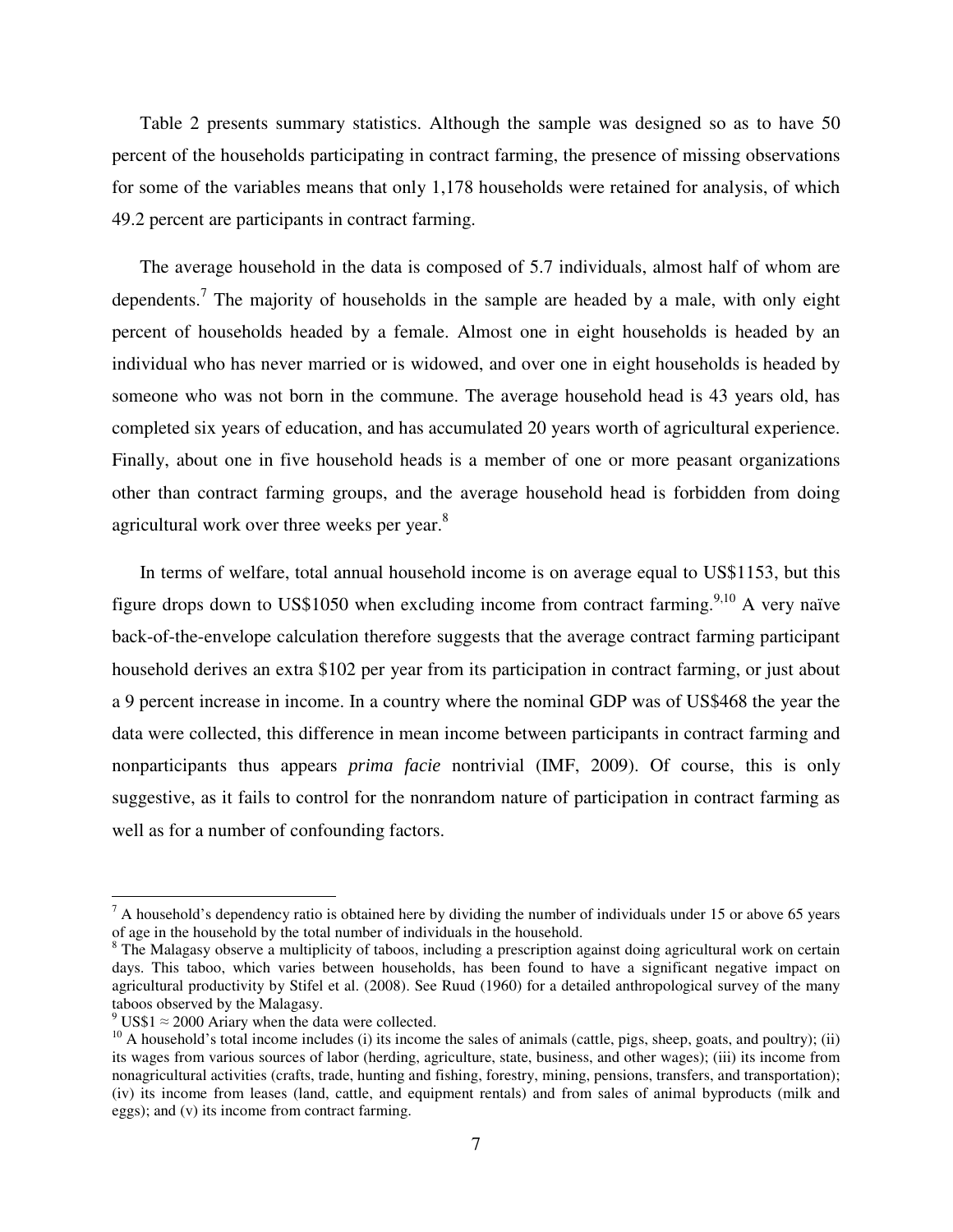Similarly, total income per capita within the household is equal to US\$219, and total income per adult equivalent is equal to  $USS271$ .<sup>11</sup> The average household experienced a hungry season – a period during which one or more individual within the household unwillingly eat less than three meals a day – that lasted almost three and a half months, and 14 percent of the households had received a formal (i.e., bank or MFI) loan in the year preceding data collection.

The average household owns US\$325 in working capital (i.e., plow, cart, weeder, harrow, tractor, and other agricultural equipment), and \$716 in other assets (i.e., television, radio, bicycle, cattle, pigs, sheep, goats, poultry, jewelry, businesses, bank account balance, and landholdings). Finally, as far as landholdings go, the average household owns 1.7 hectares of land in total, and anticipating on the WTP for contract farming described in detail in section 3.1 below, the average respondent would be willing to pay at least (given that this is a lower bound) \$28 to participate in a contract farming agreement that would increase his annual income by 10 percent with certainty.

#### **3. Empirical Framework**

<u>.</u>

The core equation to be estimated in this paper is such that

$$
y_i = \alpha_1 + \beta_1 x_i + \gamma_1 w_i + \delta_1 d_j + \epsilon_{ij},\tag{1}
$$

where  $y_i$  is an indicator of welfare (i.e., income, income per capita, income per adult equivalent, duration of the hungry season, and a dummy for whether the household has received a formal loan) for household *i*;  $x_i$  is a vector of household characteristics;  $w_i$  is a dummy equal to one if the household participates in contract farming and equal to zero otherwise;  $d_j$  is a vector of dummies for each region *j*; and  $\epsilon_{ij}$  is an error term with mean zero. Equation 1, however, does not and cannot control for the crop grown by the household, because the unit of analysis is the household and not the plot. The fact that most households grow more than one crop makes it difficult, if not impossible, to control for the crops grown. Because rice is the main crop grown by almost every household in Madagascar, however, and because the variation in contracted crops can be largely explained by regional differences (table 1), the variation in crops is largely controlled for by regional dummies in this paper.

 $11$  A household's total number of adult equivalents (Deaton, 1997) was obtained by treating each individual under 15 as 0.5 adult, each individual between the ages of 15 and 65 as one adult, and each individual over 65 as 0.75 adults.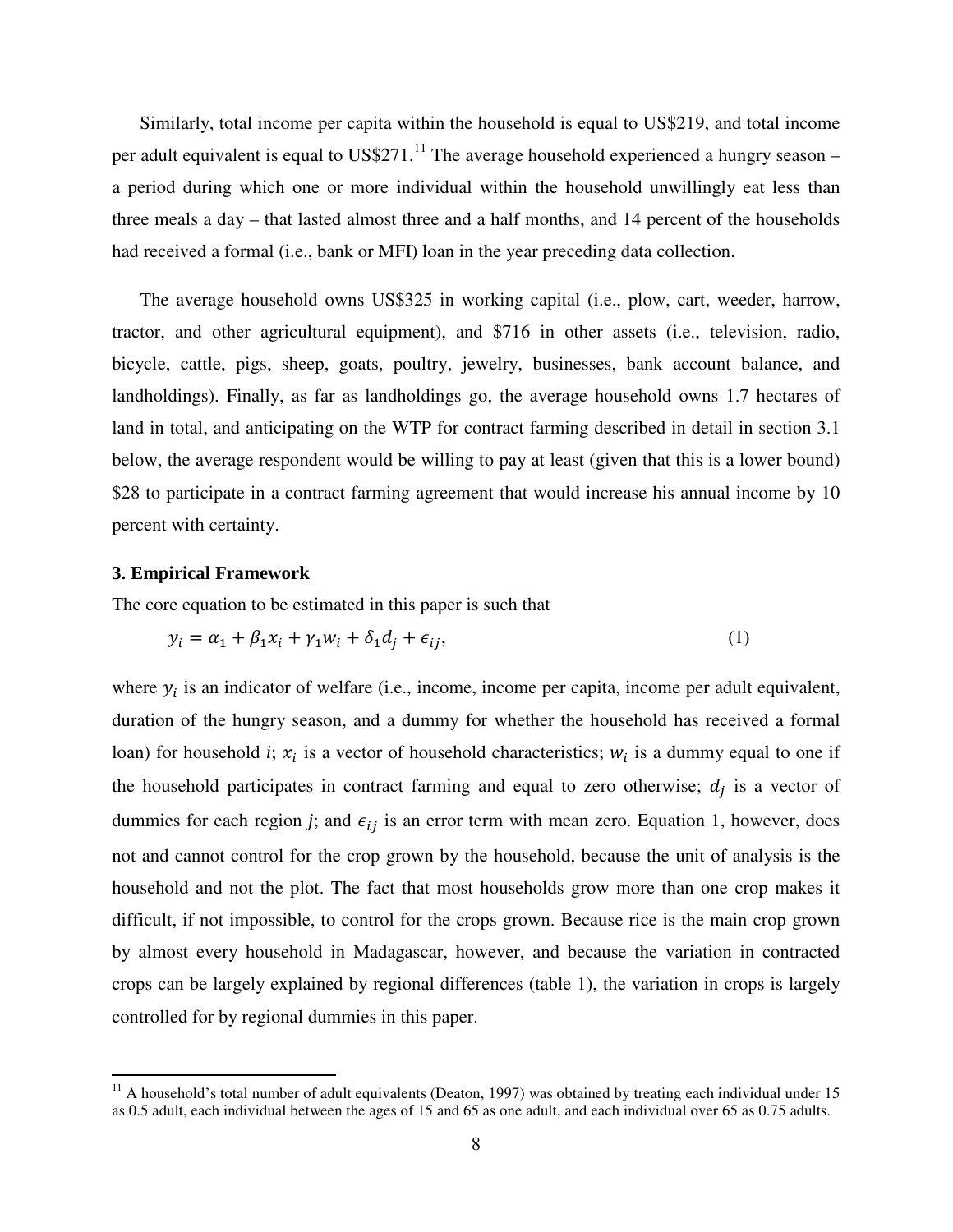The goal of this paper is to estimate  $\gamma$ , which represents the (causal) impact of participation in contract farming on household welfare. In this sense,  $\gamma$  allows calculating the average treatment effect of contract farming (ATE; see Wooldridge, 2002, chapter 18), which is such that

$$
ATE = E(y_1 - y_0),\tag{2}
$$

where  $y_1$  is household welfare if the household participates in contract farming and where  $y_0$  is household welfare if the household does not participate in contract farming. One can thus think of the problem posed by estimating the ATE as a missing data problem: data is missing on  $y_0$  for the households that participate in contract farming, and data is missing on  $y_1$  for the households that do not participate in contract farming. Of course, the fact that participation in contract farming is not randomly distributed across households means that naïvely estimating equation 1 directly would lead to a biased estimate of the ATE. In other words, participation in contract farming is endogenous to household welfare.

To get around this endogeneity problem and identify the causal impact of contract farming on household welfare, a few potential solutions are available to the researcher. What follows is a partial list of such solutions:

- 1. One can randomize over which households get to participate in contract farming and which households do not. This could be done, say, by subsidizing participation at random. Not only is this costly, it can be difficult to ensure effective compliance in the treatment group and noncompliance in the control group.
- 2. One can collect panel data and rely on household fixed effects to control for unobserved heterogeneity at the household level. This is also costly, especially in terms of time, and there is no guarantee that there will be enough within-household variation over time.
- 3. If one knows which processing firms intend on extending their contracting activities and in which communities they intend to do so, one can study households both before and after they participate in contract farming using the difference-in-differences methodology. This requires extensive knowledge of processing firms and their managers in a given area and is also costly in terms of time.
- 4. One can use an instrumental variable, i.e., a variable that is both correlated with participation in contract farming and plausibly exogenous to the welfare outcome of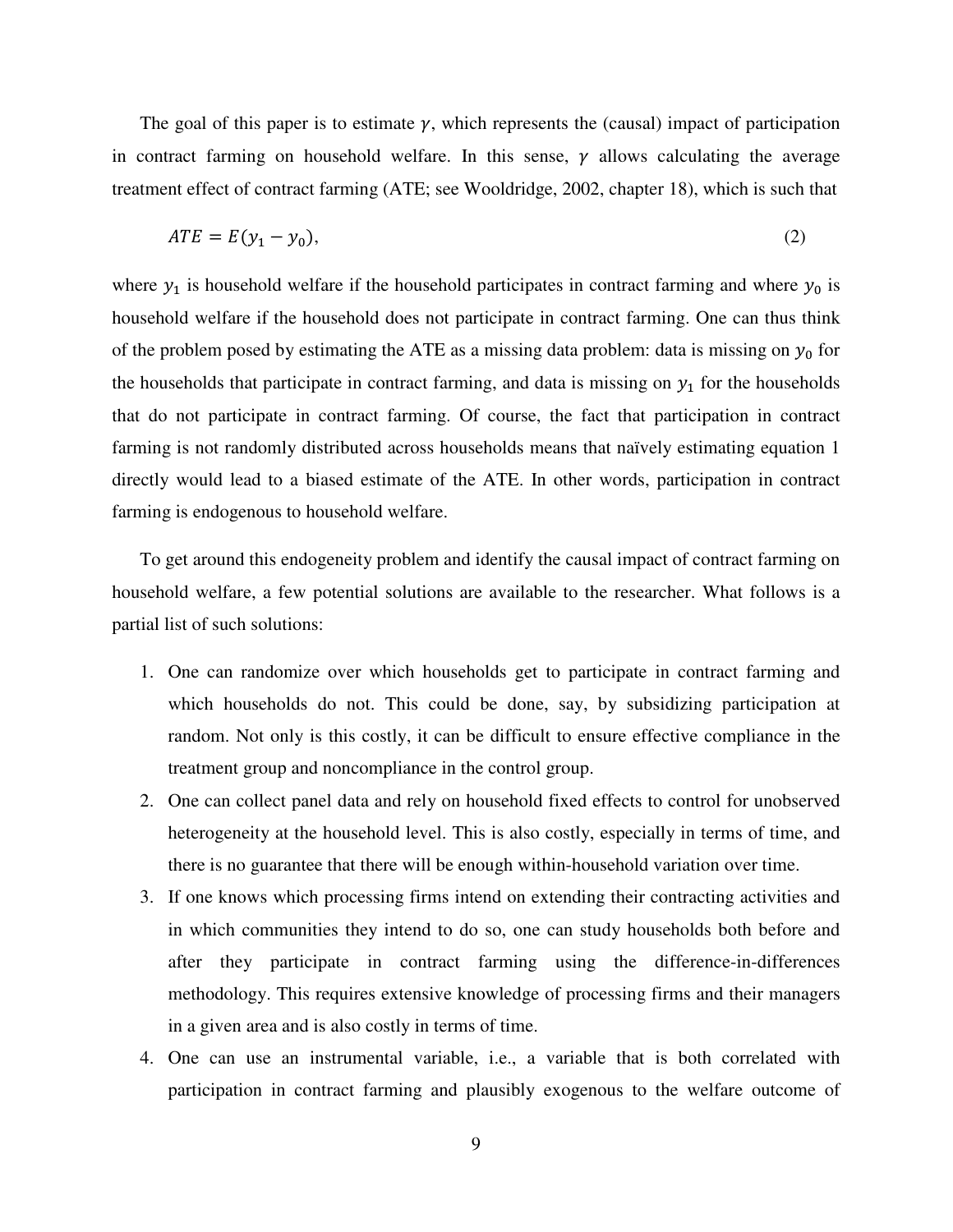interest. While this is the cheapest alternative, finding a valid instrument can be very difficult.

This paper follows the fourth and last option. Indeed, because participation in contract farming is not randomly distributed across households, the equation

$$
w_i = \alpha_2 + \beta_2 x_i + \varphi_2 z_i + \delta_2 d_j + \nu_{ij},\tag{3}
$$

is first estimated as a probit and used to derive obtain  $\hat{G}_i$ , the vector of predicted probabilities obtained from estimating equation 3 (i.e., the predicted value of  $w_i$ ). Equation 1 can then be estimated using  $\hat{G}_i$ ,  $x_i$ , and  $d_j$  as instruments for  $w_i$  (see Wooldridge, 2002, procedure 18.1 for a discussion). The next section discusses the identification strategy adopted in this paper to identify the impact of contract farming on household welfare, i.e., the instrument for participation in contract farming.

## *3.1. Identification Strategy*

As is often the case, the identification of the ATE is far from given in this context. Indeed, because the data are cross-sectional and include only one observation per household, one cannot control for the unobserved heterogeneity between households by incorporating household fixed effects. Moreover, participation in contract farming is almost surely driven by unobservable factors, which would bias any estimated ATE from contract farming obtained from a naïve estimation of equation 1. For example, because contract farming often insures growers against price risk via the use of fixed prices (Grosh, 1994), it is likely that participation in contract farming is driven by the respondent's price risk preferences. Risk preferences, however, are difficult to estimate from survey data, and proxies for risk preferences are only correlated with true risk preferences by assumption (e.g., constant relative risk aversion; decreasing absolute risk aversion; etc.). Even if one were to correctly hypothesize the relationship between risk preferences and a risk proxy included on the right-hand side of equation 1, the error term could still be correlated with that proxy, which would bias the estimate of  $\gamma$ . It could also be that participation in contract farming is driven by the respondent's entrepreneurial or technical abilities, which are difficult to measure and which are consequently omitted from most studies such as this one.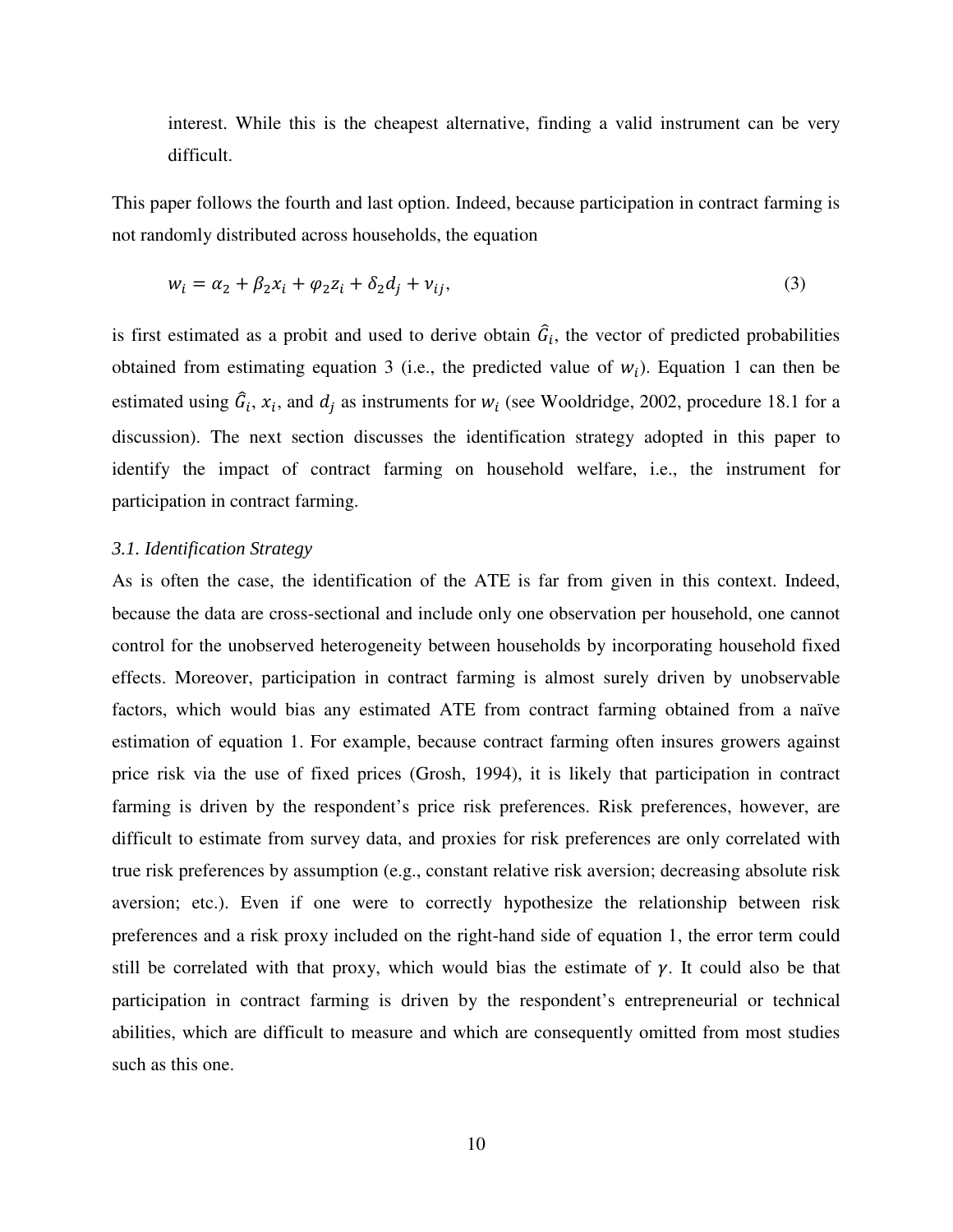To overcome this difficulty, this paper instruments  $w_i$  – the dummy variable for whether a household participates in contract farming – by computing a nonparametric lower bound measure of a respondent's willingness to pay to participate in contract farming, which is derived here from a simple dichotomous-choice contingent valuation experiment conducted during fieldwork (Mitchell and Carson, 1989; Arrow et al., 1993). Each respondent in the sample was asked the question

"Would you be willing to enter a contract farming agreement that would necessitate an initial investment of 25,000–50,000–75,000–100,000–125,000–150,000 Ariary (i.e., US\$ 12.5–25–37.5–50–62.5–75) but which would increase your annual income by 10 percent?,"

where the initial investment was randomly generated by the throw of a die. A nonparametric lower bound on each respondent's WTP is calculated as follows. For yeasayers (i.e., those who answer "Yes" to the contingent valuation question), the only thing the researcher knows with certainty is that they would be willing to pay at least  $r_i$  to participate in the hypothetical contract farming arrangement described by the contingent valuation question. Alternatively, for naysayers (i.e., those who answer "No" to the contingent valuation question), the researcher only knows that they would be willing to pay any value in the  $[-\infty, r_i]$  interval to participate in the hypothetical contract farming arrangement described by the contingent valuation question. Consequently, every yeasayer to the contingent valuation question is assigned the randomlygenerated value of  $r_i$  drawn specifically for him as his lower bound on WTP. Alternatively, every naysayer is assigned a value of zero as his lower bound on WTP.

Compared to the usual parametric methods for estimating WTP (see, for example, Cameron and James, 1987), which make distributional assumptions, this nonparametric method only assumes that (i) WTP is nonnegative; and that (ii) respondents are individually rational, i.e., that they would accept a contract which would increase their annual income by 10 percent but which would require no initial investment. Compared to the usual nonparametric methods for estimating WTP (see, for example, Turnbull, 1976 and Watanabe, 2010), which only provide a central measure (e.g., mean or median) of WTP, the method used in this paper allows one to assign a specific WTP value to each respondent.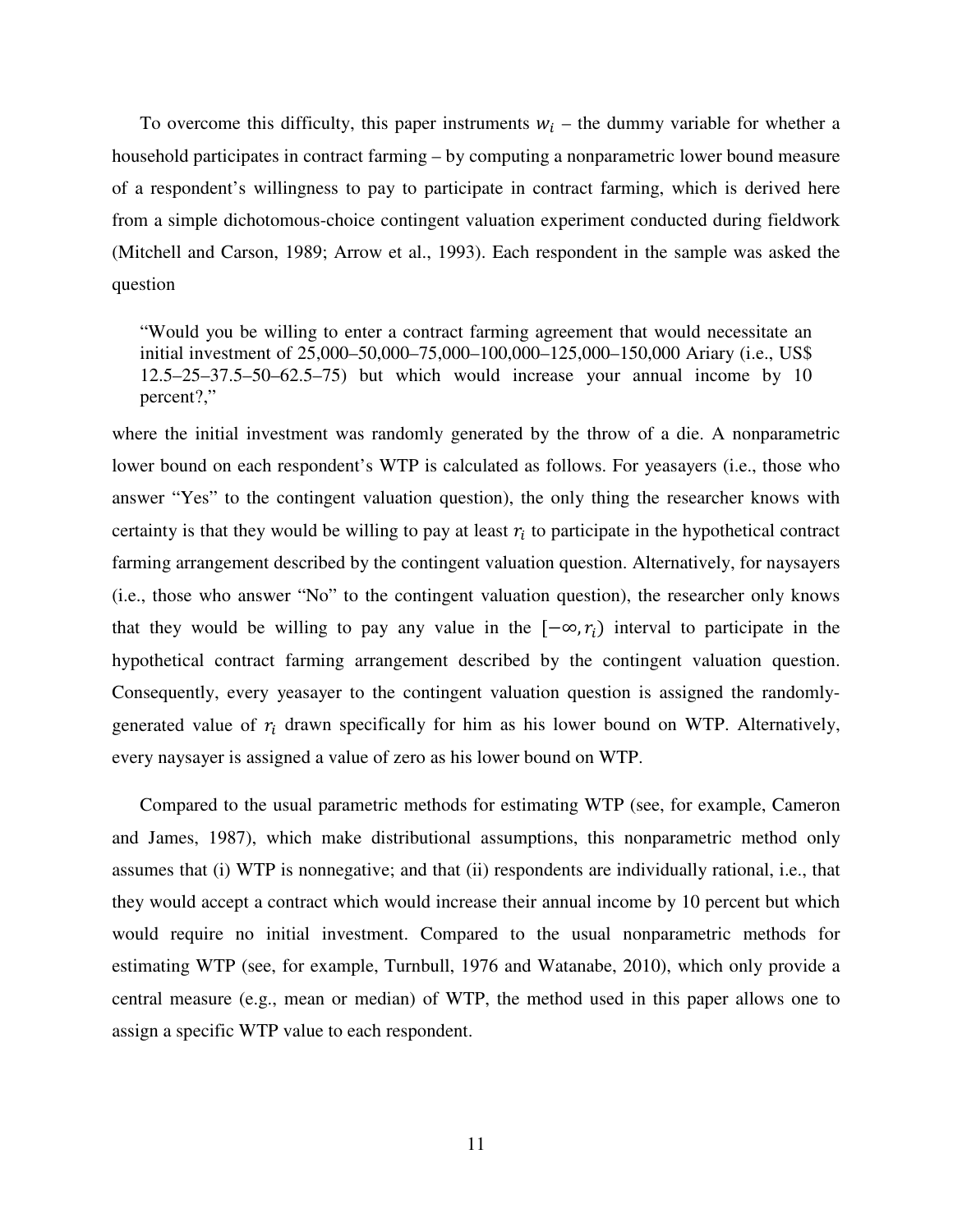Although the assumption of individual rationality is the cornerstone of economics in particular and of modern social sciences in particular, some may object to imposing the requirement that WTP be nonnegative. After all, there are significant nonmonetary costs to participating in contract farming, which means that WTP could be negative for some respondents. But because the nonparametric lower bound on WTP estimate is used here as an instrumental variable rather than as an actual precise measure of WTP, what matters in this context is the *variation* in WTP, which is used here to identify the impact of participation in contract farming, rather than the precise value of WTP. Indeed, recall that WTP is a measure of marginal utility, and that a utility function only represents individual preferences up to an affine transformation (Mas-Colell et al., 1995). Because several utility functions can represent the same preferences, what matters for utility functions is that they preserve ordinality (i.e., the rankordering between alternatives), not cardinality (i.e., the actual utility values assigned to alternatives). Likewise, the assumption that the nonparametric lower-bound WTP estimate be nonnegative affects the cardinality of WTP, but what matters in this context is ordinality, as the value assigned as WTP to the naysayers does not significantly alter estimated ATEs.<sup>12</sup>

The nonparametric lower bound on WTP discussed above is then used as an instrument  $z_i$  for participation in contract farming, the identifying assumption being that a respondent's nonparametric lower bound on WTP to participate in the contract described by the contingent valuation question proxies for their WTP to participate in actual contract farming. Because the value of the initial investment  $r_i$  required by the hypothetical contract offered in the contingent valuation exercise was randomly generated during fieldwork, the variation in estimated WTP is exogenous to welfare. More importantly, estimated WTP controls for the unobserved heterogeneity between respondents because it is a direct measure of the marginal utility derived by respondents from participation in contract farming. For example, a respondent who is riskaverse, and who perceives that participating in contract farming would help him transfer the price risk he would otherwise face to the processing firm, is different from an otherwise identical risk-neutral respondent who does not mind bearing price risk, and this difference in risk

<u>.</u>

<sup>12</sup> Robustness checks (not shown, but available in the appendix) that assigned a value of -\$20,000 (i.e., *negative* \$20,000, a highly unlikely WTP in this context) to naysayers as WTP instead of zero show that the ATE of contract farming on household income increases from \$119.23 to \$131.03, i.e., a change equal to about 1 percent of average household income.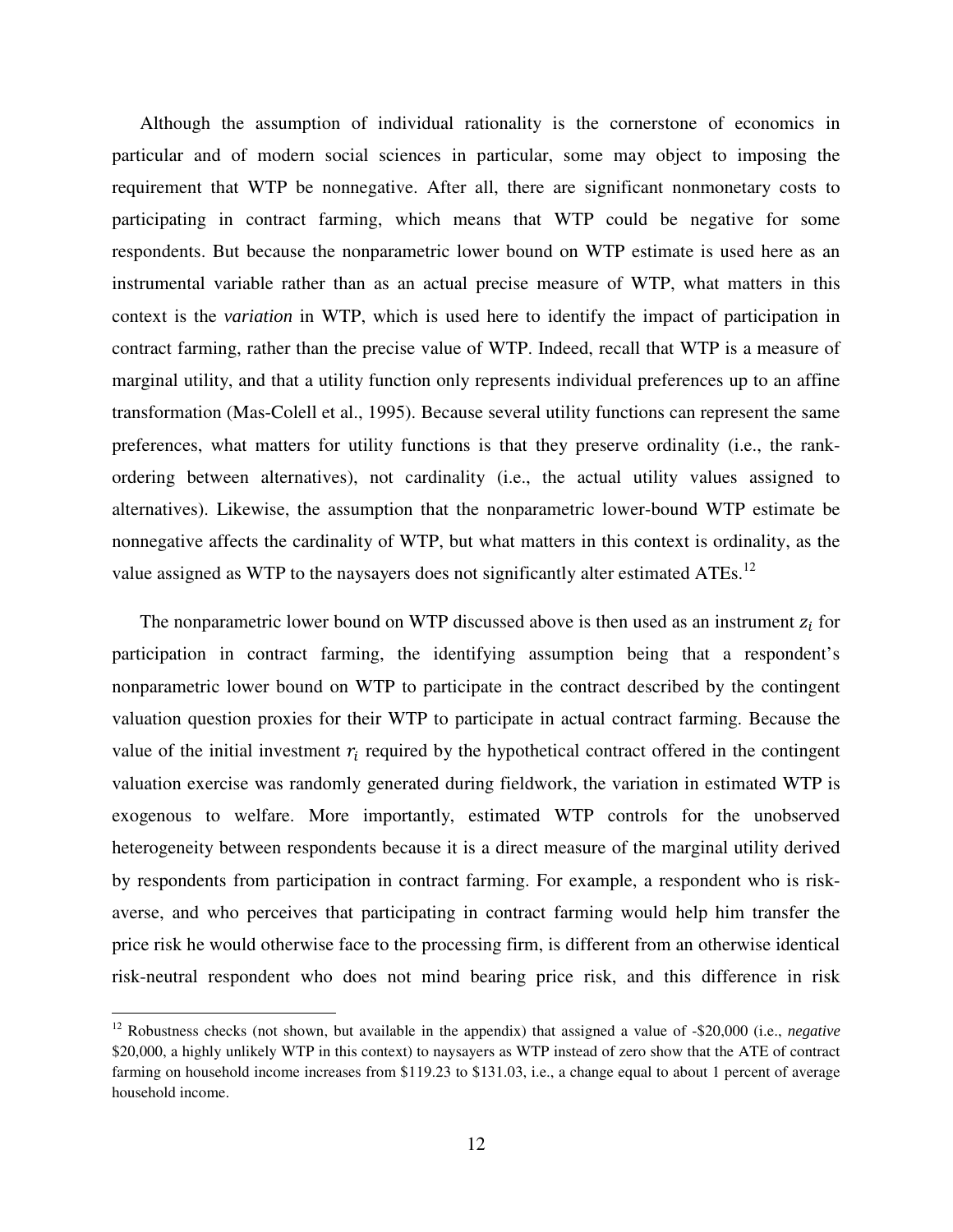preferences is captured by the different valuation between individuals for the hypothetical contract. Likewise, an entrepreneurial respondent who would rather start his own business is different from an otherwise identical but less entrepreneurial respondent who would rather produce under contract for a processing firm, and this difference is also perceived by the different valuation between individuals for the hypothetical contract. Similarly, a respondent with a high level of agricultural ability and for whom the total cost of producing a given level is different from an otherwise identical but low-ability respondent, a difference that is once again reflected in the different valuations between individuals for the hypothetical contract. In other words, observationally identical respondents can derive different marginal utilities from contract farming due to unobservable characteristics, but those differences in marginal utilities are captured by WTP for contract farming, which accounts for most if not all of the unobserved heterogeneity between respondents.

Some may object that the IV used in this paper suffers from reverse causality when studying the impact of contract farming on income, income per capita, and income per adult equivalent. It is *a priori* true that because respondents are asked to evaluate a hypothetical contract that would increase their income by 10 percent, and because income differs between respondents, a respondent's response to the contingent valuation question may depend on his income. This is something one can test for, however, by simply regressing the nonparametric WTP estimate on income. Such a regression (not shown) shows that the estimated coefficient on income is not statistically significantly different from zero, as it has a *p*-value of 0.80. Even if one were to grant that coefficient statistical significance, the marginal impact of one US dollar of income on one's nonparametric lower bound on WTP would be equal to \$0.00005, or five thousandths of a cent. A similar regression of the respondent's dichotomous-choice answer to the contingent valuation question on income (not shown) shows that the estimated coefficient on income is not statistically significantly different from zero, as it has a *p*-value of 0.76. Again, even if one were to grant that coefficient statistical significance, the marginal impact of one US dollar of income on one's likelihood of saying "Yes" to the contingent valuation question would be equal to - 0.000002, or two ten thousandths of one percent. In other words, the data offer no reason to believe that there is a reverse causality problem in these data. Running similar regressions on the other measures of income used as welfare measures (i.e., income per capita, income per adult equivalent, income net of contract farming revenue) yields similar results.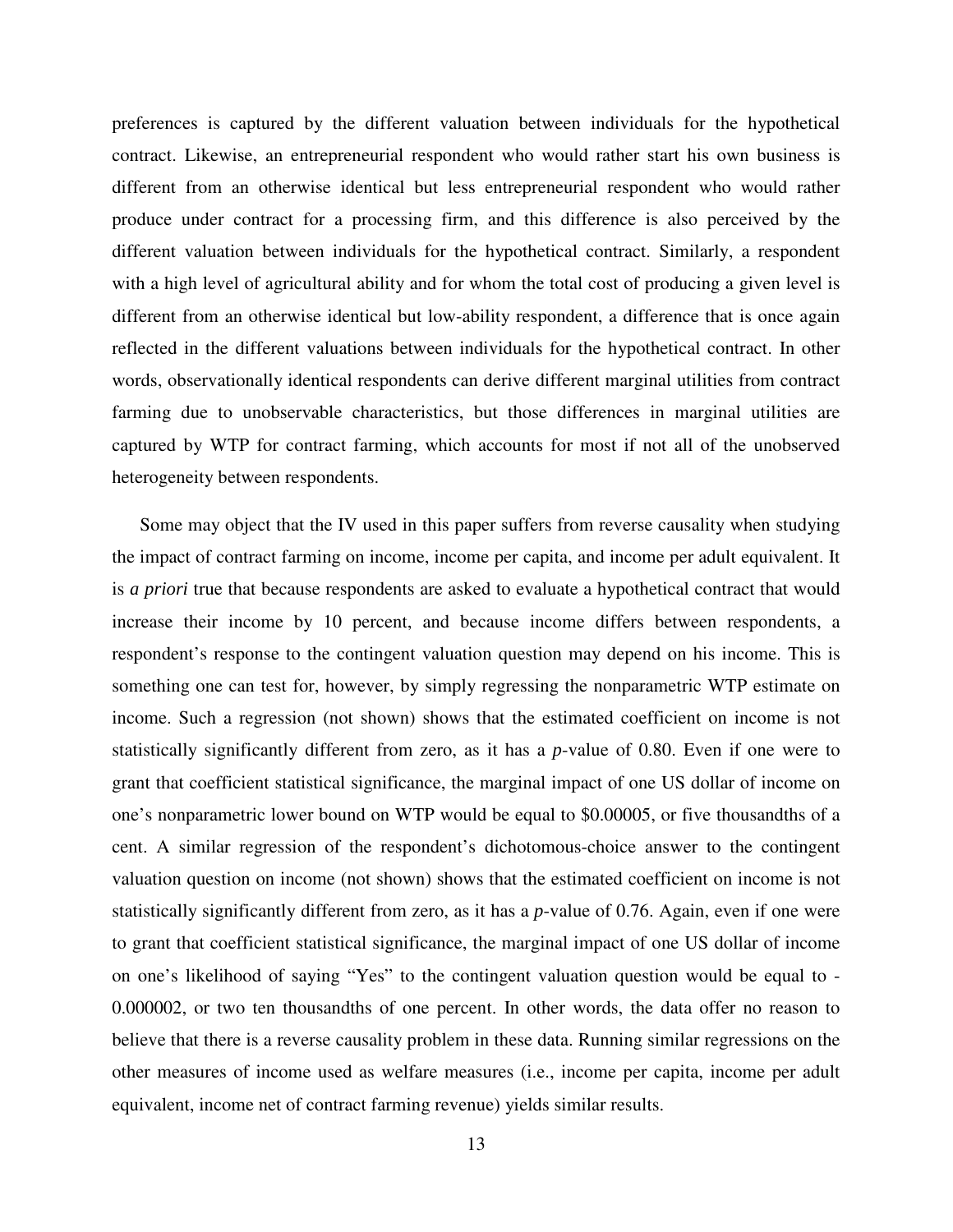Similarly, some may object to the use of WTP as an instrument for contract farming on the grounds that participation in contract farming may be a normal or inferior good. That is, a household whose income or wealth is higher may wish to "consume" more or less participation in contract farming. Again, this is a story about different preferences for (or marginal utilities derived from) contract farming between respondents, and these differences in preferences (or marginal utilities) are accounted for by differences in WTP.

Lastly, one could also object that a respondent's actual participation in contract farming could affect her answer to the hypothetical participation question posed by the contingent valuation exercise because they have first-hand knowledge of the institution. The sampling strategy, however, should insure against such reverse causality given that even respondents who do not participate in contract farming have a thorough knowledge of the institution by virtue of living in the same small, close-knit villages as the respondents who participate in contract farming. Furthermore, recent research at the intersection of psychology and economics has invalidated almost every study that had previously found evidence in favor of the hypothesis that choices affect rather than reflect preferences, i.e., in favor of cognitive dissonance (Chen, 2008).

#### *3.2. Grower Selection or Firm Discrimination?*

Even though the nonparametric lower bound on WTP method presented above controls for the supply of growers (i.e., the nonrandom selection of households into contract farming), there is also a demand for growers on the part of processing firms, and firms discriminate between potential growers when choosing contracting partners.

This is a valid concern, as failure to accurately model the decision process of firms regarding how they choose their contracting partners may result in an omitted variables problem, which would bias the estimated coefficients in equation 1 even when controlling for household selection into contract farming using the nonparametric lower bound on WTP method presented above. For example, firms could discriminate between potential growers by choosing to contract only with individuals who have a level of technical ability higher than a specific threshold. In that case, if technical ability is unobserved by the researcher and correlated with the covariates on the right-hand side of equation 1, the estimated coefficients in equation 1 are biased. Consequently, it may not be sufficient to control for selection into contract farming, as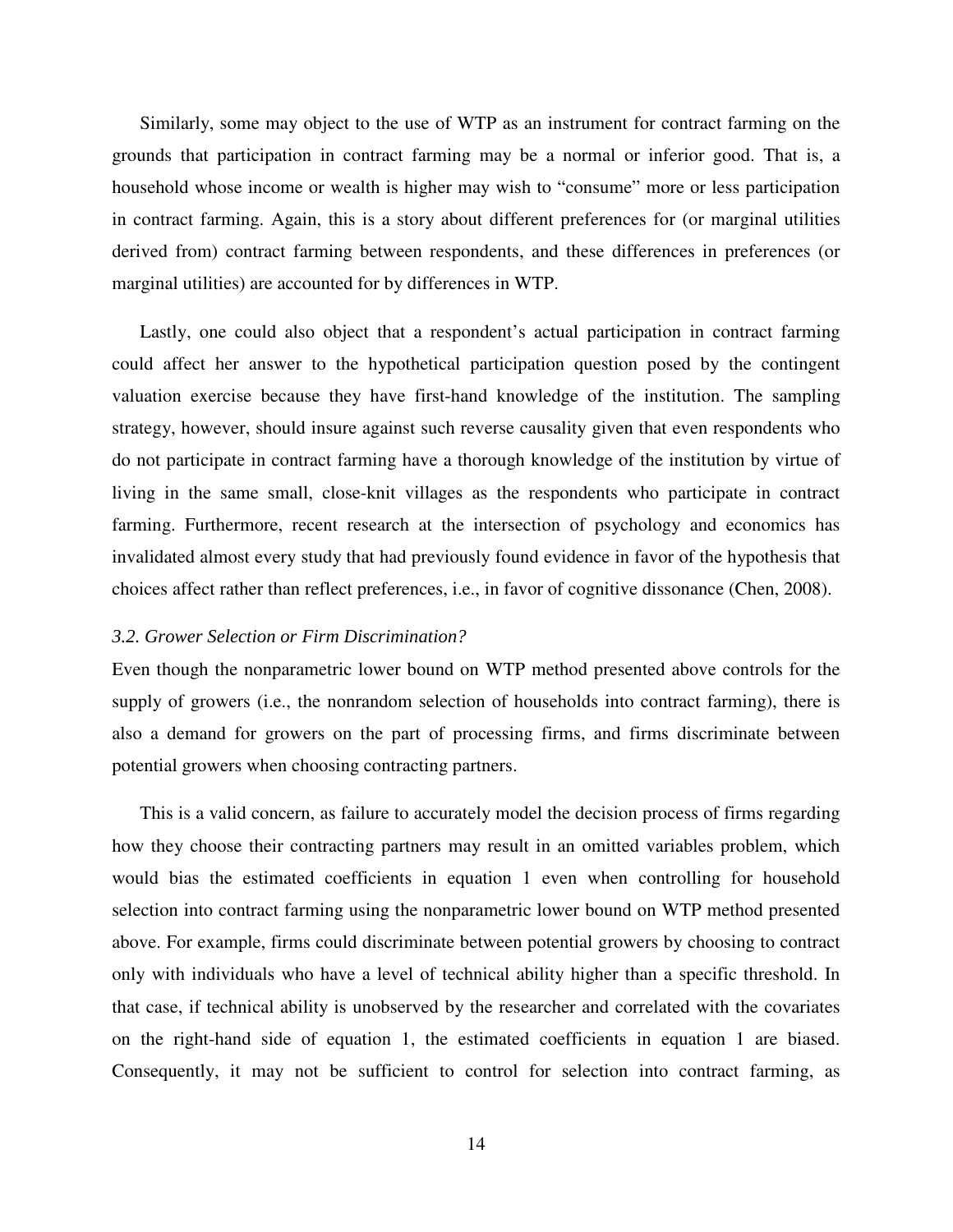discrimination between potential growers may also lead to biased estimates of the ATE of contract farming on welfare.

In practice, however, it is unlikely that firms choose their growers on the basis of unobservables such as technical ability, entrepreneurial ability, or risk aversion. Even in cases where firms exploit decentralized local knowledge by asking growers with whom they have contracted in the past to recommend new growers, firms discriminate on the basis of observables. Given the richness of the data used in this paper, the researcher has access to more information on observables than the firm does. The inclusion of household characteristics on the right-hand side of equation 1 that are more informative than what processing firms have access to should thus control for the way firms discriminate between potential growers.

## **4. Estimation Results and Discussion**

This section first present preliminary results which look nonparametrically at whether contract farming increases welfare by comparing, for the households that participate in contract farming and the households that do not participate in contract farming, (i) kernel density estimates for the welfare measures selected for analysis that are measured continuously; and (ii) the unconditional means of all the welfare measures selected for analysis. Because these preliminary results fails to control for confounding factors and is only suggestive, the estimation results for the treatment regressions discussed in section 3 follows the preliminary evidence and constitutes the bulk of this section.

#### *4.1. Nonparametric Evidence*

Before proceeding with the estimation sequence outlined in section 3, it is helpful to take a first pass at determining whether contract farming has a positive impact on the welfare of the households involved by looking at the problem nonparametrically, i.e., by comparing kernel density estimates for a subset of welfare measures as well as the unconditional means of all welfare measures by participation regime.

Figures 2 to 5 plot kernel density estimates by participation regime (households who do not participate in contract farming and households who participate in contract farming) for the four continuous indicators of welfare retained for analysis, i.e., household income, household income per capita, household income per adult equivalent, and household income net of revenues from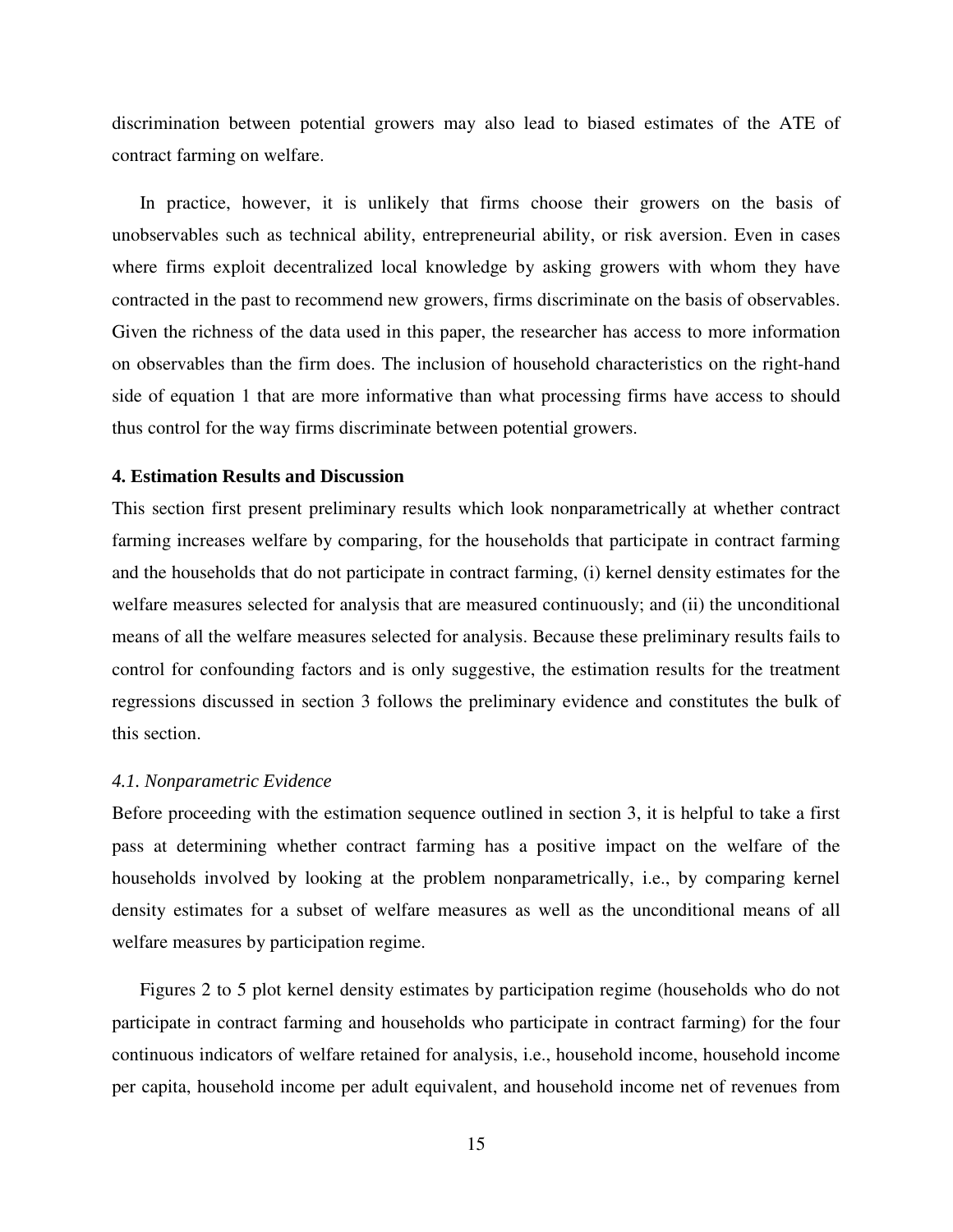contract farming. Figures 2 to 4 suggest that total household income is higher for participants along all three measures considered here, but that there are no spillovers from participation in contract farming to other income categories, as suggested by figure 4. That is the income, income per capita, and income per adult equivalent of households who participate in contract farming is seemingly higher than the income, income per capita, and income per adult equivalent of households who do not participate in contract farming, but income net of contract farming revenue does not seem to vary between participation regimes. Lastly, figures 2 to 4 further suggest that the income of the households who participate in contract farming may be slightly less volatile than the income of households who do not participate.

Similarly, table 3 presents mean comparisons by participation regime for the variables retained for analysis as well as the result of a *t*-test of difference in means for each variable. These tests suggest that participants and nonparticipants in contract farming differ along almost all indicators, and that they are indistinguishable only along their dependency ratios, whether respondents are migrants, as well as along the education and agricultural experience of the respondents.

More importantly, these tests suggest that the households who participate in contract farming report a significantly higher income, income per capita, income per adult equivalent, and income net of contract farming revenue; that they experience a shorter hungry season; that they are more likely to have obtained a bank or MFI loan over the past 12 months; and that they are wealthier in that they own more in working capital, assets, and landholdings than the households who do not participate in contract farming. Thus, table 3 suggests that the households who participate in contract farming are better off along all welfare indicators, but that it is the financially better off households who elect to participate in contract farming.

#### *4.2. Parametric Evidence*

While the foregoing is helpful if one is interested in determining whether participation in contract farming is correlated with differences in various welfare indicators (e.g., income; income volatility; duration of hungry season; access to formal credit), it says nothing about causality. To properly answer the question of whether participation in contract farming systematically increases the welfare of the households involved, one must use the statistical apparatus presented in section 3.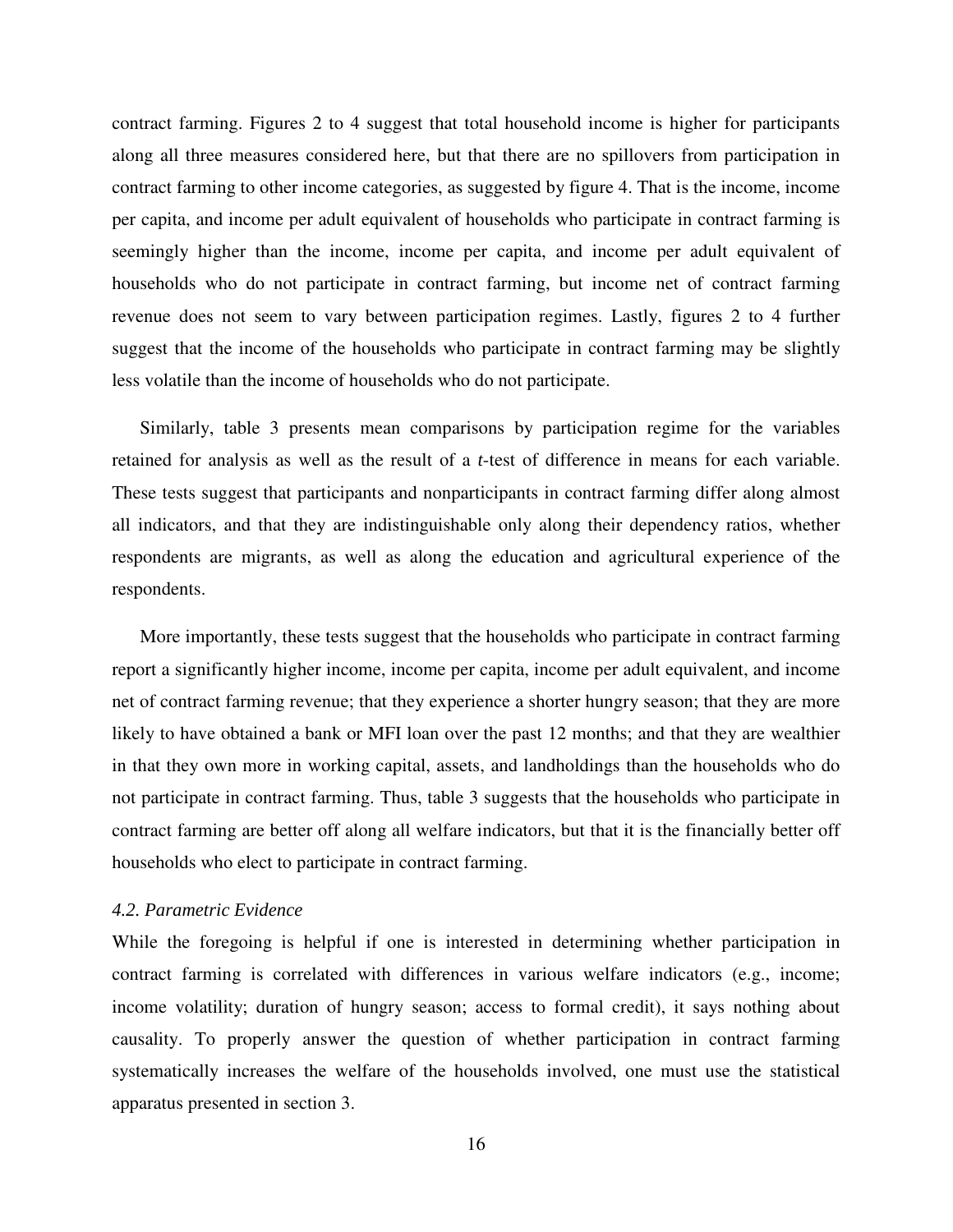This section first presents estimation results for the regression of actual participation in contract farming  $(w_i)$  on nonparametric WTP  $(z_i)$ , household characteristics  $(x_i)$  and district fixed effects  $(d_j)$ , i.e., equation 3 above. From this equation, a vector of predicted probabilities  $\hat{G}_i$  of observing contract farming is derived, which is used along with  $x_i$  and  $d_j$  as an instrument for  $w_i$  in the first-stage equation for equation 1, the second stage of which consists in regressing  $y_i$  on  $\hat{w}_i$ ,  $x_i$  and  $d_j$ .

There are thus three equations estimated for each treatment regression: one equation for equation 3, which remains common to all treatment regressions and is presented; and two equations – the instrumenting regression and the regression of interest – for equation 1, as per the method outlined in Wooldridge (2002). Table 4 presents the results of equation 3, while tables 5 to 10 present the results of equation 1 estimated for all the welfare outcomes retained for analysis. Tables 5 to 10 also present naïve versions of the welfare equation (equation 1), i.e., versions of the welfare equation in which participation is not instrumented.

Although the estimation results presented in tables 5 to 10 allow determining whether participation in contract farming has direct impacts on welfare, they do not allow determining whether the institution might have indirect expected utility impacts on welfare by reducing income volatility. For each income measure, table 11 thus presents the results of heteroskedasticity tests aimed at determining whether income volatility is equal between the households that participate in contract farming and those that do not or whether there are systematic differences in cross-sectional income volatility between the two groups. Lastly, table 12 synthesizes the empirical results by presenting a summary of the estimated ATEs and a comparison of the estimated ATEs between growth and non-growth areas.

Table 4 presents estimation results for a probit regression of a dummy for actual participation in contract farming regressed on a respondent's nonparametric lower bound on WTP, the characteristics of his household, and district fixed effects. This is estimated both excluding (column 1) and including income (column 2) as a covariate, the latter being done to study the duration of the hungry season and the likelihood a household receives a formal loan, both of which depend in principle on income.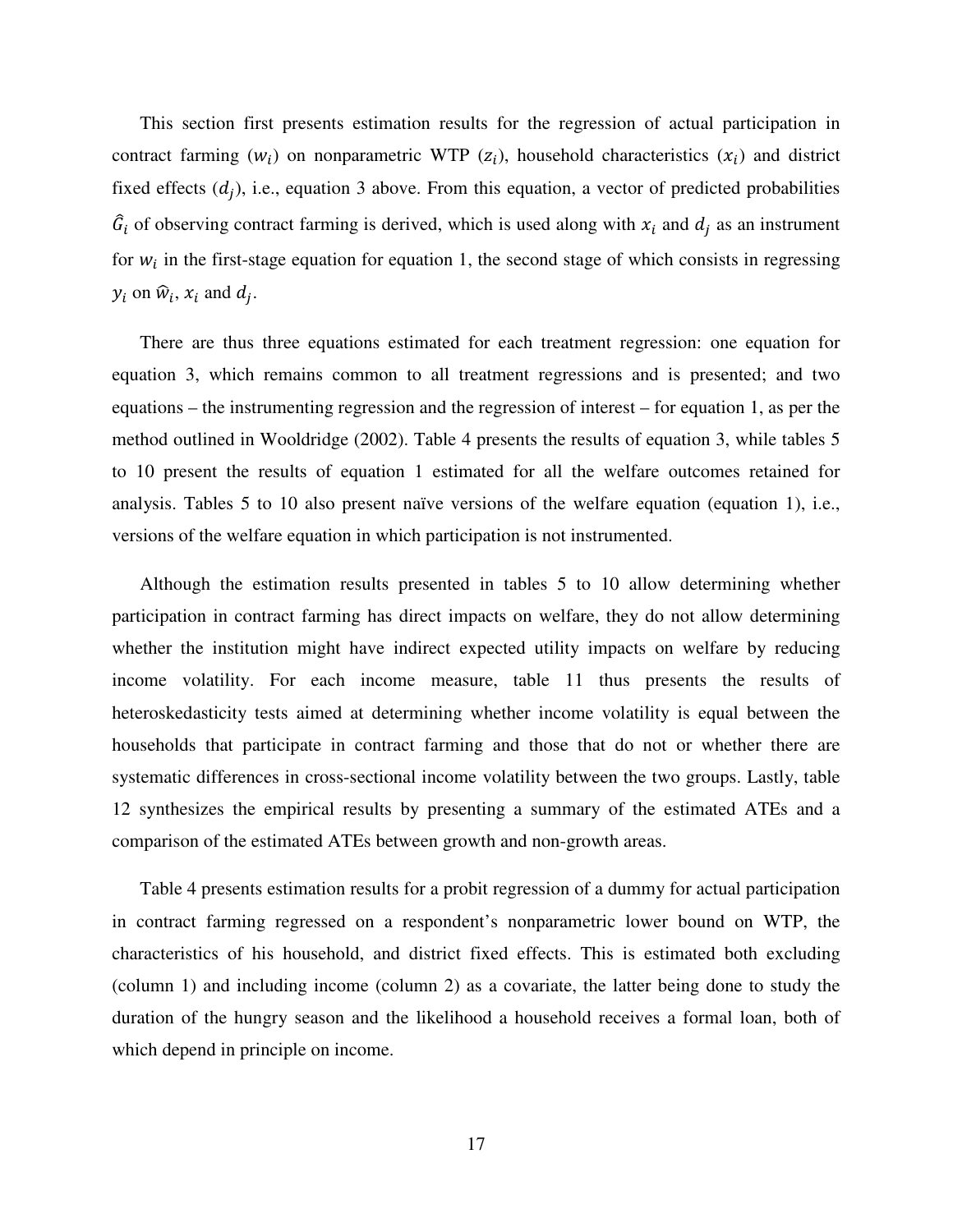Recall that a lower bound each respondent's WTP was obtained by assigning the individualspecific random bid  $r_i$  to the respondents who answered "Yes" to the contingent valuation question and by assigning a value of zero to the respondents who answered "No" to the same question. As expected, the lower bound on WTP is positively correlated with whether a respondent actually participates in contract farming in that for a \$1 increase in WTP, a respondent is on average 0.8 percent more likely to participate in contract farming, and this effect is significant at the 1 percent level. The other statistically significant results in table 4 are also not surprising. Female-headed households are 47 percent less likely than male-headed households to participate in contract farming. The older the head of the household, the less likely he is to participate in contract farming, as every additional year of age is associated with a 2 percent decrease in the likelihood that the household participates in contract farming. The more experienced the household head, however, the more likely he is to participate in contract farming, as every additional year of experience is associated with a 1.2 percent increase in the likelihood of participating. Likewise, households whose heads are members of peasant organizations (which excludes contract farming organizations) are 53 percent more likely to participate in contract farming than households whose heads are not members of such organizations. Lastly, the size of a household's landholdings is positively related with the likelihood that the household participates in contract farming. This is not surprising considering that households with larger landholdings are less likely to be constrained by land availability in deciding whether to participate in contract farming. Lastly, a comparison of the results between columns 1 and 2 of table 4 indicate that these estimation results vary only infinitesimally when income is included as a control variable in equation 4. This provides further empirical support for the hypothesis that respondents with different income levels do not evaluate different hypothetical contracts when answering the contingent valuation question, i.e., that there is no reverse causality between income of contract farming.

Armed with the results in table 4, one can estimate treatment regressions for each of the welfare outcomes retained for analysis. Table 5 presents estimation results for (i) the treatment regression of household income in columns 1 and 2, in which the dummy for whether the household participates in contract farming is instrumented with the respondent's nonparametric WTP to enter contract farming; and (ii) a naïve regression of household income in column 3, in which the dummy for whether the household participates in contract farming is not instrumented.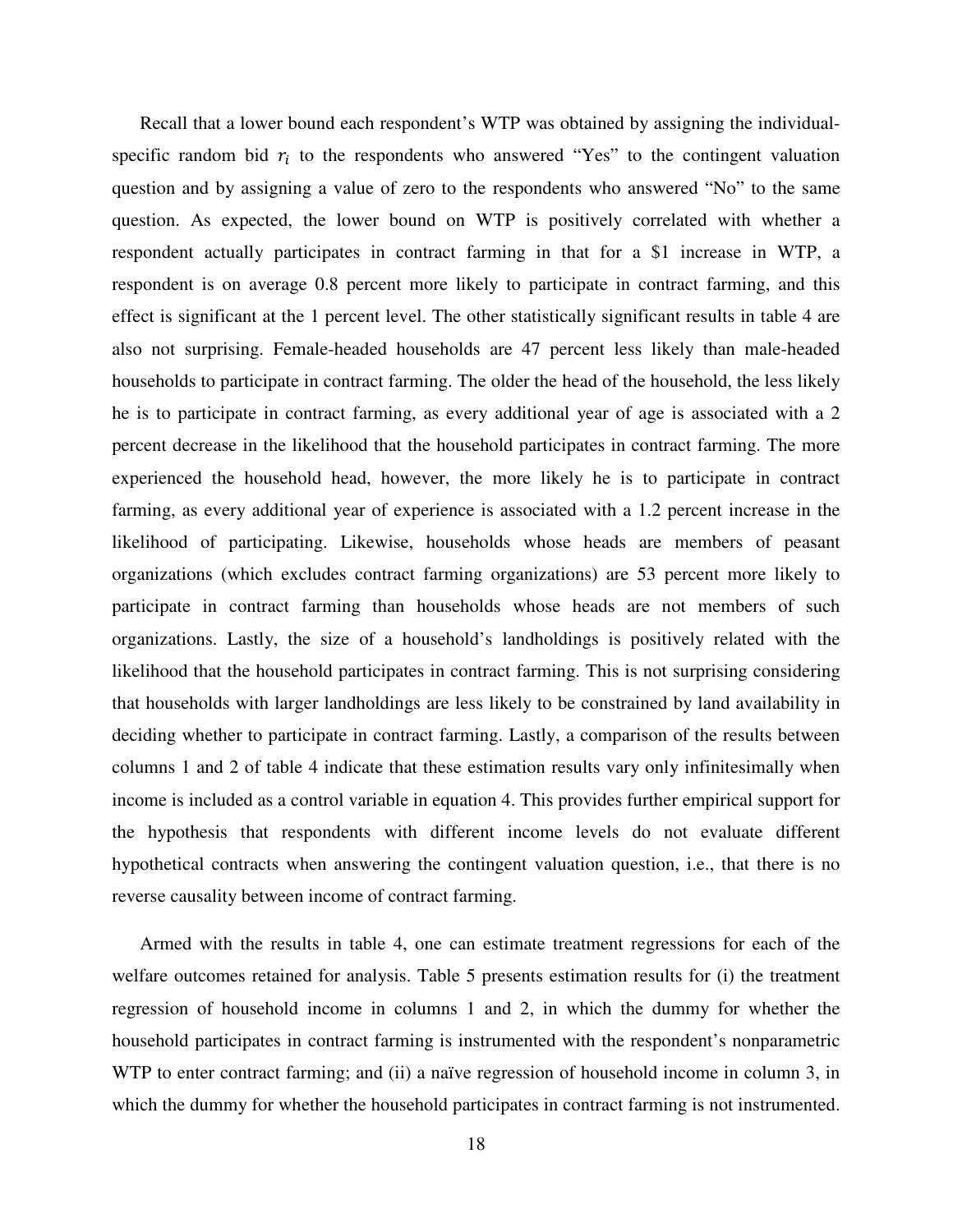Tables 6 to 10 essentially follow the same plan, but for the other indicators of welfare selected for analysis (i.e., household income per capita; household income per adult equivalent; household income net of contract farming revenue; duration of the hungry season experienced by the household; and a dummy for whether the household receives a formal loan).

Because the empirical results for household participation in contract farming (i.e., the first column of table 5) are qualitatively the same in tables 5 to 10, only the first-column results in table 5 are discussed here. Female-headed households are almost 50 percent less likely to participate in contract farming than their male-headed counterparts. For every additional year of age, respondents are 1.4 percent less likely to have chosen to participate in contract farming, but for every additional year of agricultural experience, they are 2 percent less likely to have chosen to participate in contract farming. Participation in peasant organizations other than contract farming organizations is also associated with participation in contract farming in that a household that is a member of a peasant organization is over 50 percent more likely to participate in contract farming than a household who is not a member of such an organization. Moreover, for every additional hectare of land owned by the household, the household is 10 percent more likely to participate in contract farming. Finally, for every additional dollar of WTP, the average respondent is 0.8 percent more likely to participate in contract farming, an effect that is significant at less than the 1 percent level.

As regards the impact of participation in contract farming, table 5 shows that the institution has a positive impact on total household income, but that there is a considerable difference in estimated ATEs between the treatment regression and the naïve regression. Indeed, while the latter regression indicates that participating in contract farming increases a household's total income by US\$42 or 3.6 percent of total income, the former indicates that participating in contract farming really increases a household's total income by US\$119, or 10.4 percent of total income. So while one may *a priori* believe that the naïve regression would tend to overestimate the ATE of contract farming because it fails to control for the fact that households whose income is *ex ante* higher are more likely to participate in contract farming, it turns out that the selection mechanism operates in the opposite way. That is, households whose income is *ex ante* lower are the ones who are more likely to participate in contract farming, which biases the naïve ATE estimate downwards.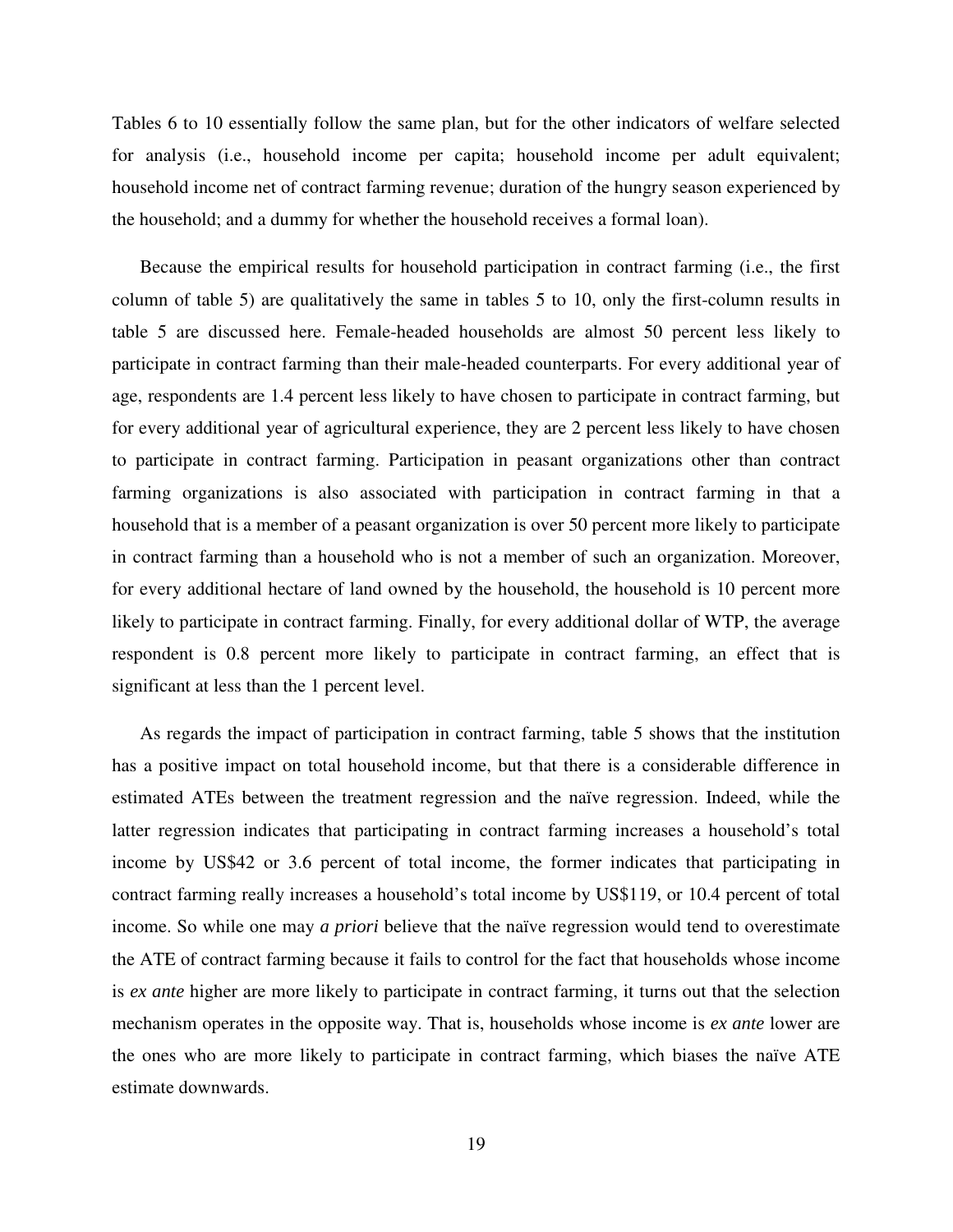Comparing the results of the treatment regression in the first two columns with the results of the naïve regression in the third column, table 5 also shows how failing to take into account the nonrandom nature of participation in contract farming would lead to false conclusions, and so to mistaken policy recommendations for someone interested in stimulating participation in contract farming. For example, based on the results in the third column of table 5, one would mistakenly conclude that female-headed households have a systematically lower income; that the age of the respondent does not matter in determining income, but these findings disappear once one controls for selection into contract farming in the first two columns of table 5. Interestingly, the naïve regression also indicates that members of peasant organizations (other than contract farming organizations) have systematically higher incomes, but the results in the first two columns of table 5 show instead that members of peasant organizations (i) are more likely to participate in contract farming; which (ii) increases their income.

Turning to the other income measures retained for analysis, the empirical results show that participation in contract farming increases household income per capita by US\$30.35 or 13.9 percent (table 6) and that it increases household income per adult equivalent by US\$42.42 or 15.7 percent (table 7). Of considerable interest is the fact that participation in contract farming has significant spillover effects on sources of income other than income from contract farming. Indeed, the results in table 8 show that participation in contract farming increases income net of contract farming revenues by US\$91.20 or 8.6 percent.

The results in table 9 show that participation in contract farming causes a two-month decrease in the duration of the hungry season experienced by the respondent's household. Likewise, table 10 presents results for the likelihood that the household has received a formal (i.e., bank or MFI) loan. Both the naïve and treatment regressions in this case show that the households who participate in contract farming are more likely to receive a formal loan, but the naïve approach biases the result downward. Indeed, while column 3 suggests that households who participates in contract farming are on average 7.1 percent more likely to receive a formal loan, the results in column 2 show that they are actually 31 percent more likely to receive a formal loan. Once again, although one may expect that the naïve regression would overestimate the ATE of contract farming because it fails to control for the fact that households who are *ex ante* more likely to receive a formal loan are also more likely to participate in contract farming, it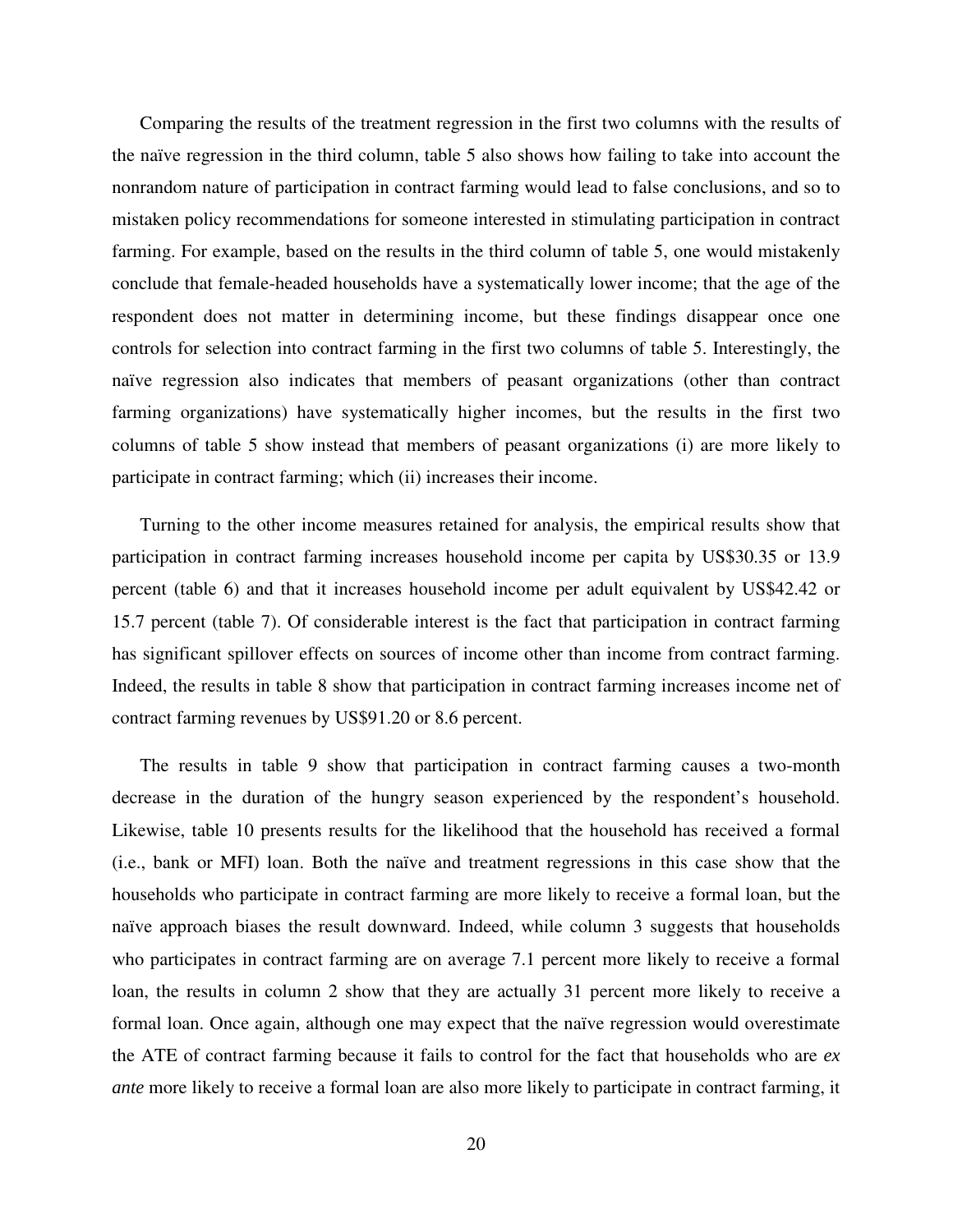turns out that the selection mechanism operates in the opposite way. That is, households who are *ex ante* less likely to receive a formal loan are the ones who are more likely to participate in contract farming, which biases the naïve ATE estimate downwards. Furthermore, the naïve approach would also suggest that members of peasant organizations are on average more likely to receive formal loans than respondents who are not members of such organizations, but as in the case of total household income, this finding disappears once the respondents' selection into contract farming is controlled for in the second column.

As regards the potential expected-utility impact of contract farming (i.e., the impact of participation in contract farming on income volatility), table 11 reports the results of tests of group-wise heteroskedasticity for each of the dependent variables in tables 5 to 8. That is, it reports the results of tests of the null hypothesis that the variance of the residuals is the same for households who participate into contract farming and for those who do not in the equations presented in tables 5 to 8. The null hypothesis of homoskedasticity (i.e., the hypothesis that the variance of the residual is equal between groups) is rejected for all three measures of total income (i.e., household income, household income per capita, household income per adult equivalent), but it cannot be rejected for income net of contract farming revenue. Moreover, the rejection lies in a direction which suggests that participation in contract farming significantly reduces the (cross-sectional) volatility of total household income, income per capita, and income per adult equivalent, but that it does so by about 16 percent in every case. Over and above directly increasing the welfare of the households who participate in contract farming by increasing their income, income per capita, and income per adult equivalent as well as by decreasing the duration of the hungry season they experience, these findings suggest that contract farming indirectly increases their welfare by reducing the amount of income risk they are exposed to.

Table 12a synthesizes the estimation results by presenting the ATE of contract farming for each outcome in tables 5 to 10. Likewise, in order to determine whether the impacts of contract farming are significantly different between the regions closer to the capital and more remote regions, table 12b synthesizes the estimation results for the ATEs of contract farming on income between the so-called "high-priority growth areas" (regions 1, 5, and 22 in figure 1) and the other regions (regions 3, 4, and 11 in figure 1). These results indicate that although the ATEs are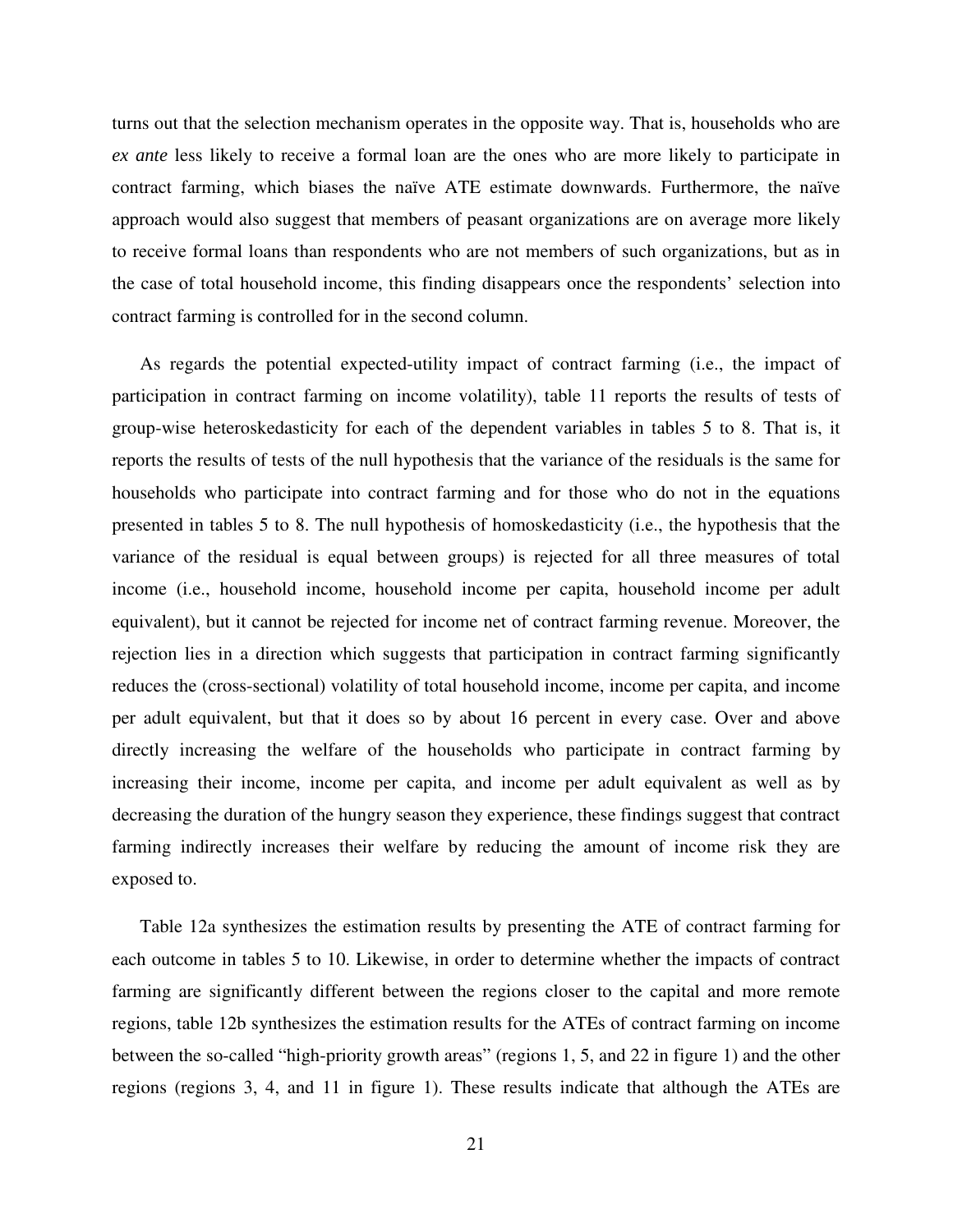statistically significantly higher in the regions closer to the capital, they are still economically significant and positive in the more remote areas. Moreover, the appendix shows the results of robustness checks, which indicate that the empirical results in this paper are robust to a change in specification.

What to make of these results? First off, it appears that participation in contract farming has a significant direct effect on welfare in that it significantly increases total household income, household income per capita, and household income per adult equivalent, and the ATEs for these three variables are respectively equal to 10 percent of household income, 14 percent of household income per capita, and 16 percent of household income per adult equivalent. Not only does participation in contract farming directly increase incomes, it also appears that it does so indirectly via spillovers on other sources of income, as a household's income net of contract farming revenue increases by 9 percent as a result of the household participating in contract farming.

Second, participation in contract farming decreases the duration of the hungry season experienced by the household by about two months and it increases the likelihood that a household will receive a formal (i.e., bank or MFI) loan by over 30 percent, perhaps because participation in contract farming sends a credible signal to banks and MFIs that the household has been screened for trustworthiness by the processing firm, or because banks and MFI can threaten to seize contracted crops more credibly than other assets in case of nonrepayment.

Third, heteroskedasticity tests suggest that participation in contract farming has a significant indirect welfare effects in that it reduces by 16 percent the (cross-sectional) volatility of total household income, household income per capita, and household income per adult equivalent. This is a key finding given that in rural areas of developing countries, poverty and risk have been found to entail welfare losses of comparable magnitude (Ligon and Schechter, 2003; Dercon, 2005).

Finally, although the data are cross-sectional and therefore do not lend themselves to analyzing welfare dynamics in relation to contract farming, one can still say something about the impact of the institution on inequality. Looking once again at the results in the first column of table 5 to 10, it looks as though households whose heads are older and less experienced,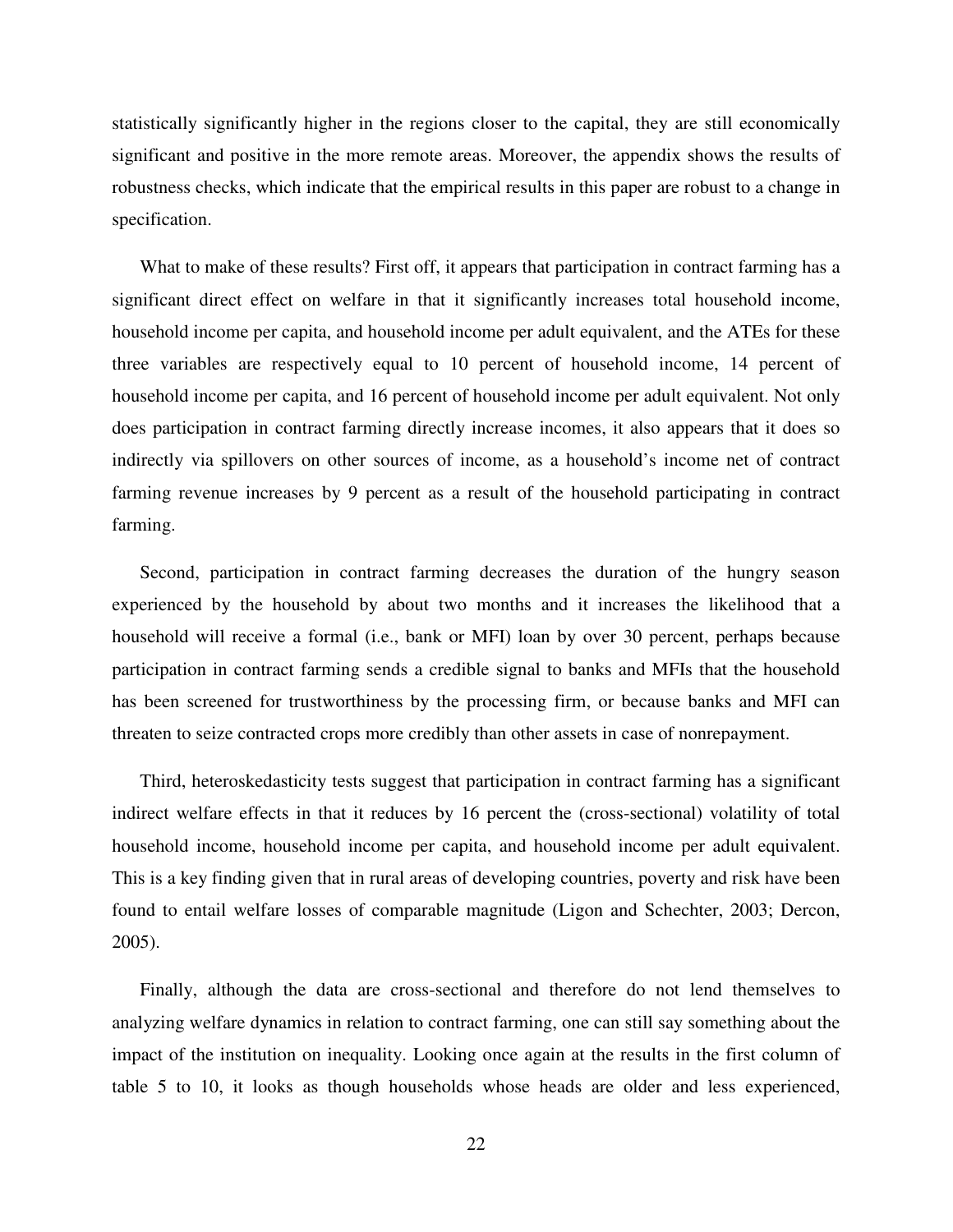households with smaller landholdings, and households whose heads are not members of a peasant organization and for whom more days cannot be spent working in agriculture are less likely to participate in contract farming. Thus, it looks as though contract farming may on the one hand increase inequality because it favors those with larger landholdings – who already have more opportunities for diversification – and those for whom agricultural work is forbidden on fewer days, a cultural artifact that has been shown by Stifel et al. (2008) to significantly reduce agricultural productivity at the margin. On the other hand, comparisons of naïve OLS estimation results – in which participation in contract farming is treated as randomly distributed in the population – with estimation results from the more accurate treatment regressions – in which the causal impact of participation in contract farming is identified using respondent WTP to participate in contract farming as a source of plausibly exogenous variation in contract farming participation – indicate that it is the poor who overwhelmingly select into participating in contract farming, which suggests that contract farming may decrease inequality.

#### **5. Conclusion**

Using data collected in six regions of Madagascar in 2008, this paper has studied the welfare impacts of participation in contract farming. Because participation in contract farming is not random, the results of a dichotomous-choice contingent valuation experiment were used to compute a nonparametric lower bound on the WTP of respondents to participate in contract farming, which was then used to predict participation in contract farming. This has allowed identifying the change in welfare due to a household's participation in contract farming.

The empirical results show that participation in contract farming directly increases total household income by 10 percent; household income per capita by 14 percent; household income per adult equivalent by 16 percent; household income net of contract farming revenue by 9 percent; and the likelihood that a household will receive a formal loan by over 30 percent. Moreover, participation in contract farming decreases both the duration of the hungry season experienced by the average household by about two months and the volatility of the total income of the average household by 16 percent. The latter result implies that participation in contract farming has indirect expected utility impacts on household welfare.

What are the policy implications of these findings? In a context where some researchers and policy makers perceive participation in contract farming as something close to bonded labor,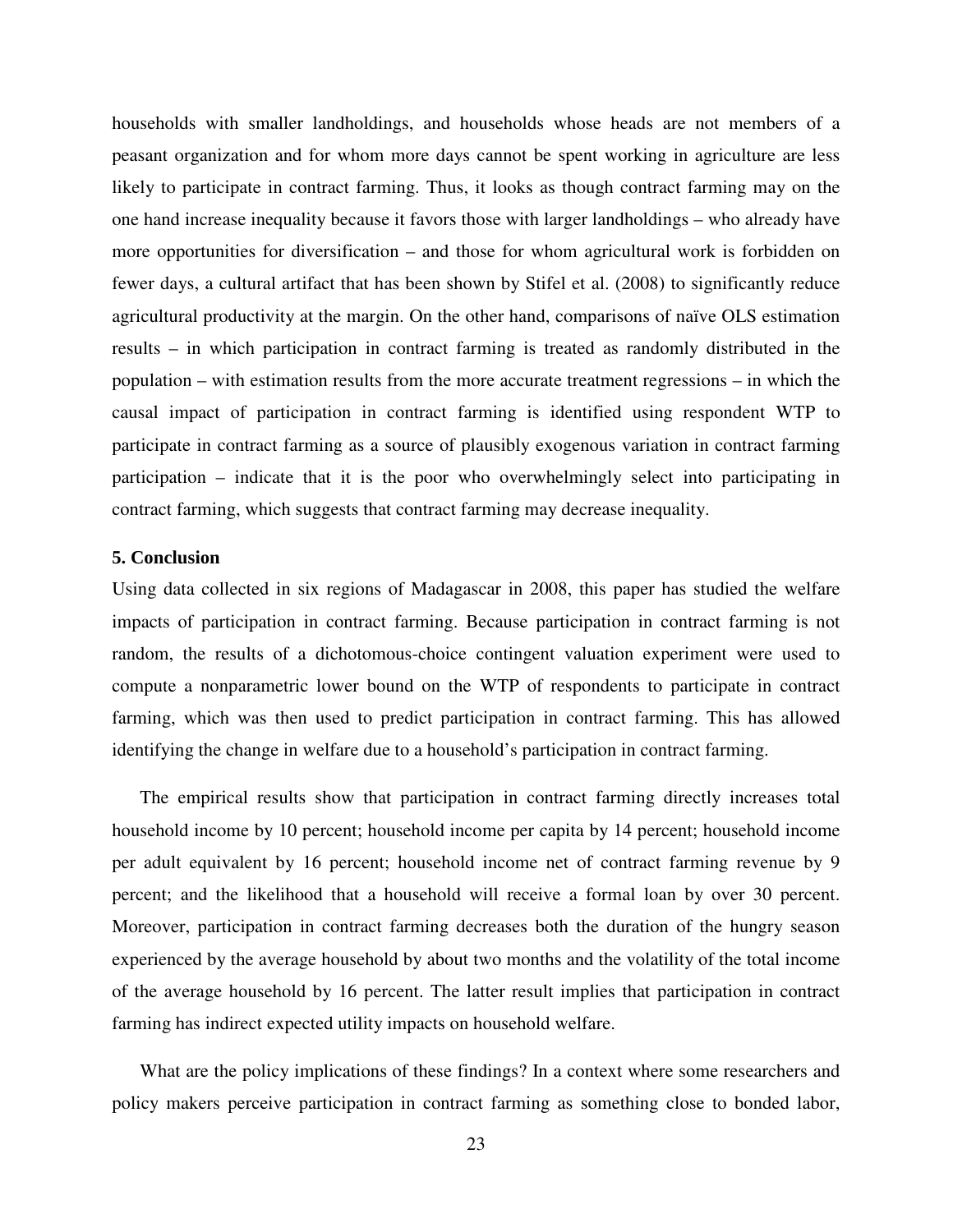these findings indicate that contract farming has positive impacts on the welfare of the households involved. As such, even though the institution may increase inequality, stimulating industrial development by providing incentives for processing firms to delegate their production of agricultural commodities and for households to participate in agricultural commodity chains would likely contribute to alleviating poverty in these data. More concretely, policy makers could stimulate participation in contract farming by offering subsidies for processing firms to expand their contracting out activities and by targeting households headed by females; older individuals; individuals who are less experienced; and individuals who are not members of peasant organizations, as many of these characteristics are also associated with persistent poverty in Madagascar (Stifel et al., 2010).

Finally, it is important to qualify these empirical findings by offering a few caveats. First, as Foster and Rosenzweig (2010) point out, household income is not the best measure of welfare since it does not take into account the various costs borne by the household. Instead, farm profits would constitute a much better measure of welfare. Second, and perhaps more importantly, contract farming activities in the developing world are usually concentrated easily accessible areas. Thus, although the findings in this paper indicate that contract farming has positive impacts on the welfare of the households involved, whether these findings would hold if processing firms were to expand their activities to other communities is an empirical question.

#### **References**

- Arrow, Kenneth, Robert Solow, Paul R. Portney, Edward E. Leamer, Roy Radner, and Howard Schuman (1993), "Report of the NOAA Panel on Contingent Valuation," *Federal Register* 58: 4601-4614.
- Barrett, Christopher B. (2008), "Smallholder Market Participation: Concepts and Evidence from Eastern and Southern Africa," *Food Policy* 33(4): 299-317.
- Bellemare, Marc F., and Christopher B. Barrett (2006), "An Ordered Tobit Model of Market Participation: Evidence from Kenya and Ethiopia," *American Journal of Agricultural Economics* 88(2): 324-337.
- Bijman, Jos (2008), "Contract Farming in Developing Countries: An Overview," Working Paper, Wageningen University.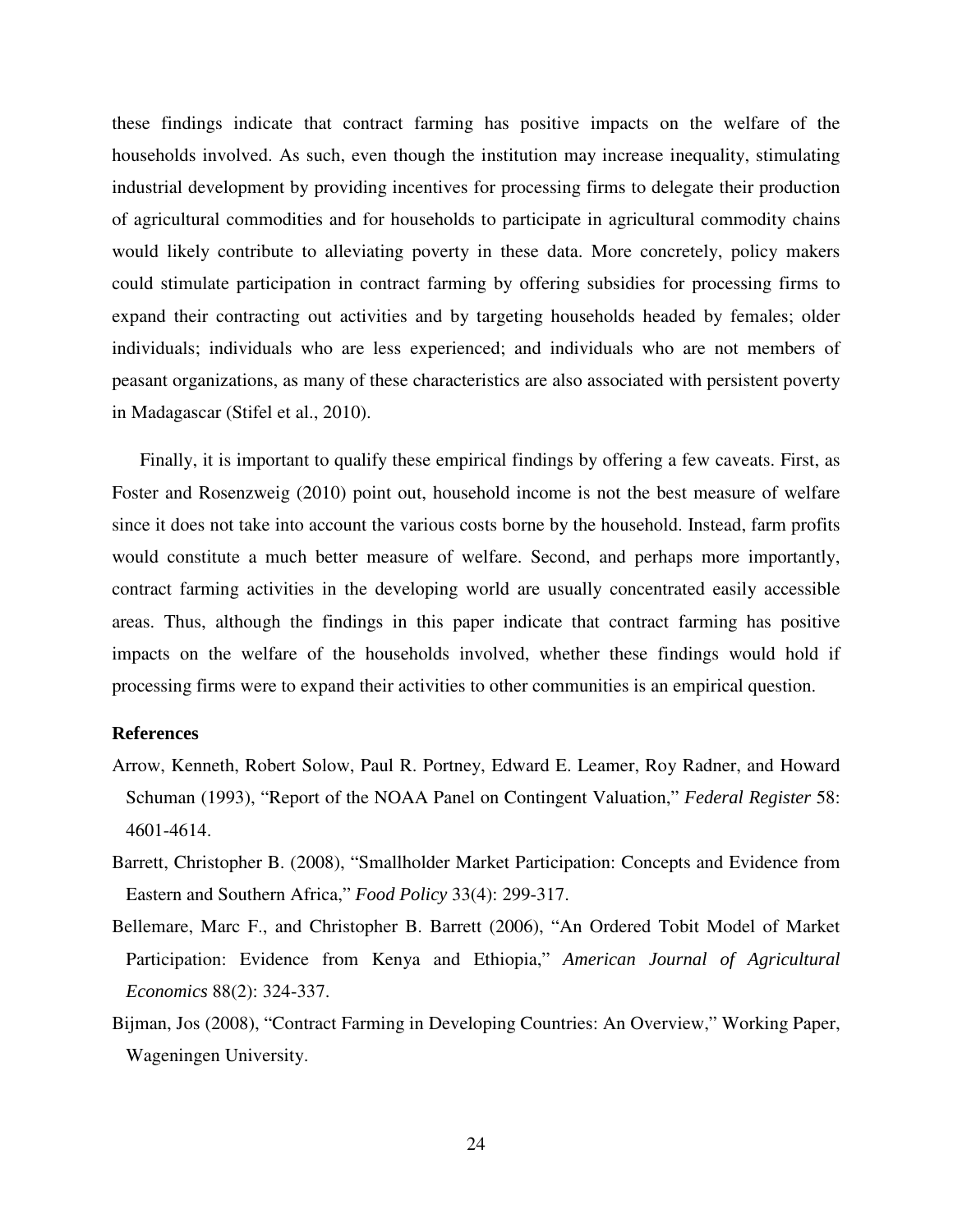- Cameron, Trudy Ann, and Michelle D. James (1987), "Efficient Estimation Methods for Close-Ended Contingent Valuation Surveys," *Review of Economics and Statistics* 69(2): 269-276.
- Chen, M. Keith (2008), "Rationalization and Cognitive Dissonance: Do Choices Affect or Reflect Preferences?," Working Paper, Cowles Foundation.
- Clapp, Roger A. (1994), "The Moral Economy of the Contract," in Peter D. Little and Michael J. Watts, *Living under Contract: Contract Farming and Agrarian Transformation in Sub*‐*Saharan Africa*, Madison, WI: University of Wisconsin Press.
- Deaton, Angus (1997), *The Analysis of Household Surveys*, Washington, DC: World Bank Publications.
- Dehejia, Rajeev H., and Sadek Wahba (2002), "Propensity Score Matching Methods for Nonexperimental Causal Studies," *Review of Economics and Statistics* 84(1): 151-161.
- Dercon, Stefan (2005), "Risk, Poverty, and Vulnerability in Africa," *Journal of African Economies* 14(4): 483-488.
- Foster, Andrew D., and Mark R. Rosenzweig (2010), "Microeconomics of Technology Adoption," Working Paper, Yale University.
- Gereffi, Gary (1994), "The Organization of Buyer-Driven Global Commodity Chains: How U.S. Retailers Shape Overseas Production Networks," in Gary Gereffi and Miguel Korzeniewicz, eds., *Commodity Chains and Global Capitalism*, Westport, CT: Praeger.
- Gereffi, Gary, Joonkoo Lee, and Michelle Christian (2010), "US-Based Food and Agricultural Value Chains and Their Relevance to Healthy Diets," *Journal of Hunger and Environmental Nutrition* 4(3): 357-374.
- Glover, David J., and Ken Kusterer (1990), *Small Farmers, Big Business: Contract Farming and Rural Development*, New York: St. Martin's Press.
- Grosh, Barbara (1994), "Contract Farming in Africa: An Application of the New Institutional Economics," *Journal of African Economies* 3(2): 231-261.
- Institute for Agriculture and Trade Promotion (2010), "Complaints of Contract Farm Abuses Increasing," http://www.agobservatory.org/agribusiness\_records.cfm?nID=241 accessed on February 24, 2010.
- International Monetary Fund (2009), World Economic Outlook Database, http://www.imf.org/external/pubs/ft/weo/2009/02/weodata/index.aspx accessed on November 18, 2009.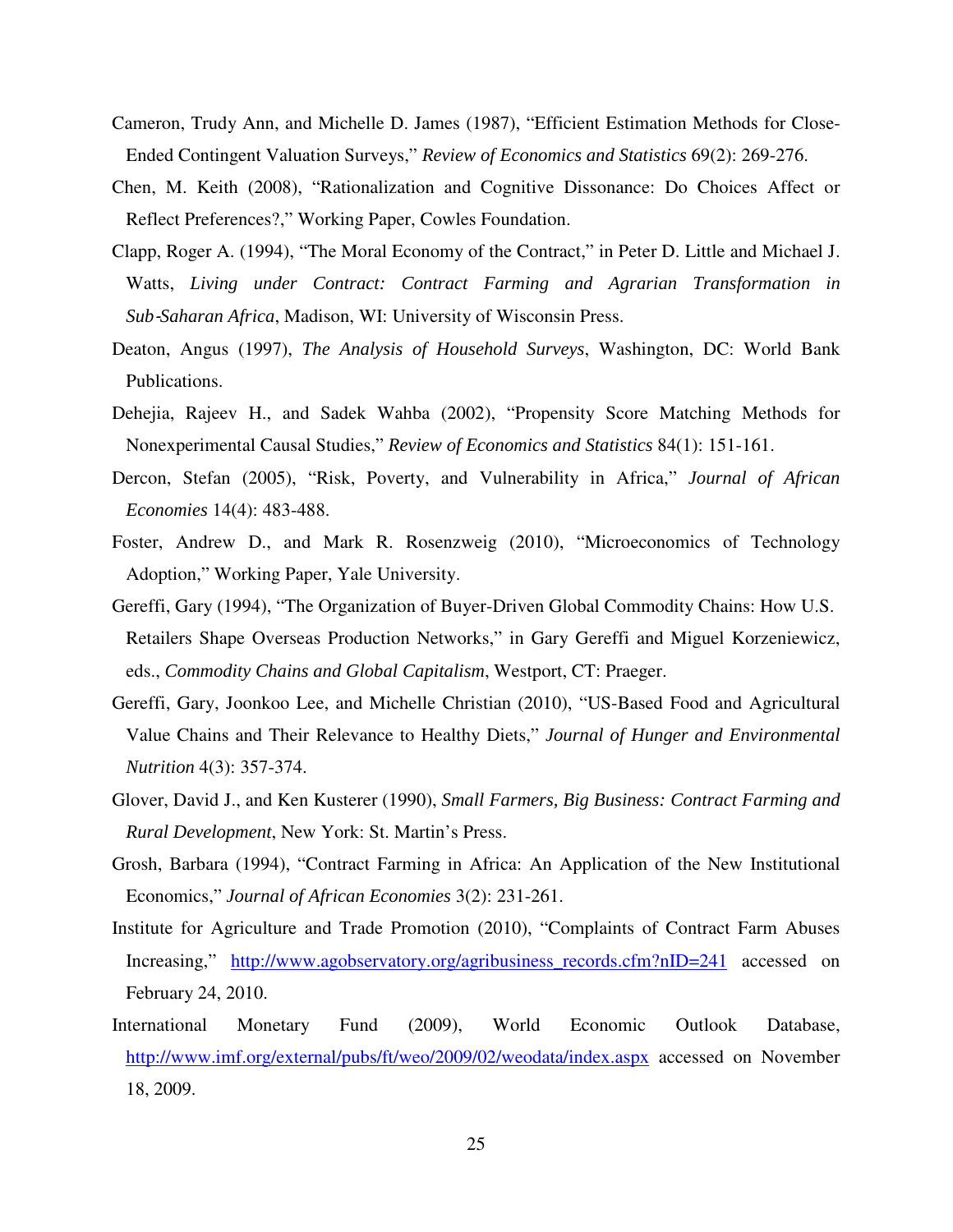- Laskawy, Tom (2009), "Will Whole Foods' New Mobile Slaughterhouse Squeeze Small Farmers?," http://www.grist.org/article/2009-11-20-Whole-Foods-chicken-farms/ accessed on February 25, 2010.
- Ligon, Ethan, and Laura Schechter (2003), "Measuring Vulnerability," *Economic Journal* 113(486): C95-C102.
- List, John A., Sally Sadoff, and Mathis Wagner (2010), "So You Want to Run an Experiment, Now What? Some Simple Rules of Thumb for Optimal Experimental Design," NBER Working Paper.
- Maertens, Miet, and Johan F.M. Swinnen (2009), "Trade, Standards, and Poverty: Evidence from Senegal," *World Development* 37(1): 161-178.
- Mas-Colell, Andreu, Michael D. Whinston, and Jerry R. Green (1995), *Microeconomic Theory*, Oxford: Oxford University Press.
- McMichael, Philip (2009), "A Food Regime Analysis of the 'World Food Crisis'," *Agriculture and Human Values* 26(4): 281-295.
- Minten, Bart, Lalaina Randrianarison, and Johan F.M. Swinnen (2009), "Global Retail Chains and Poor Farmers: Evidence from Madagascar," *World Development* 37(11): 1728-1741.
- Mitchell, Robert C., and Richard T. Carson (1989), *Using Surveys to Value Public Goods: The Contingent Valuation Method*, Washington, DC: Resources for the Future.
- Miyata, Sachiko, Nicholas Minot, and Dinghuan Hu (2009), "Impact of Contract Farming on Income: Linking Small Farmers, Packets, and Supermarkets in China," *World Development* 37(11): 1728-1741.
- Porter, Gina, and Kevin Phillips-Howard (1997), "Comparing Contracts: An Evaluation of Contract Farming Schemes in Africa," *World Development* 25(2): 227-238.
- Rao, Elizabeth J.O., and Matin Qaim (2010), "Supermarkets, Farm Household Income, and Poverty: Insights from Kenya," *World Development* forthcoming.
- Reardon, Thomas, C. Peter Timmer, Christopher B. Barrett, and Julio Berdegué (2003), "The Rise of Supermarkets in Africa, Asia, and Latin America," *American Journal of Agricultural Economics* 85(5): 1140-1146.
- Reardon, Thomas, and C. Peter Timmer (2005), "Transformation of Markets for Agricultural Output in Developing Countries Since 1950: How Has Thinking Changed?," in Robert E. Evenson, Prabhu Pingali, and T. Paul Schultz, eds., *Handbook of Agricultural Economics 3:*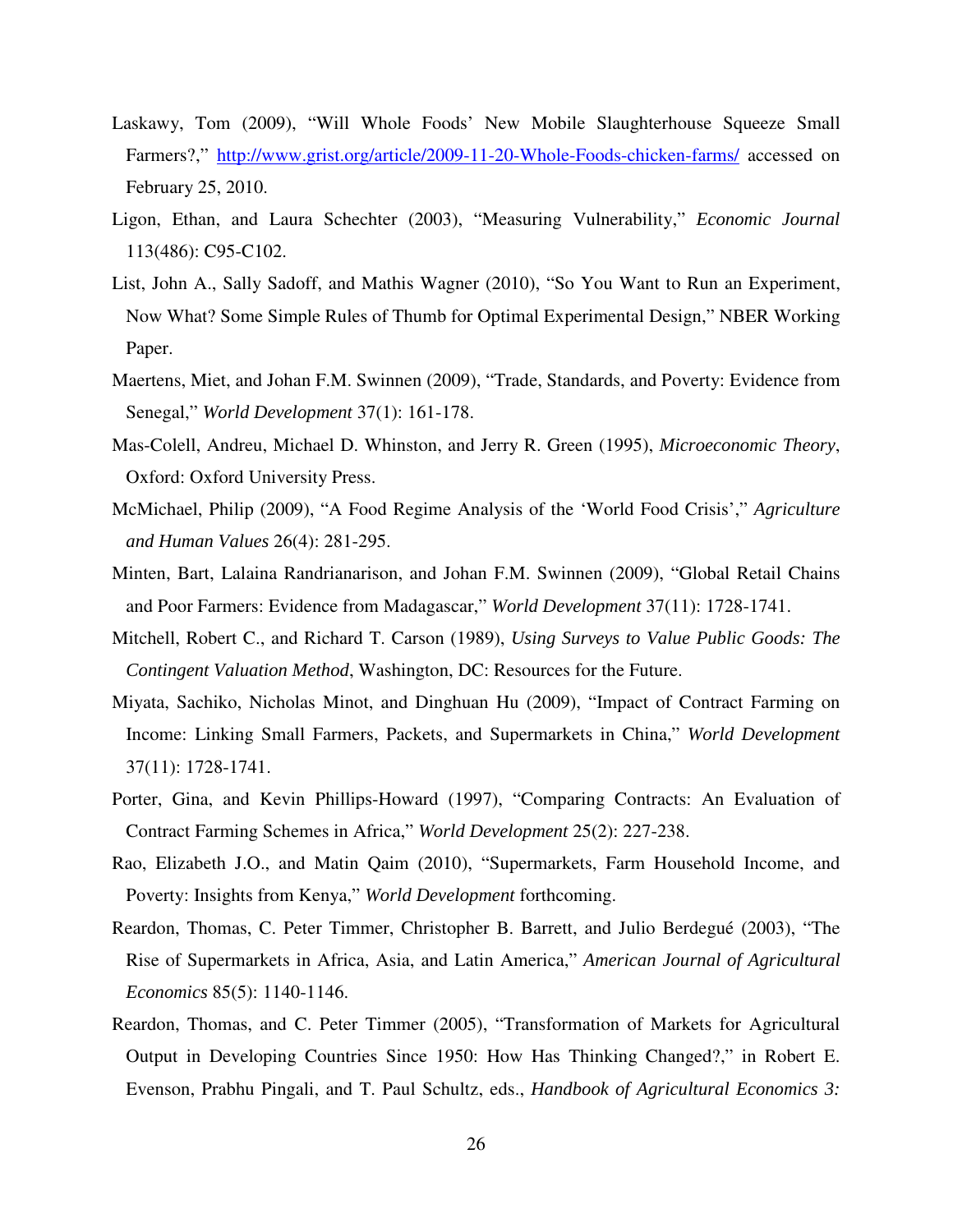*Agricultural Development: Farmers, Farm Production, and Farm Markets*, Amsterdam: Elsevier.

- Ruud, Jørgen (1960), *Taboo: A Study of Malagasy Customs and Beliefs*, Antananarivo: Printy Loterana and Oslo: Oslo University Press.
- Singh, Sukhpal (2002), "Contracting Out Solutions: Political Economy of Contract Farming in the Indian Punjab," *World Development* 30(9): 1621-1638.
- Simmons, Phil, Paul Winters, and Ian Patrick (2005), "An analysis of contract farming in East Java, Bali, and Lombok, Indonesia," *Agricultural Economics* 33(s3): 513-525.
- Stifel, David C., Marcel Fafchamps, and Bart Minten (2008), "Taboos, Agriculture, and Productivity," *Journal of Development Studies* forthcoming.
- Stifel, David S., Felix Forster, and Christopher B. Barrett (2010), "The Evolution of Groupwise Poverty in Madagascar, 1999-2005," *Journal of African Economies* forthcoming.
- Turnbull, Bruce W. (1976), "The Empirical Distribution Function with Arbitrarily Grouped, Censored, and Truncated Data," *Journal of the Royal Statistical Society, Series B (Methodological)*, 38(3): 290-295.
- USDA (2009), "Trade Data Show Value, Variety, and Sources of US Food Imports," http://www.ers.usda.gov/AmberWaves/September09/DataFeature/ accessed on February 26, 2010
- Warning, Matthew and Nigel Key (2002), "The Social Performance and Distributional Consequences of Contract Farming: An Equilibrium Analysis of the Arachide de bouche Program in Senegal," *World Development* 30(2): 255-263.
- Watanabe, Masahide (2010), "Nonparametric Estimation of Mean Willingness to Pay from Discrete-Response Valuation Data," *American Journal of Agricultural Economics* forthcoming.
- Watts, Michael J. (1994), "Life under Contract: Contract Farming, Agrarian Restructuring, and Flexible Accumulation," in Peter D. Little and Michael J. Watts, *Living under Contract: Contract Farming and Agrarian Transformation in Sub-Saharan Africa*, Madison, WI: University of Wisconsin Press.
- Wooldridge, Jeffrey M. (2002), *Econometric Analysis of Cross Section and Panel Data*, Cambridge, MA: MIT Press.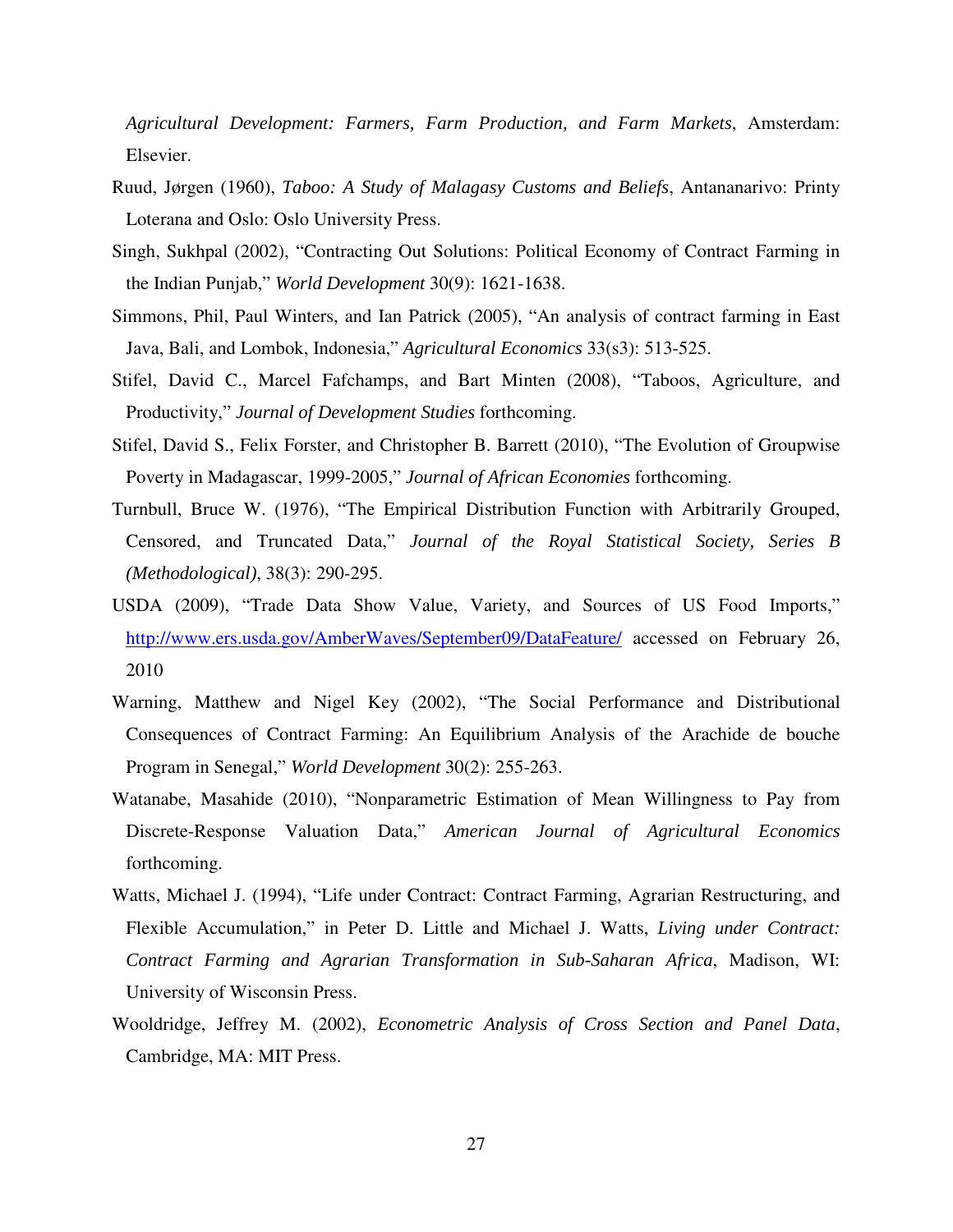

Figure 1. Map of Madagascar. Numbers Denote Regions and Colors Denote Provinces. (Source: Per Johansson/Wikimedia Commons.)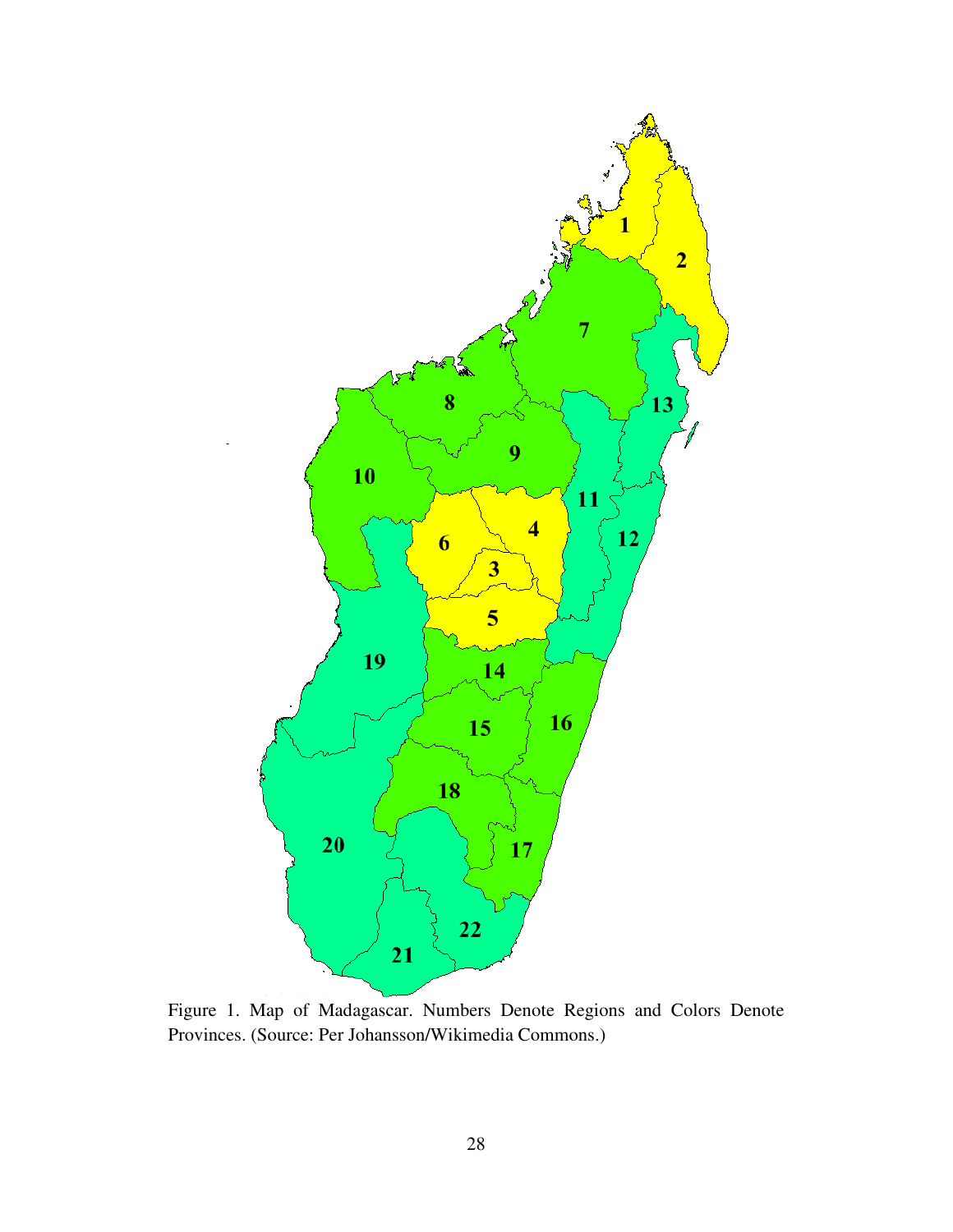

Figure 2. Kernel Density Estimation of Household Income by Participation Regime with Epanechnikov Kernel and Bandwidth Set Equal to 0.5.



Figure 3. Kernel Density Estimation of Household Income Per Capita by Participation Regime with Epanechnikov Kernel and Bandwidth Set Equal to 0.5.



Figure 4. Kernel Density Estimation of Household Income Per Adult Equivalent by Participation Regime with Epanechnikov Kernel and Bandwidth Set Equal to 0.5.



Figure 5. Kernel Density Estimation of Household Income Net of Contract Farming Revenue by Participation Regime with Epanechnikov Kernel and Bandwidth Set Equal to 0.5.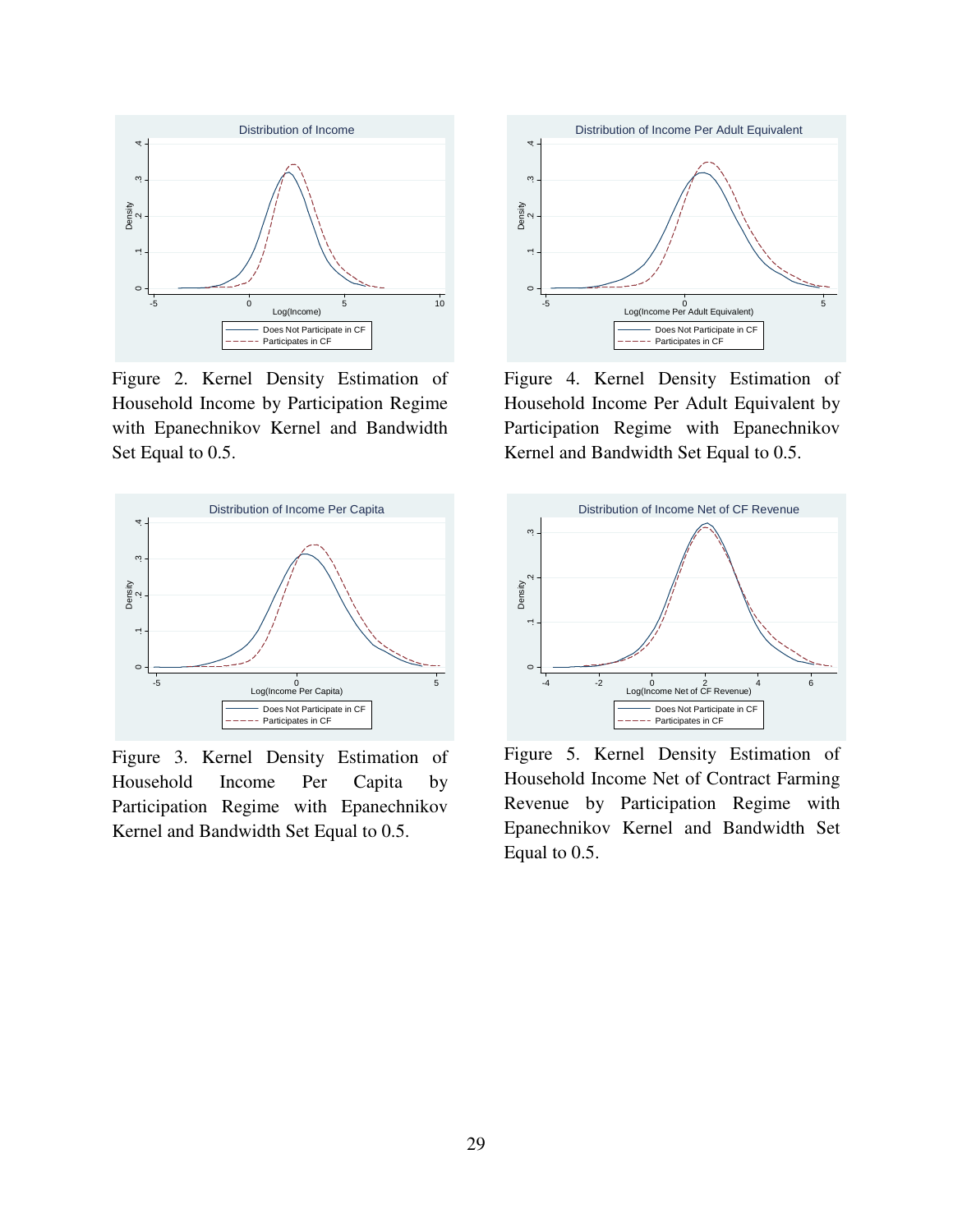|                      |                 |                    | <b>Main Crops under Contract</b> |
|----------------------|-----------------|--------------------|----------------------------------|
| <b>Region</b>        | Commune         | <b>Primary</b>     | <b>Secondary</b>                 |
| Alaotra Mangoro (11) | <b>Bejofo</b>   | Rice               |                                  |
|                      | Feramanga North | Rice               | Tomatoes                         |
| Analamanga (4)       | Amboasary North | Rice               |                                  |
|                      | Mangamila       | Rice               | Cassava                          |
| Anosy $(22)$         | Ebelo           | Rice               | Cassava                          |
|                      | Andranobory     | Maize              |                                  |
| Diana $(1)$          | Ambodibonara    | Cotton             | Sugarcane                        |
|                      | Anketrakabe     | Rice               |                                  |
| Itasy $(3)$          | Miarinarivo I   | <b>Green Beans</b> | Leeks                            |
|                      | Soavinandriana  | Green Beans        | Leeks                            |
| Vakinankaratra (5)   | Morarano        | Rice               | Potatoes                         |
| .                    | <b>B</b> etafo  | Barley             | <b>Onions</b>                    |

# **Table 1. Regions, Communes, and Crops**

**Note**: Numbers between parentheses in the first column refer to the region numbers on the map in figure 1.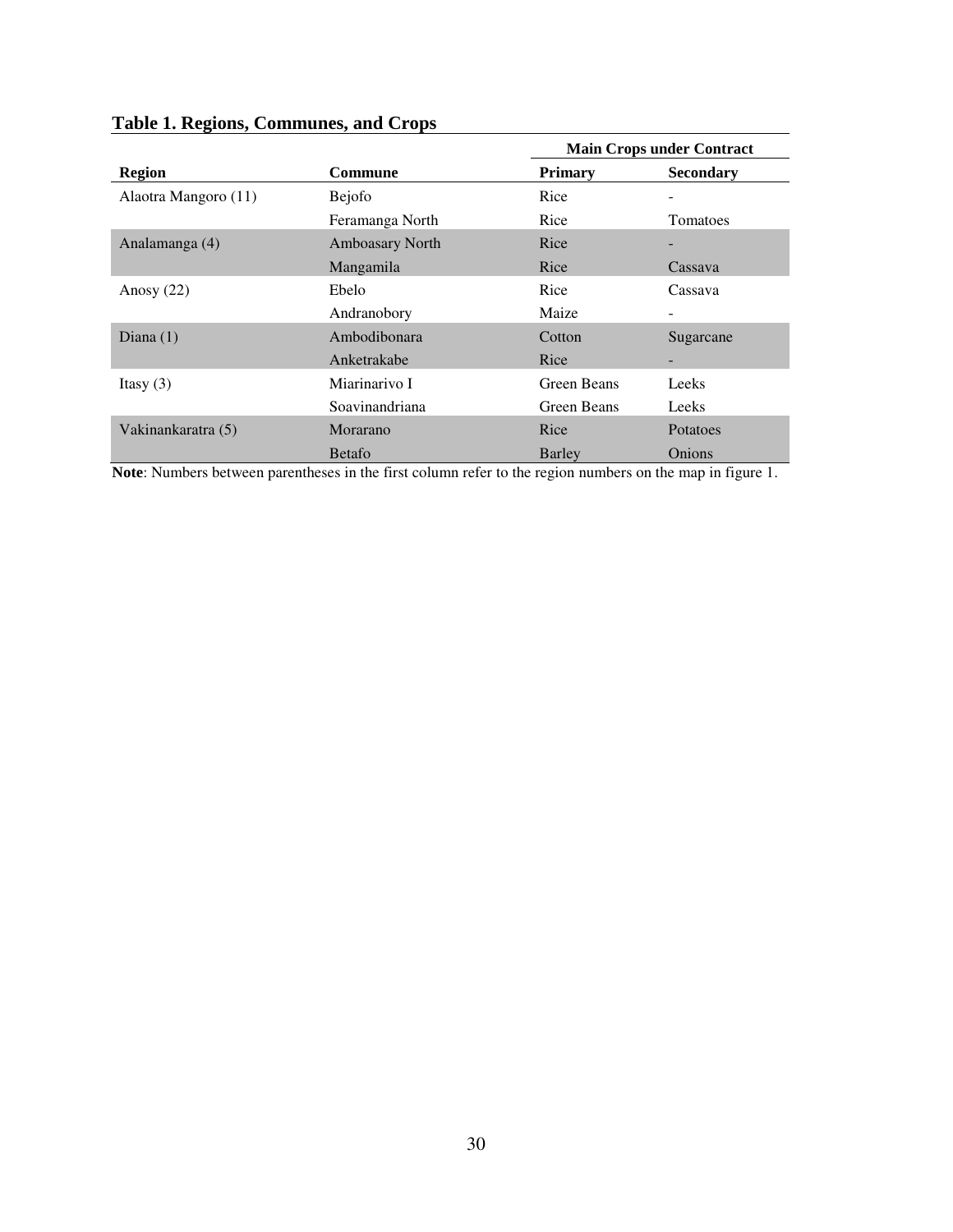| <b>Variable</b>                                 | Mean    | (Std. Err.) |
|-------------------------------------------------|---------|-------------|
| <b>Contract Farming Participant Dummy</b>       | 0.492   | (0.015)     |
| Household Demographic Characteristics           |         |             |
| Household Size (Individuals)                    | 5.678   | (0.068)     |
| Dependency Ratio                                | 0.447   | (0.006)     |
| <b>Household Head Characteristics</b>           |         |             |
| Female Dummy                                    | 0.080   | (0.008)     |
| Single Dummy                                    | 0.115   | (0.009)     |
| <b>Migrant Dummy</b>                            | 0.130   | (0.010)     |
| Age (Years)                                     | 43.396  | (0.363)     |
| <b>Education (Completed Years)</b>              | 5.989   | (0.098)     |
| <b>Agricultural Experience (Years)</b>          | 20.363  | (0.369)     |
| Member of Peasant Organization Dummy            | 0.216   | (0.012)     |
| Forbidden Days                                  | 25.110  | (1.030)     |
| Household Welfare and Financial Characteristics |         |             |
| Income (100,000 Ariary)                         | 23.058  | (1.583)     |
| Income Per Capita (100,000 Ariary)              | 4.394   | (0.282)     |
| Income Per Adult Equivalent (100,000 Ariary)    | 5.421   | (0.330)     |
| Income Net of Contract Farming (100,000 Ariary) | 21.006  | (1.377)     |
| Duration of Hungry Season (Months)              | 3.394   | (0.062)     |
| <b>Obtained Formal Loan Dummy</b>               | 0.140   | (0.010)     |
| Working Capital (100,000 Ariary)                | 6.508   | (0.733)     |
| Household Assets (100,000 Ariary)               | 14.334  | (0.816)     |
| Household Landholdings                          |         |             |
| <b>Total Landholdings (Ares)</b>                | 169.276 | (9.635)     |
| Contingent Valuation (CV) Question              |         |             |
| Yeasayer (Answers "Yes" to CV Question) Dummy   | 0.732   | (0.013)     |
| Nonparametric Lower Bound on WTP (US Dollars)   | 28.215  | (0.693)     |

# **Table 2. Descriptive Statistics (n=1178)**

**Note**: See section 3 for a discussion of how the WTP measure was estimated.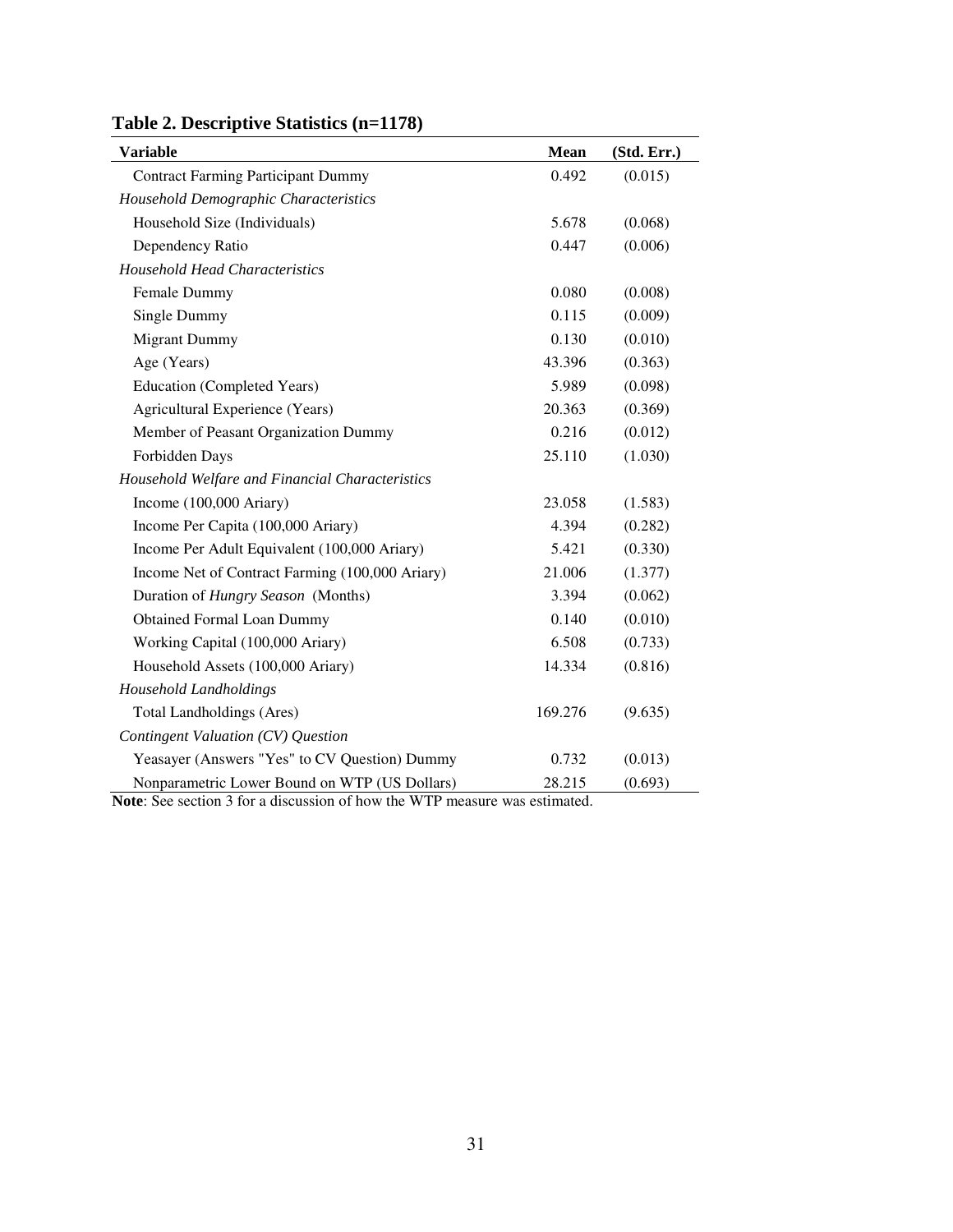|                                                 | Does Not Participate in<br><b>Contract Farming</b><br>$(n=599)$ |             |             | Participates in<br><b>Contract Farming</b><br>$(n=579)$ |                   |
|-------------------------------------------------|-----------------------------------------------------------------|-------------|-------------|---------------------------------------------------------|-------------------|
| <b>Variable</b>                                 | <b>Mean</b>                                                     | (Std. Err.) | <b>Mean</b> | (Std. Err.)                                             | <b>Difference</b> |
| Household Demographic Characteristics           |                                                                 |             |             |                                                         |                   |
| Household Size                                  | 5.539                                                           | (0.095)     | 5.822       | (0.095)                                                 | $***$             |
| Dependency Ratio                                | 0.448                                                           | (0.009)     | 0.445       | (0.009)                                                 |                   |
| Female                                          | 0.102                                                           | (0.012)     | 0.057       | (0.010)                                                 | ***               |
| Single                                          | 0.147                                                           | (0.014)     | 0.083       | (0.011)                                                 | ***               |
| Migrant                                         | 0.124                                                           | (0.013)     | 0.136       | (0.014)                                                 |                   |
| Age                                             | 44.225                                                          | (0.536)     | 42.539      | (0.485)                                                 | ***               |
| Education                                       | 5.953                                                           | (0.139)     | 6.026       | (0.138)                                                 |                   |
| <b>Agricultural Experience</b>                  | 20.661                                                          | (0.555)     | 20.055      | (0.485)                                                 |                   |
| Peasant Organization                            | 0.154                                                           | (0.015)     | 0.280       | (0.019)                                                 | ***               |
| Forbidden Days                                  | 26.676                                                          | (1.513)     | 23.491      | (1.391)                                                 | *                 |
| Household Welfare and Financial Characteristics |                                                                 |             |             |                                                         |                   |
| <b>Total Income</b>                             | 17.352                                                          | (1.341)     | 28.961      | (2.889)                                                 | ***               |
| Income Per Capita                               | 3.459                                                           | (0.250)     | 5.360       | (0.509)                                                 | ***               |
| Income Per Adult Equivalent                     | 4.285                                                           | (0.310)     | 6.597       | (0.587)                                                 | ***               |
| Income Net of Contract Farming                  | 17.335                                                          | (1.340)     | 24.805      | (2.427)                                                 | ***               |
| Duration of Hungry Season                       | 3.591                                                           | (0.088)     | 3.191       | (0.087)                                                 | ***               |
| <b>Obtained Formal Loan</b>                     | 0.088                                                           | (0.012)     | 0.193       | (0.016)                                                 | ***               |
| <b>Working Capital</b>                          | 4.107                                                           | (0.502)     | 8.992       | (1.392)                                                 | ***               |
| Assets                                          | 12.085                                                          | (1.114)     | 16.659      | (1.188)                                                 | ***               |
| <b>Total Landholdings</b>                       | 134.190                                                         | (10.514)    | 205.575     | (16.181)                                                | ***               |
| Contingent Valuation Question                   |                                                                 |             |             |                                                         |                   |
| Yeasayer                                        | 0.674                                                           | (0.019)     | 0.791       | (0.017)                                                 | ***               |
| Nonparametric WTP Lower Bound                   | 25.292                                                          | (0.969)     | 31.239      | (0.977)                                                 | ***               |

# **Table 3. Descriptive Statistics by Participation Regime (n=1178)**

 **Note**: The acronyms AE and CF are short for "adult equivalent" and "contract farming", respectively. For each row, the last column presents the results of a *t*-test of the null hypothesis that the means are equal in both samples. The symbols \*\*\*, \*\*, and \* respectively denote a difference in means that is significant at the 1, 5, and 10 percent levels.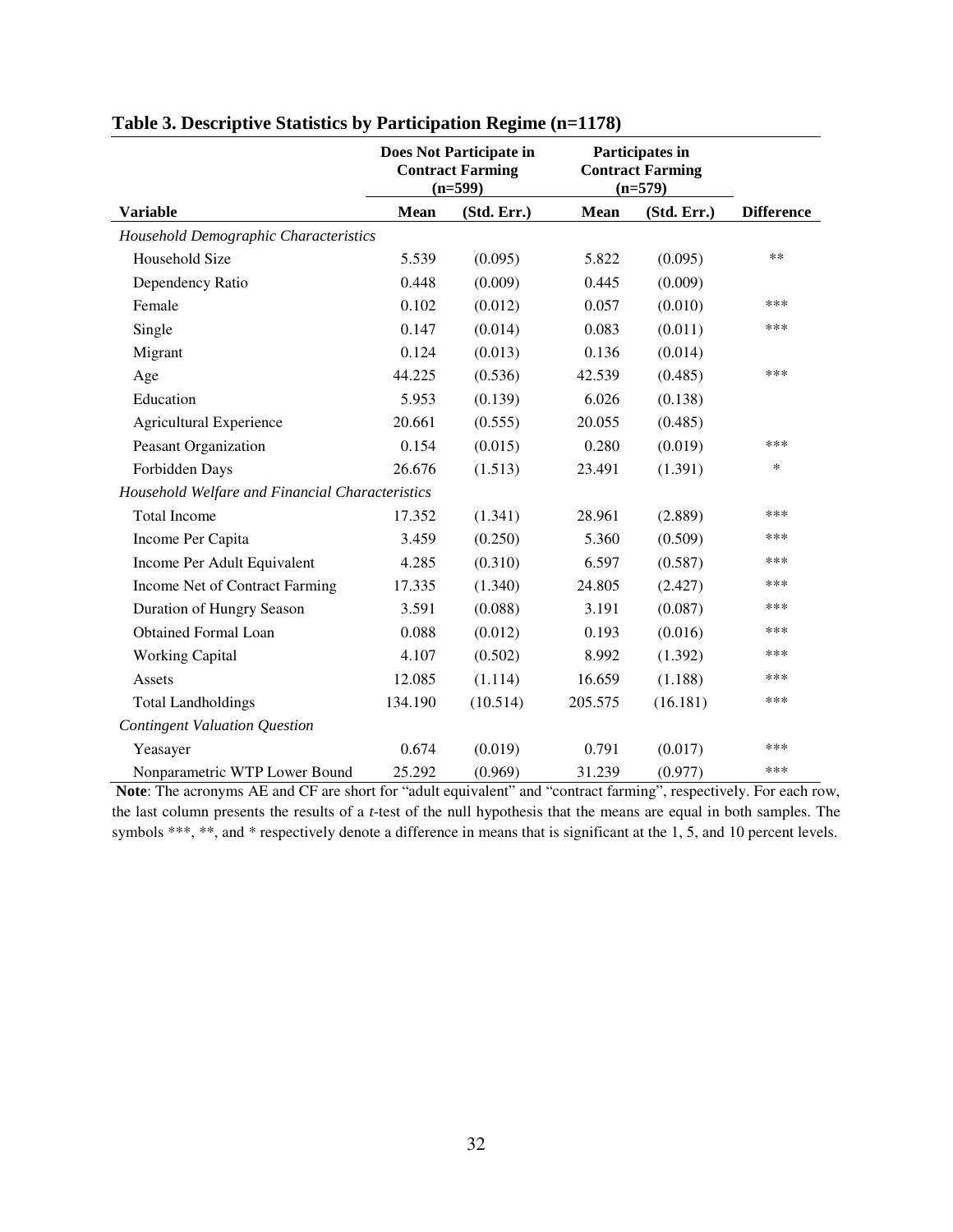|                                                                                 | (1)                     |        |             |                         | (2)    |             |  |
|---------------------------------------------------------------------------------|-------------------------|--------|-------------|-------------------------|--------|-------------|--|
| <b>Variable</b>                                                                 | Coefficient             |        | (Std. Err.) | Coefficient             |        | (Std. Err.) |  |
|                                                                                 | <b>Excluding Income</b> |        |             | <b>Including Income</b> |        |             |  |
| Dependent Variable: $= 1$ if Participates in Contract Farming; $= 0$ Otherwise. |                         |        |             |                         |        |             |  |
| Household Size                                                                  | 0.031                   |        | (0.021)     | 0.029                   |        | (0.021)     |  |
| Dependency Ratio                                                                | $-0.157$                |        | (0.211)     | $-0.142$                |        | (0.212)     |  |
| Single                                                                          | 0.096                   |        | (0.202)     | 0.105                   |        | (0.202)     |  |
| Female                                                                          | $-0.468$                | $***$  | (0.234)     | $-0.466$                | $***$  | (0.234)     |  |
| Migrant                                                                         | 0.081                   |        | (0.138)     | 0.080                   |        | (0.138)     |  |
| Age                                                                             | $-0.020$                | ***    | (0.007)     | $-0.020$                | ***    | (0.007)     |  |
| Education                                                                       | $-0.004$                |        | (0.014)     | $-0.007$                |        | (0.015)     |  |
| Experience                                                                      | 0.012                   | $\ast$ | (0.007)     | 0.012                   | $\ast$ | (0.007)     |  |
| Member of Peasant Organization                                                  | 0.532                   | ***    | (0.110)     | 0.529                   | ***    | (0.110)     |  |
| Forbidden Days                                                                  | $-0.002$                |        | (0.002)     | $-0.002$                |        | (0.002)     |  |
| Income                                                                          |                         |        |             | 0.003                   |        | (0.002)     |  |
| <b>Working Capital</b>                                                          | 0.005                   |        | (0.004)     | 0.003                   |        | (0.004)     |  |
| Assets                                                                          | 0.001                   |        | (0.002)     | 0.001                   |        | (0.002)     |  |
| Landholdings                                                                    | 0.001                   | $***$  | (0.000)     | 0.000                   | $***$  | (0.000)     |  |
| Nonparametric WTP for Contract Farming                                          | 0.008                   | ***    | (0.002)     | 0.008                   | ***    | (0.002)     |  |
| Intercept                                                                       | 0.381                   |        | (0.271)     | 0.372                   |        | (0.270)     |  |
| <b>District Fixed Effects</b>                                                   |                         | Yes    |             |                         | Yes    |             |  |
| p-value (Joint Significance)                                                    |                         | 0.000  |             |                         | 0.000  |             |  |
| Pseudo R-square                                                                 |                         | 0.075  |             |                         | 0.076  |             |  |

# **Table 4. Estimation Results for the First Stage of the Treatment Regressions (n=1178)**

**Note:** These estimation results correspond to equation 3 in the body of the paper. Estimation results are probabilityweighted. The symbols \*\*\*, \*\*, and \* respectively denote significance at the 1, 5, and 10 percent levels.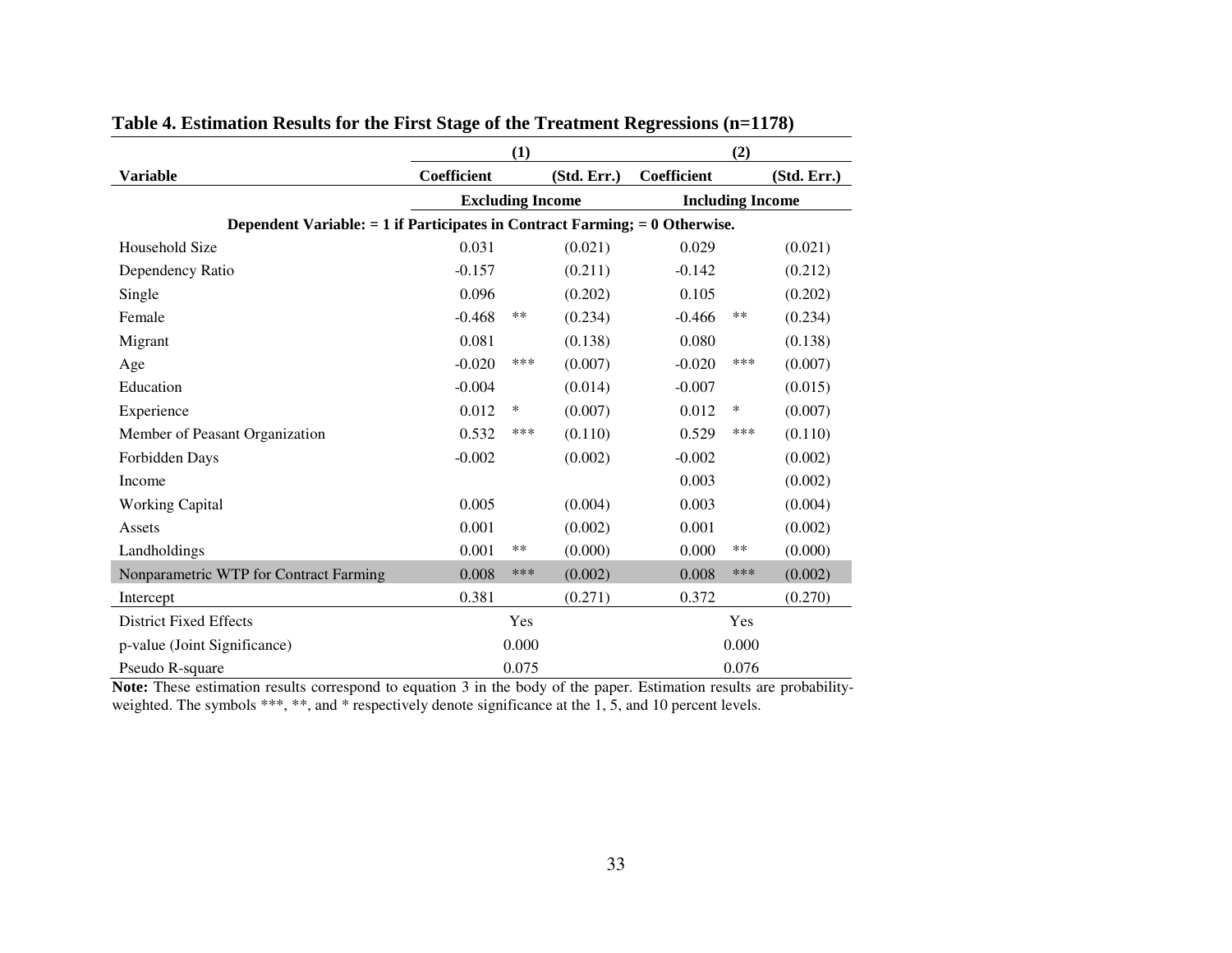|                                         |                                   | (1)                        |                             |               | (2)    |                            | (3)                        |            |             |  |
|-----------------------------------------|-----------------------------------|----------------------------|-----------------------------|---------------|--------|----------------------------|----------------------------|------------|-------------|--|
| <b>Variable</b>                         | Coefficient                       |                            | (Std. Err.)                 | Coefficient   |        | (Std. Err.)                | Coefficient                |            | (Std. Err.) |  |
|                                         |                                   |                            | <b>Treatment Regression</b> |               |        |                            |                            | <b>OLS</b> |             |  |
|                                         |                                   | <b>Dependent Variable:</b> |                             |               |        | <b>Dependent Variable:</b> | <b>Dependent Variable:</b> |            |             |  |
|                                         | $= 1$ if Participates in Contract |                            |                             |               | Log of |                            |                            | Log of     |             |  |
|                                         | Farming; $= 0$ Otherwise          |                            |                             | <b>Income</b> |        |                            | <b>Income</b>              |            |             |  |
| <b>Household Size</b>                   | 0.033                             |                            | (0.021)                     | 0.046         | ***    | (0.016)                    | 0.054                      | ***        | (0.015)     |  |
| Dependency Ratio                        | $-0.156$                          |                            | (0.212)                     | $-0.093$      |        | (0.161)                    | $-0.146$                   |            | (0.148)     |  |
| Single                                  | 0.132                             |                            | (0.205)                     | $-0.159$      |        | (0.144)                    | $-0.150$                   |            | (0.140)     |  |
| Female                                  | $-0.491$                          | **                         | (0.238)                     | $-0.226$      |        | (0.174)                    | $-0.338$                   | **         | (0.163)     |  |
| Migrant                                 | 0.087                             |                            | (0.140)                     | 0.008         |        | (0.103)                    | 0.026                      |            | (0.096)     |  |
| Age                                     | $-0.020$                          | ***                        | (0.007)                     | 0.010         | $***$  | (0.005)                    | 0.004                      |            | (0.004)     |  |
| Education                               | $-0.007$                          |                            | (0.015)                     | 0.069         | ***    | (0.010)                    | 0.068                      | ***        | (0.010)     |  |
| Experience                              | 0.011                             |                            | (0.007)                     | $-0.004$      |        | (0.004)                    | $-0.001$                   |            | (0.004)     |  |
| Member of Peasant Organization          | 0.518                             | ***                        | (0.108)                     | 0.030         |        | (0.094)                    | 0.174                      | **         | (0.072)     |  |
| Forbidden Days                          | $-0.002$                          |                            | (0.002)                     | 0.001         |        | (0.001)                    | 0.001                      |            | (0.001)     |  |
| <b>Working Capital</b>                  | 0.006                             |                            | (0.005)                     | 0.007         | ***    | (0.002)                    | 0.007                      | ***        | (0.002)     |  |
| Assets                                  | 0.001                             |                            | (0.003)                     | 0.007         | ***    | (0.002)                    | 0.007                      | ***        | (0.002)     |  |
| Landholdings                            | 0.001                             | $***$                      | (0.000)                     | 0.000         |        | (0.000)                    | 0.000                      | $\ast$     | (0.000)     |  |
| <b>Contract Farming</b>                 |                                   |                            |                             | 1.038         | ***    | (0.305)                    | 0.362                      | ***        | (0.061)     |  |
| Nonparametric WTP for Contract Farming  | 0.008                             | ***                        | (0.002)                     |               |        |                            |                            |            |             |  |
| Intercept                               | 0.370                             |                            | (0.267)                     | 0.268         |        | (0.281)                    | 0.773                      | ***        | (0.175)     |  |
| <b>District Fixed Effects</b>           |                                   |                            | Yes                         |               |        |                            |                            | Yes        |             |  |
| Log Pseudo-Likelihood                   |                                   |                            | $-1096.159$                 |               |        |                            |                            |            |             |  |
| p-value (Joint Significance)            |                                   | 0.000                      |                             |               |        |                            | 0.000                      |            |             |  |
| p-value (Test of Independent Equations) |                                   |                            | 0.033                       |               |        |                            |                            |            |             |  |
| R-square                                |                                   |                            | $\overline{\phantom{a}}$    |               |        |                            |                            | 0.514      |             |  |

# **Table 5. Treatment Regression and OLS Estimation Results for Household Income (n=1178)**

**Note:** The estimation results in column 2 correspond to equation 1 in the body of the paper. Estimation results are probability-weighted. The symbols \*\*\*, \*\*, and \* respectively denote significance at the 1, 5, and 10 percent levels. Results in the first column are marginal effects.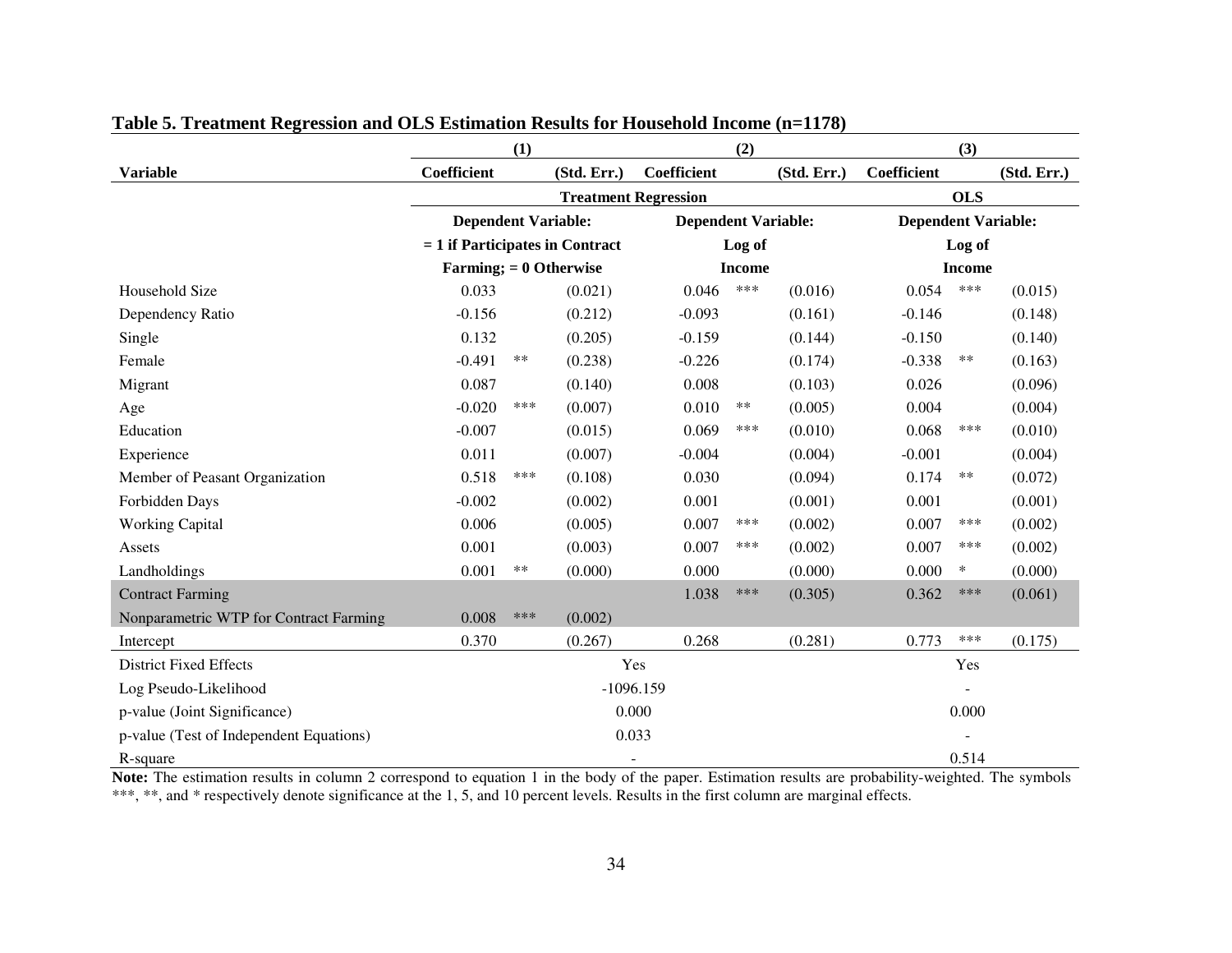|                                         |                          | (1)                               |                             |                    | (2)           |                            |                            | (3)           |             |  |  |
|-----------------------------------------|--------------------------|-----------------------------------|-----------------------------|--------------------|---------------|----------------------------|----------------------------|---------------|-------------|--|--|
| <b>Variable</b>                         | <b>Coefficient</b>       |                                   | (Std. Err.)                 | <b>Coefficient</b> |               | (Std. Err.)                | Coefficient                |               | (Std. Err.) |  |  |
|                                         |                          |                                   | <b>Treatment Regression</b> |                    |               |                            |                            | <b>OLS</b>    |             |  |  |
|                                         |                          | <b>Dependent Variable:</b>        |                             |                    |               | <b>Dependent Variable:</b> | <b>Dependent Variable:</b> |               |             |  |  |
|                                         |                          | $= 1$ if Participates in Contract |                             |                    | Log of Income |                            |                            | Log of Income |             |  |  |
|                                         | Farming; $= 0$ Otherwise |                                   |                             |                    | Per Capita    |                            |                            | Per Capita    |             |  |  |
| Household Size                          | 0.033                    |                                   | (0.021)                     | $-0.133$           | ***           | (0.016)                    | $-0.126$                   | ***           | (0.015)     |  |  |
| Dependency Ratio                        | $-0.161$                 |                                   | (0.214)                     | $-0.304$           | ∗             | (0.162)                    | $-0.350$                   | **            | (0.151)     |  |  |
| Single                                  | 0.122                    |                                   | (0.207)                     | 0.052              |               | (0.151)                    | 0.060                      |               | (0.147)     |  |  |
| Female                                  | $-0.485$                 | $***$                             | (0.240)                     | $-0.379$           | $***$         | (0.180)                    | $-0.476$                   | ***           | (0.167)     |  |  |
| Migrant                                 | 0.083                    |                                   | (0.140)                     | 0.016              |               | (0.101)                    | 0.033                      |               | (0.095)     |  |  |
| Age                                     | $-0.020$                 | ***                               | (0.007)                     | 0.009              | $***$         | (0.005)                    | 0.005                      |               | (0.004)     |  |  |
| Education                               | $-0.006$                 |                                   | (0.015)                     | 0.071              | ***           | (0.010)                    | 0.070                      | ***           | (0.010)     |  |  |
| Experience                              | 0.011                    | $\ast$                            | (0.007)                     | $-0.003$           |               | (0.004)                    | $-0.001$                   |               | (0.004)     |  |  |
| Member of Peasant Organization          | 0.518                    | ***                               | (0.109)                     | 0.048              |               | (0.094)                    | 0.172                      | **            | (0.070)     |  |  |
| Forbidden Days                          | $-0.002$                 |                                   | (0.002)                     | 0.001              |               | (0.001)                    | 0.001                      |               | (0.001)     |  |  |
| <b>Working Capital</b>                  | 0.006                    |                                   | (0.005)                     | 0.007              | ***           | (0.002)                    | 0.008                      | ***           | (0.002)     |  |  |
| Assets                                  | 0.001                    |                                   | (0.003)                     | 0.006              | ***           | (0.002)                    | 0.007                      | ***           | (0.002)     |  |  |
| Landholdings                            | 0.001                    | $***$                             | (0.000)                     | 0.000              |               | (0.000)                    | 0.000                      | $\ast$        | (0.000)     |  |  |
| <b>Contract Farming</b>                 |                          |                                   |                             | 0.933              | ***           | (0.331)                    | 0.349                      | ***           | (0.061)     |  |  |
| Nonparametric WTP for Contract Farming  | 0.008                    | ***                               | (0.002)                     |                    |               |                            |                            |               |             |  |  |
| Intercept                               | 0.373                    |                                   | (0.268)                     | $-0.228$           |               | (0.297)                    | 0.209                      |               | (0.177)     |  |  |
| <b>District Fixed Effects</b>           |                          |                                   | Yes                         |                    |               |                            |                            | Yes           |             |  |  |
| Log Pseudo-Likelihood                   |                          |                                   | $-1095.322$                 |                    |               |                            |                            |               |             |  |  |
| p-value (Joint Significance)            |                          | 0.000                             |                             |                    |               |                            |                            | 0.000         |             |  |  |
| p-value (Test of Independent Equations) |                          |                                   | 0.086                       |                    |               |                            |                            |               |             |  |  |
| R-square                                |                          |                                   | $\sim$                      |                    |               |                            |                            | 0.511         |             |  |  |

# **Table 6. Treatment Regression and OLS Estimation Results for Household Income Per Capita (n=1178)**

Note: Estimation results are probability-weighted. The symbols \*\*\*, \*\*, and \* respectively denote significance at the 1, 5, and 10 percent levels. Results in the first column are marginal effects.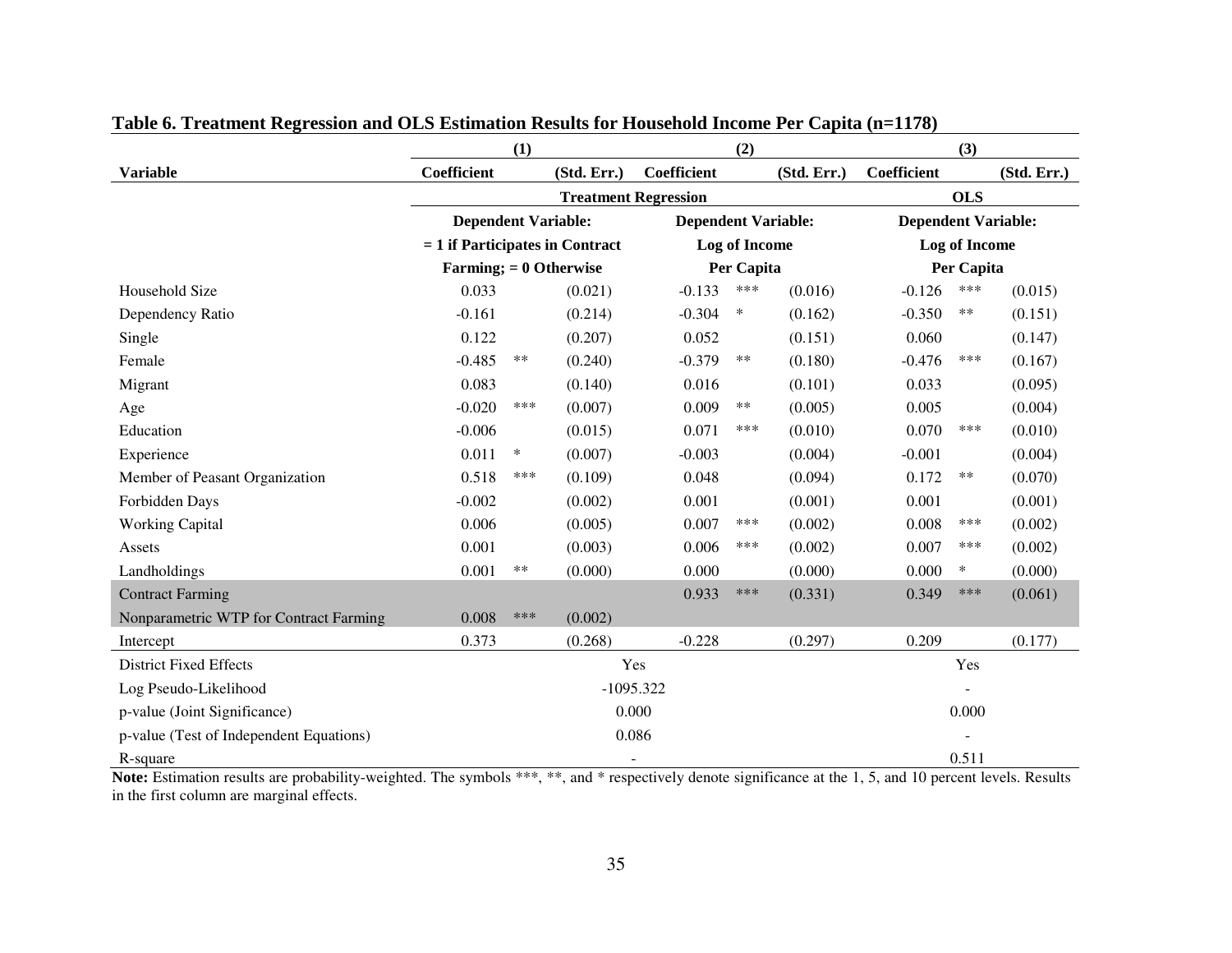|                                         |                                   | (1)                        |                          |                                | (2)    |                            |                                | (3)        |             |  |
|-----------------------------------------|-----------------------------------|----------------------------|--------------------------|--------------------------------|--------|----------------------------|--------------------------------|------------|-------------|--|
| <b>Variable</b>                         | Coefficient                       |                            | (Std. Err.)              | Coefficient                    |        | (Std. Err.)                | Coefficient                    |            | (Std. Err.) |  |
|                                         |                                   |                            |                          | <b>Treatment Regression</b>    |        |                            |                                | <b>OLS</b> |             |  |
|                                         |                                   | <b>Dependent Variable:</b> |                          |                                |        | <b>Dependent Variable:</b> | <b>Dependent Variable:</b>     |            |             |  |
|                                         | $= 1$ if Participates in Contract |                            |                          | <b>Log of Household Income</b> |        |                            | <b>Log of Household Income</b> |            |             |  |
|                                         | Farming; $= 0$ Otherwise          |                            |                          | <b>Per Adult Equivalent</b>    |        |                            | <b>Per Adult Equivalent</b>    |            |             |  |
| Household Size                          | 0.033                             |                            | (0.021)                  | $-0.127$                       |        | (0.016)                    | $-0.120$                       | ***        | (0.015)     |  |
| Dependency Ratio                        | $-0.158$                          |                            | (0.213)                  | 0.235                          |        | (0.159)                    | 0.189                          |            | (0.148)     |  |
| Single                                  | 0.122                             |                            | (0.207)                  | 0.053                          |        | (0.150)                    | 0.061                          |            | (0.147)     |  |
| Female                                  | $-0.485$                          | **                         | (0.240)                  | $-0.368$                       | $***$  | (0.179)                    | $-0.466$                       | ***        | (0.167)     |  |
| Migrant                                 | 0.083                             |                            | (0.140)                  | 0.022                          |        | (0.101)                    | 0.039                          |            | (0.095)     |  |
| Age                                     | $-0.020$                          | ***                        | (0.007)                  | 0.008                          | $\ast$ | (0.005)                    | 0.003                          |            | (0.004)     |  |
| Education                               | $-0.006$                          |                            | (0.015)                  | 0.071                          | ***    | (0.010)                    | 0.070                          | ***        | (0.010)     |  |
| Experience                              | 0.011                             | $\ast$                     | (0.007)                  | $-0.004$                       |        | (0.004)                    | $-0.001$                       |            | (0.004)     |  |
| Member of Peasant Organization          | 0.519                             | ***                        | (0.109)                  | 0.052                          |        | (0.093)                    | 0.177                          | $***$      | (0.070)     |  |
| Forbidden Days                          | $-0.002$                          |                            | (0.002)                  | 0.001                          |        | (0.001)                    | 0.000                          |            | (0.001)     |  |
| <b>Working Capital</b>                  | 0.006                             |                            | (0.005)                  | 0.007                          | ***    | (0.002)                    | 0.008                          | ***        | (0.002)     |  |
| Assets                                  | 0.001                             |                            | (0.003)                  | 0.006                          | ***    | (0.002)                    | 0.007                          | ***        | (0.002)     |  |
| Landholdings                            | 0.001                             | $***$                      | (0.000)                  | 0.000                          |        | (0.000)                    | 0.000                          | $\ast$     | (0.000)     |  |
| <b>Contract Farming</b>                 |                                   |                            |                          | 0.940                          | ***    | (0.323)                    | 0.351                          | ***        | (0.061)     |  |
| Nonparametric WTP for Contract Farming  | 0.008                             | ***                        | (0.002)                  |                                |        |                            |                                |            |             |  |
| Intercept                               | 0.370                             |                            | (0.268)                  | $-0.197$                       |        | (0.291)                    | 0.243                          |            | (0.176)     |  |
| <b>District Fixed Effects</b>           |                                   |                            | Yes                      |                                |        |                            |                                | Yes        |             |  |
| Log Pseudo-Likelihood                   |                                   |                            | $-1094.555$              |                                |        |                            |                                |            |             |  |
| p-value (Joint Significance)            |                                   | 0.000                      |                          |                                |        |                            | 0.000                          |            |             |  |
| p-value (Test of Independent Equations) |                                   |                            | 0.077                    |                                |        |                            |                                |            |             |  |
| R-square                                |                                   |                            | $\overline{\phantom{a}}$ |                                |        |                            |                                | 0.493      |             |  |

# **Table 7. Treatment Regression and OLS Estimation Results for Income Per Adult Equivalent (n=1178)**

Note: Estimation results are probability-weighted. The symbols \*\*\*, \*\*, and \* respectively denote significance at the 1, 5, and 10 percent levels. Results in the first column are marginal effects.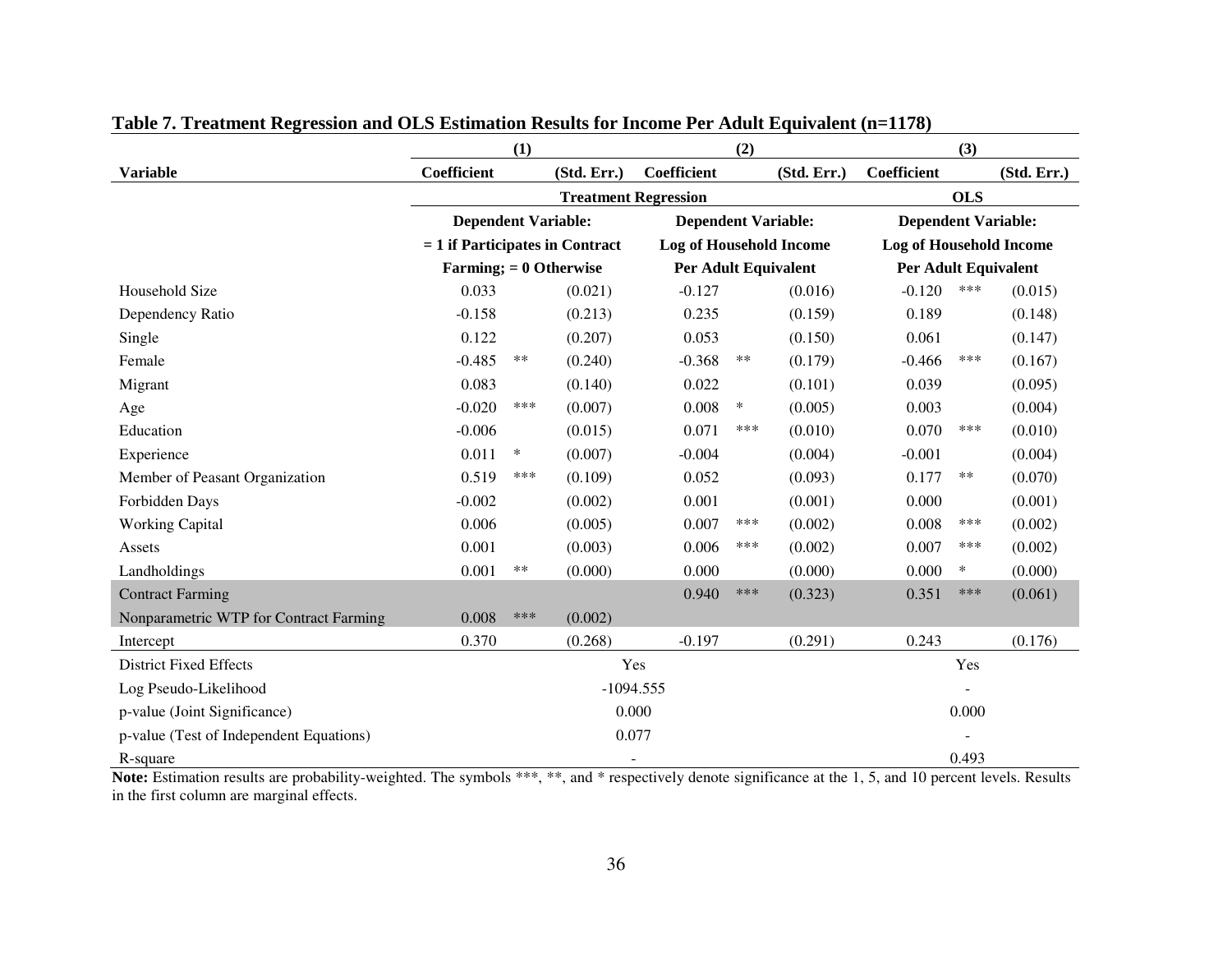|                                         | (1)<br>(2)                 |                                   |                             |                                 | (3)    |                      |                                 |            |             |
|-----------------------------------------|----------------------------|-----------------------------------|-----------------------------|---------------------------------|--------|----------------------|---------------------------------|------------|-------------|
| <b>Variable</b>                         | Coefficient                |                                   | (Std. Err.)                 | Coefficient                     |        | (Std. Err.)          | Coefficient                     |            | (Std. Err.) |
|                                         |                            |                                   | <b>Treatment Regression</b> |                                 |        |                      |                                 | <b>OLS</b> |             |
|                                         | <b>Dependent Variable:</b> |                                   |                             | <b>Dependent Variable:</b>      |        |                      | <b>Dependent Variable:</b>      |            |             |
|                                         |                            | $= 1$ if Participates in Contract |                             |                                 |        | Log of Income Net of | Log of Income Net of            |            |             |
|                                         | Farming; $= 0$ Otherwise   |                                   |                             | <b>Contract Farming Revenue</b> |        |                      | <b>Contract Farming Revenue</b> |            |             |
| Household Size                          | 0.031                      |                                   | (0.021)                     | 0.057                           | ***    | (0.018)              | 0.067                           | ***        | (0.016)     |
| Dependency Ratio                        | $-0.152$                   |                                   | (0.211)                     | $-0.047$                        |        | (0.183)              | $-0.116$                        |            | (0.160)     |
| Single                                  | 0.153                      |                                   | (0.224)                     | $-0.246$                        |        | (0.200)              | $-0.234$                        |            | (0.184)     |
| Female                                  | $-0.512$                   | **                                | (0.251)                     | $-0.088$                        |        | (0.231)              | $-0.232$                        |            | (0.198)     |
| Migrant                                 | 0.087                      |                                   | (0.141)                     | $-0.003$                        |        | (0.120)              | 0.021                           |            | (0.109)     |
| Age                                     | $-0.020$                   | ***                               | (0.007)                     | 0.013                           | **     | (0.006)              | 0.006                           |            | (0.004)     |
| Education                               | $-0.007$                   |                                   | (0.015)                     | 0.075                           | ***    | (0.011)              | 0.074                           | **         | (0.010)     |
| Experience                              | 0.011                      | $\ast$                            | (0.007)                     | $-0.005$                        |        | (0.005)              | 0.000                           |            | (0.004)     |
| Member of Peasant Organization          | 0.512                      | ***                               | (0.111)                     | $-0.031$                        |        | (0.133)              | 0.154                           | $\ast$     | (0.083)     |
| Forbidden Days                          | $-0.002$                   |                                   | (0.002)                     | 0.001                           |        | (0.001)              | 0.001                           |            | (0.001)     |
| <b>Working Capital</b>                  | 0.006                      |                                   | (0.005)                     | 0.007                           | ***    | (0.002)              | 0.008                           | ***        | (0.002)     |
| Assets                                  | 0.001                      |                                   | (0.003)                     | 0.007                           | ***    | (0.002)              | 0.007                           | ***        | (0.002)     |
| Landholdings                            | 0.001                      | $**$                              | (0.000)                     | 0.000                           |        | (0.000)              | 0.000                           | $\ast$     | (0.000)     |
| <b>Contract Farming</b>                 |                            |                                   |                             | 0.854                           | $\ast$ | (0.521)              | $-0.016$                        |            | (0.069)     |
| Nonparametric WTP for Contract Farming  | 0.007                      | ***                               | (0.002)                     |                                 |        |                      |                                 |            |             |
| Intercept                               | 0.391                      |                                   | (0.271)                     | $-0.075$                        |        | (0.454)              | 0.576                           | ***        | (0.203)     |
| <b>District Fixed Effects</b>           |                            |                                   |                             | Yes                             |        |                      |                                 | Yes        |             |
| Log Pseudo-Likelihood                   |                            |                                   | $-1152.29$                  |                                 |        |                      |                                 |            |             |
| p-value (Joint Significance)            |                            |                                   |                             | 0.000                           |        |                      |                                 | 0.000      |             |
| p-value (Test of Independent Equations) |                            |                                   | 0.113                       |                                 |        |                      |                                 |            |             |
| R-square                                |                            |                                   | $\overline{\phantom{a}}$    |                                 |        |                      |                                 | 0.461      |             |

# **Table 8. Treatment Regression and OLS Estimation Results for Household Income Net of Contract Farming Revenue (n=1178)**

Note: Estimation results are probability-weighted. The symbols \*\*\*, \*\*, and \* respectively denote significance at the 1, 5, and 10 percent levels. Results in the first column are marginal effects.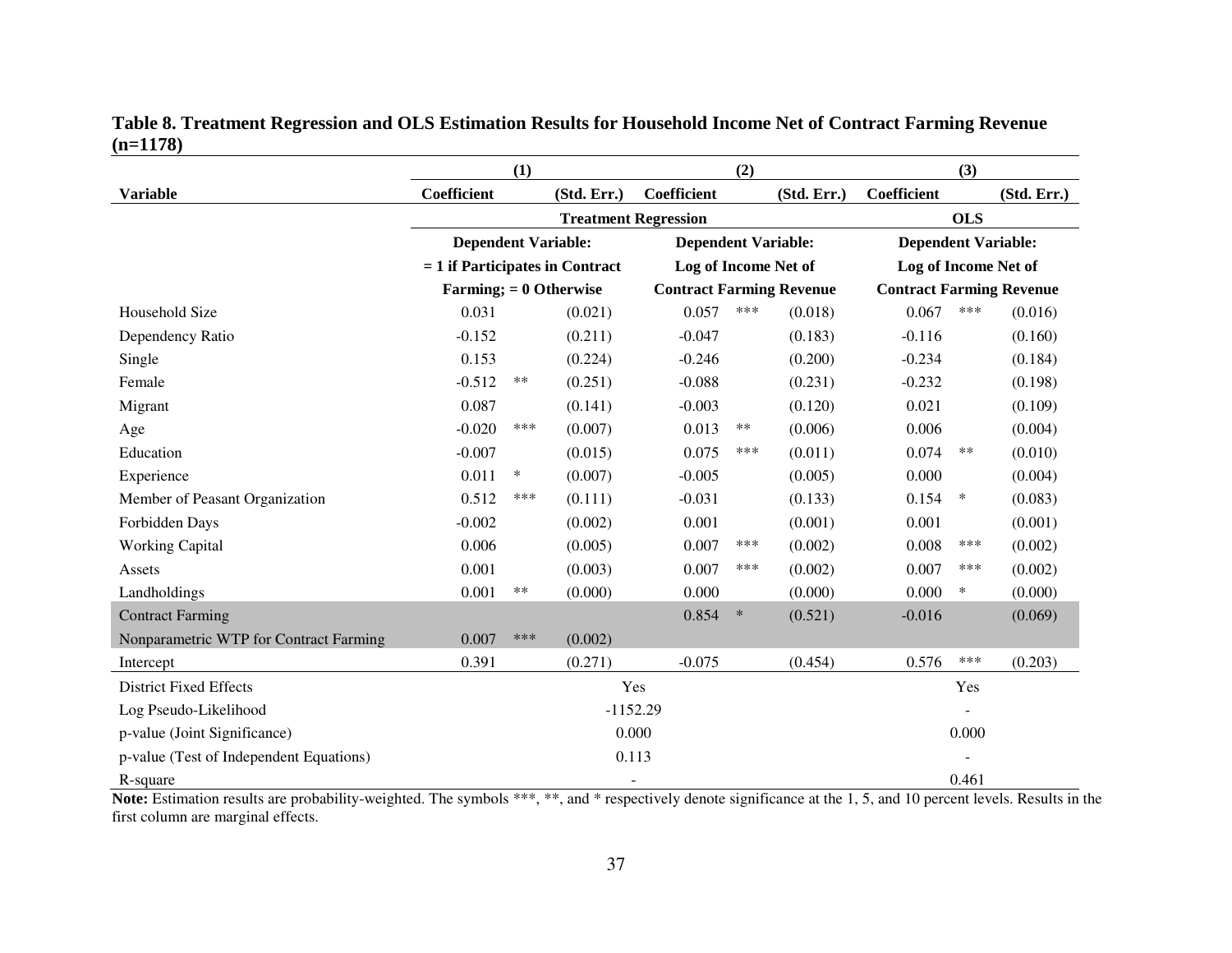|                                         |                                   | (1)    |             |                             | (2)                          |             |                            | (3)                          |             |  |
|-----------------------------------------|-----------------------------------|--------|-------------|-----------------------------|------------------------------|-------------|----------------------------|------------------------------|-------------|--|
| <b>Variable</b>                         | Coefficient                       |        | (Std. Err.) | Coefficient                 |                              | (Std. Err.) | Coefficient                |                              | (Std. Err.) |  |
|                                         |                                   |        |             | <b>Treatment Regression</b> |                              |             |                            | <b>OLS</b>                   |             |  |
|                                         | <b>Dependent Variable:</b>        |        |             | <b>Dependent Variable:</b>  |                              |             | <b>Dependent Variable:</b> |                              |             |  |
|                                         | $= 1$ if Participates in Contract |        |             |                             | <b>Duration of Household</b> |             |                            | <b>Duration of Household</b> |             |  |
|                                         | Farming; $= 0$ Otherwise          |        |             |                             | <b>Hungry Season</b>         |             |                            | <b>Hungry Season</b>         |             |  |
| Household Size                          | 0.029                             |        | (0.021)     | 0.071                       | $***$                        | (0.036)     | 0.050                      |                              | (0.036)     |  |
| Dependency Ratio                        | $-0.158$                          |        | (0.211)     | 0.444                       |                              | (0.388)     | 0.576                      |                              | (0.365)     |  |
| Single                                  | 0.110                             |        | (0.203)     | $-0.053$                    |                              | (0.361)     | $-0.078$                   |                              | (0.338)     |  |
| Female                                  | $-0.500$                          | $***$  | (0.234)     | 0.442                       |                              | (0.430)     | 0.723                      | $\ast$                       | (0.400)     |  |
| Migrant                                 | 0.055                             |        | (0.140)     | 0.079                       |                              | (0.246)     | 0.033                      |                              | (0.216)     |  |
| Age                                     | $-0.020$                          | ***    | (0.006)     | 0.010                       |                              | (0.011)     | 0.024                      | **                           | (0.009)     |  |
| Education                               | $-0.006$                          |        | (0.015)     | $-0.071$                    | ***                          | (0.024)     | $-0.069$                   | ***                          | (0.022)     |  |
| Experience                              | 0.012                             | $\ast$ | (0.006)     | $-0.023$                    | **                           | (0.010)     | $-0.032$                   | ***                          | (0.010)     |  |
| Member of Peasant Organization          | 0.531                             | ***    | (0.110)     | 0.463                       | $\ast$                       | (0.257)     | 0.104                      |                              | (0.185)     |  |
| Forbidden Days                          | $-0.002$                          |        | (0.002)     | $-0.004$                    |                              | (0.002)     | $-0.003$                   |                              | (0.002)     |  |
| Income                                  | 0.004                             | $***$  | (0.002)     | $-0.004$                    | **                           | (0.002)     | $-0.004$                   | **                           | (0.002)     |  |
| <b>Working Capital</b>                  | 0.003                             |        | (0.003)     | 0.003                       |                              | (0.003)     | 0.002                      |                              | (0.003)     |  |
| Assets                                  | 0.001                             |        | (0.003)     | $-0.012$                    | ***                          | (0.003)     | $-0.013$                   | ***                          | (0.003)     |  |
| Landholdings                            | 0.000                             | $***$  | (0.000)     | 0.000                       |                              | (0.000)     | 0.000                      |                              | (0.000)     |  |
| <b>Contract Farming</b>                 |                                   |        |             | $-1.988$                    | $***$                        | (0.787)     | $-0.294$                   | $***$                        | (0.142)     |  |
| Nonparametric WTP for Contract Farming  | 0.007                             | ***    | (0.002)     |                             |                              |             |                            |                              |             |  |
| Intercept                               | 0.372                             |        | (0.268)     | 4.799                       | ***                          | (0.749)     | 3.533                      | ***                          | (0.433)     |  |
| <b>District Fixed Effects</b>           |                                   |        | Yes         |                             |                              |             |                            | Yes                          |             |  |
| Log Pseudo-Likelihood                   |                                   |        | $-1577.523$ |                             |                              |             |                            |                              |             |  |
| p-value (Joint Significance)            | 0.000<br>0.000                    |        |             |                             |                              |             |                            |                              |             |  |
| p-value (Test of Independent Equations) |                                   |        | 0.037       |                             |                              |             |                            |                              |             |  |
| R-square                                |                                   |        |             |                             |                              |             |                            | 0.197                        |             |  |

# **Table 9. Treatment Regression and OLS Estimation Results for Hungry Season Duration (n=1178)**

Note: Estimation results are probability-weighted. The symbols \*\*\*, \*\*, and \* respectively denote significance at the 1, 5, and 10 percent levels.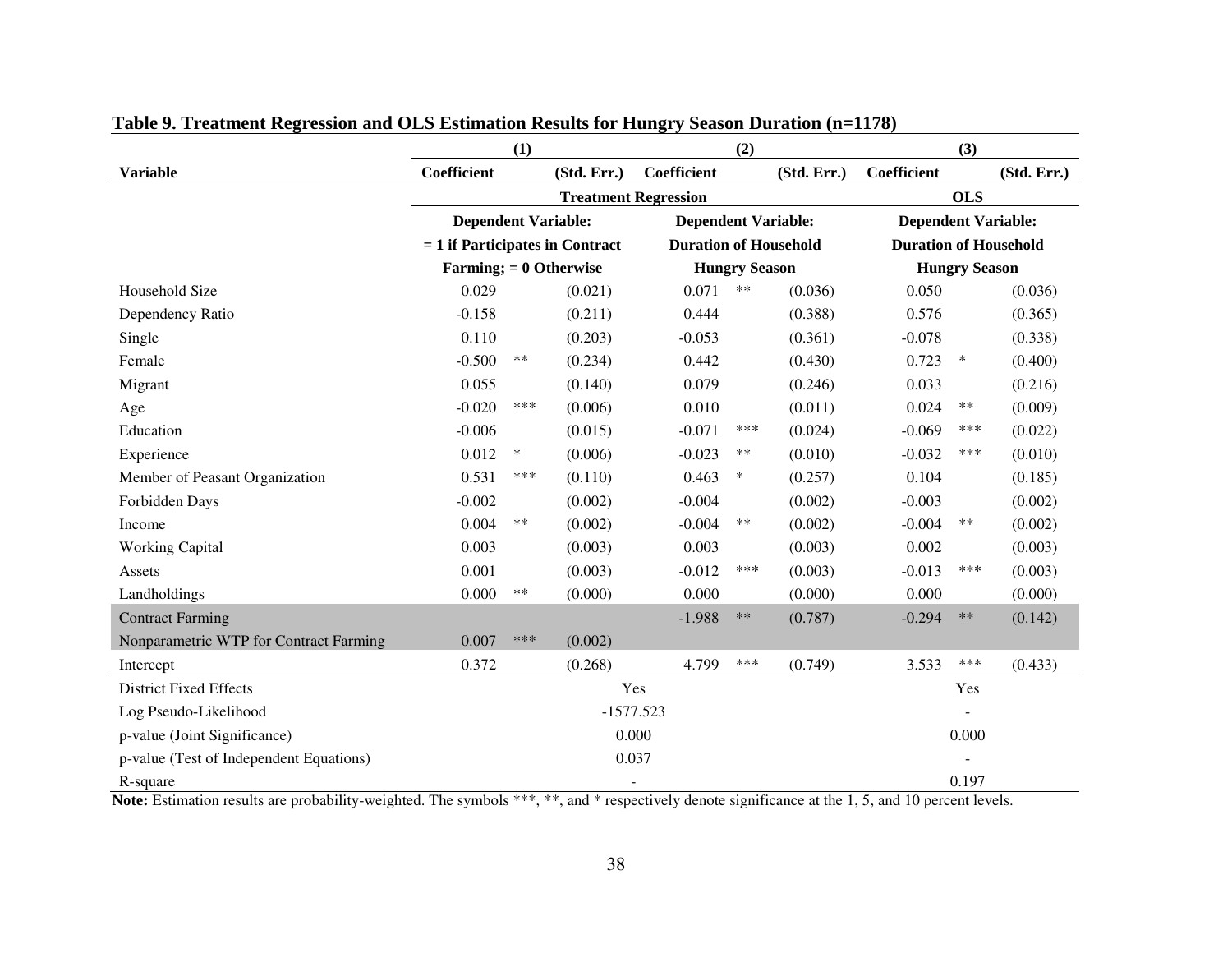|                                         | (1)                               |        |             | (2)                            |                             |             | (3)                            |                             |             |  |
|-----------------------------------------|-----------------------------------|--------|-------------|--------------------------------|-----------------------------|-------------|--------------------------------|-----------------------------|-------------|--|
| <b>Variable</b>                         | Coefficient                       |        | (Std. Err.) | Coefficient                    |                             | (Std. Err.) | Coefficient                    |                             | (Std. Err.) |  |
|                                         |                                   |        |             | <b>Treatment Regression</b>    |                             |             |                                | <b>OLS</b>                  |             |  |
|                                         | <b>Dependent Variable:</b>        |        |             | <b>Dependent Variable:</b>     |                             |             | <b>Dependent Variable:</b>     |                             |             |  |
|                                         | $= 1$ if Participates in Contract |        |             |                                | $= 1$ if Household Received |             |                                | $= 1$ if Household Received |             |  |
|                                         | Farming; $= 0$ Otherwise          |        |             | a Formal Loan; $= 0$ Otherwise |                             |             | a Formal Loan; $= 0$ Otherwise |                             |             |  |
| Household Size                          | 0.031                             |        | (0.021)     | 0.000                          |                             | (0.005)     | 0.003                          |                             | (0.004)     |  |
| Dependency Ratio                        | $-0.128$                          |        | (0.209)     | $-0.020$                       |                             | (0.046)     | $-0.039$                       |                             | (0.041)     |  |
| Single                                  | 0.121                             |        | (0.191)     | $-0.017$                       |                             | (0.041)     | $-0.013$                       |                             | (0.039)     |  |
| Female                                  | $-0.488$                          | $***$  | (0.228)     | 0.028                          |                             | (0.050)     | $-0.012$                       |                             | (0.045)     |  |
| Migrant                                 | 0.098                             |        | (0.138)     | 0.003                          |                             | (0.035)     | 0.010                          |                             | (0.032)     |  |
| Age                                     | $-0.018$                          | ***    | (0.007)     | 0.004                          | $***$                       | (0.002)     | 0.002                          |                             | (0.002)     |  |
| Education                               | $-0.010$                          |        | (0.015)     | 0.014                          | ***                         | (0.004)     | 0.014                          | ***                         | (0.003)     |  |
| Experience                              | 0.010                             |        | (0.007)     | $-0.003$                       |                             | (0.002)     | $-0.002$                       |                             | (0.002)     |  |
| Member of Peasant Organization          | 0.536                             | ***    | (0.110)     | 0.032                          |                             | (0.029)     | 0.082                          | ***                         | (0.028)     |  |
| Forbidden Days                          | $-0.003$                          | $\ast$ | (0.002)     | 0.000                          |                             | (0.000)     | 0.000                          |                             | (0.000)     |  |
| Income                                  | 0.005                             | **     | (0.002)     | 0.001                          |                             | (0.001)     | 0.001                          |                             | (0.001)     |  |
| <b>Working Capital</b>                  | 0.005                             |        | (0.005)     | $-0.002$                       | $***$                       | (0.001)     | $-0.002$                       | $***$                       | (0.001)     |  |
| Assets                                  | 0.000                             |        | (0.002)     | $-0.001$                       |                             | (0.000)     | 0.000                          |                             | (0.001)     |  |
| Landholdings                            | 0.000                             | $\ast$ | (0.000)     | 0.000                          | ***                         | (0.000)     | 0.000                          | ***                         | (0.000)     |  |
| <b>Contract Farming</b>                 |                                   |        |             | 0.311                          | ***                         | (0.063)     | 0.071                          | ***                         | (0.019)     |  |
| Nonparametric WTP for Contract Farming  | 0.007                             | ***    | (0.002)     |                                |                             |             |                                |                             |             |  |
| Intercept                               | 0.339                             |        | (0.267)     | $-0.312$                       | ***                         | (0.079)     | $-0.133$                       | $***$                       | (0.058)     |  |
| <b>District Fixed Effects</b>           |                                   |        |             | Yes                            |                             |             |                                | Yes                         |             |  |
| Log Pseudo-Likelihood                   |                                   |        |             | $-456.922$                     |                             |             |                                |                             |             |  |
| p-value (Joint Significance)            |                                   |        | 0.000       |                                |                             |             |                                | 0.000                       |             |  |
| p-value (Test of Independent Equations) |                                   |        | 0.000       |                                |                             |             |                                |                             |             |  |
| R-square                                |                                   |        |             |                                |                             |             |                                | 0.24                        |             |  |

# **Table 10. Treatment Regression and OLS Estimation Results for the Likelihood of Receiving a Formal Loan (n=1178)**

Note: Estimation results are probability-weighted. The symbols \*\*\*, \*\*, and \* respectively denote significance at the 1, 5, and 10 percent levels.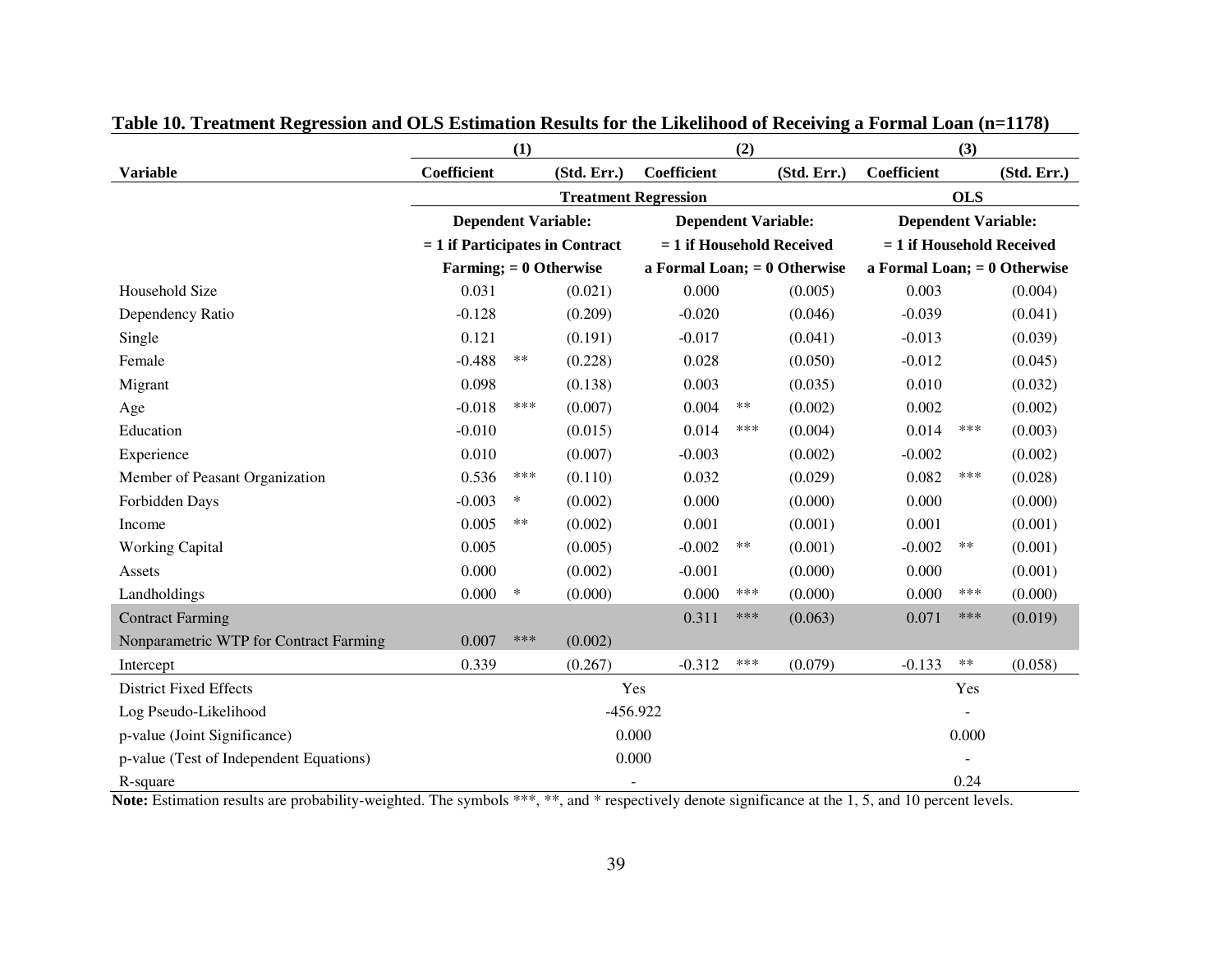| <b>Null Hypothesis of Homoskedasticity</b>             | <b>Test</b>   | <b>Change in Volatility</b>    |
|--------------------------------------------------------|---------------|--------------------------------|
| (Equal Error Variance between Participation Regimes)   | <b>Result</b> | <b>Due to Contract Farming</b> |
| Total Income (Table 5)                                 | Rejected      | $-0.159***$                    |
| Total Income Per Capita (Table 6)                      | Rejected      | $-0.162***$                    |
| Total Income Per Adult Equivalent (Table 7)            | Rejected      | $-0.164***$                    |
| Total Income Net of Contract Farming Revenue (Table 8) | Not Rejected  | 0.025                          |

#### **Table 11. Results of Tests of Group-Wise Heteroskedasticity (n=1178)**

Note: The symbols \*\*\*, \*\*, and \* respectively denote significance at the 1, 5, and 10 percent levels. In each row, the squared residuals from each relevant regression in tables 5 to 8 were regressed on a constant and a dummy equal to one if a household participates in contract farming and equal to zero otherwise. The second column reports the result of a *t*-test of the null hypothesis of homoskedasticity, i.e., the null hypothesis that the coefficient on the contract farming dummy is equal to zero. A rejection of the null hypothesis indicates that the volatility of the dependent variable is different between participants and nonparticipants. The third column reports the percentage change in volatility due to contract farming as well as the level of statistical significance of that change.

## **Table 12a. Synthesis of Estimated ATEs on Welfare Outcomes (n=1178)**

| Variable                                         | <b>ATE</b> |       | (Std. Err.) |
|--------------------------------------------------|------------|-------|-------------|
| Income (US\$)                                    | 119.23     | ***   | (1.871)     |
| Volatility of Income (Percent)                   | $-0.16$    | ***   | (0.057)     |
| Income Per Capita (US\$)                         | 30.35      | ***   | (1.674)     |
| Volatility of Income Per Capita $(\%)$           | $-0.16$    | ***   | (0.058)     |
| Income Per Adult Equivalent (US\$)               | 42.42      | ***   | (1.651)     |
| Volatility of Income Per Adult Equivalent $(\%)$ | $-0.16$    | ***   | (0.058)     |
| Income Net of Contract Farming Revenue (US\$)    | 91.20      | ***   | (1.620)     |
| Volatility of Income Net of CF Revenue $(\%)$    | 0.025      |       | (0.061)     |
| Duration of Hungry Season (Months)               | $-1.99$    | $***$ | (0.787)     |
| Likelihood of Receiving a Formal Loan $(\%)$     | 0.31       | ***   | (0.063)     |

**Note**: The symbols \*\*\*, \*\*, and \* respectively denote significance at the 1, 5, and 10 percent levels.

## **Table 12b. Estimated ATEs for Growth Areas vs. Other Regions (n=1178)**

|                                    |         | (1)                  |         |            | (2)                 |         | (3)                    |
|------------------------------------|---------|----------------------|---------|------------|---------------------|---------|------------------------|
|                                    |         | <b>Other Regions</b> |         |            | <b>Growth Areas</b> |         | <b>Significance of</b> |
|                                    |         |                      | (Std.   |            |                     | (Std.   |                        |
| Variable                           | ATE     |                      | Err.    | <b>ATE</b> |                     | Err.    | $(1) - (2)$            |
| Income (US\$)                      | 126.899 | ***                  | (2.663) | 111.020    | ***                 | (2.583) | ***                    |
| Income Per Capita (US\$)           | 36.918  | ***                  | (2.372) | 23.485     | ***                 | (2.327) | ***                    |
| Income Per Adult Equivalent (US\$) | 48.950  | ***                  | (2.333) | 35.547     | ***                 | (2.301) | ***                    |

**Note**: The symbols \*\*\*, \*\*, and \* respectively denote significance at the 1, 5, and 10 percent levels. The results in column 1 (column 2) are for regions 3, 4, and 11 (1, 5, and 22) in figure 1.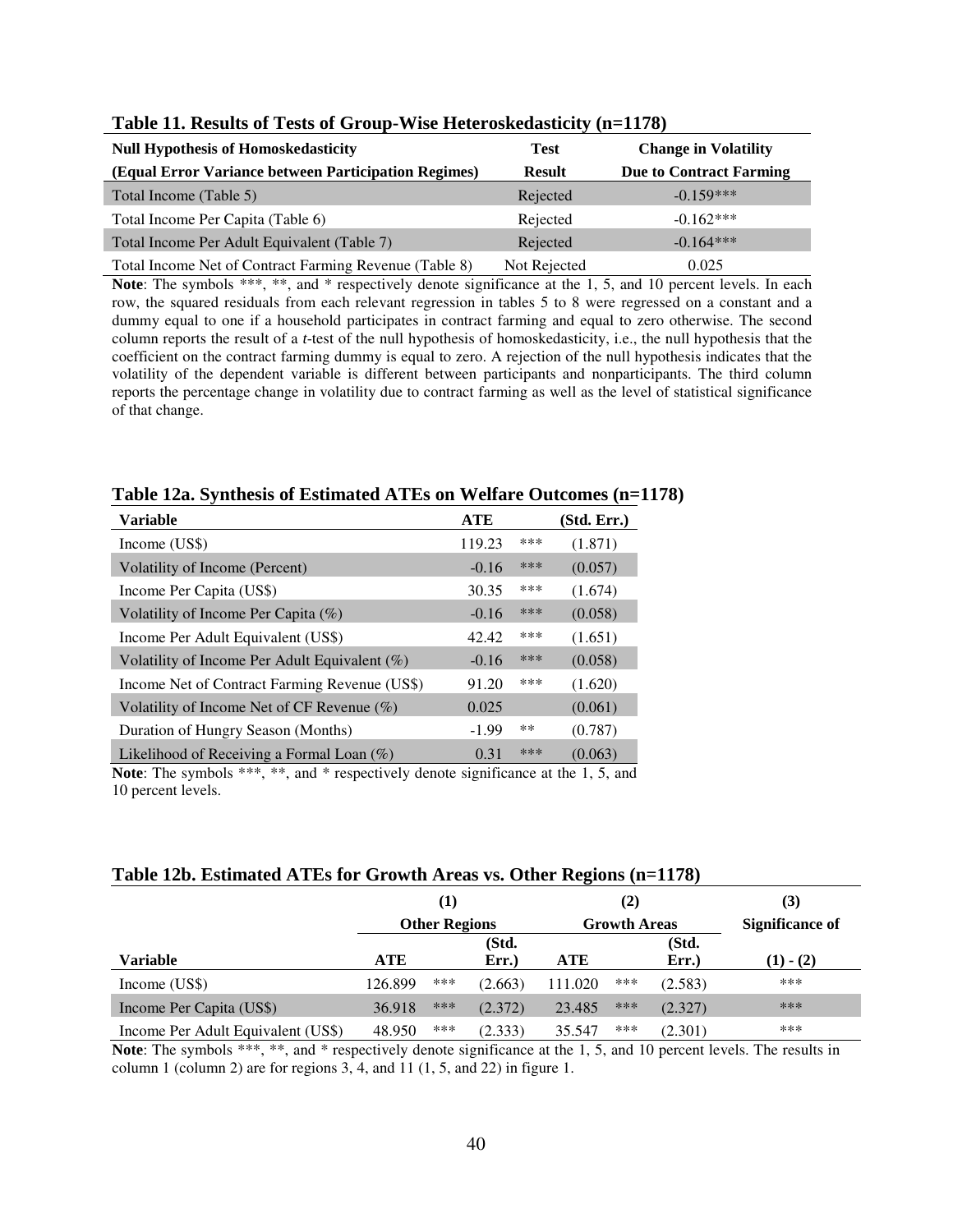#### **Appendix**

 $\overline{a}$ 

#### **A1. Robustness Check with a Different Instrumental Variable**

In order to ensure that the empirical findings in the paper are robust to changes in specifications, this appendix presents the results of treatment regressions in which the instrumental variable used to control for respondents' nonrandom decision to participate in contract farming is a nonparametric lower bound on respondents' willingness to wait (WTW) for a contracted crop to come to fruition, i.e., a measure of each respondents' opportunity cost of time in the context of contract farming.

This additional measure of an individual's marginal utility derived from contract farming was derived similarly to the WTP measure discussed in section 3.1 using the information contained in the following question:

"Would you be willing to enter a contract farming agreement for a crop which would take 0.5 year–1 year–1.5 years–2 years–2.5 years–3 years before you could harvest it but which would increase your annual income by 10 percent?,"

which was asked during fieldwork and in which time to harvest  $t_i$  was randomly generated by the throw of a die. A nonparametric lower bound on each respondent's WTW is calculated as follows. For yeasayers (i.e., respondents who answer "Yes" to the question above), the only thing the researcher knows with certainty is that they would be willing to wait at least  $t$  years to participate in the hypothetical contract farming arrangement described by the contingent valuation question. Alternatively, for naysayers (i.e., respondents who answer "No" to the question above), the researcher only knows that they would be willing to wait any value in the  $[0,t_i)$  interval to participate in the hypothetical contract farming arrangement described by the contingent valuation question given that negative periods of time are impossible.

The reasoning behind using a respondent's WTW for contract farming is similar to that of using WTP. Because there is an opportunity cost to waiting for a crop to come to fruition, the longer a respondent is willing to wait, the longer he would also be willing to pay, *ceteris paribus*. In other words, one's WTW and WTP should be positively correlated.<sup>13</sup> The justification for the validity of WTW as an instrument for participation in contract farming is thus the same as in section 3.1 of the paper.

 $^{13}$  In the data, the coefficient of correlation between WTP and WTW is indeed positive and equal to 0.36, a number significant at the 1 percent level.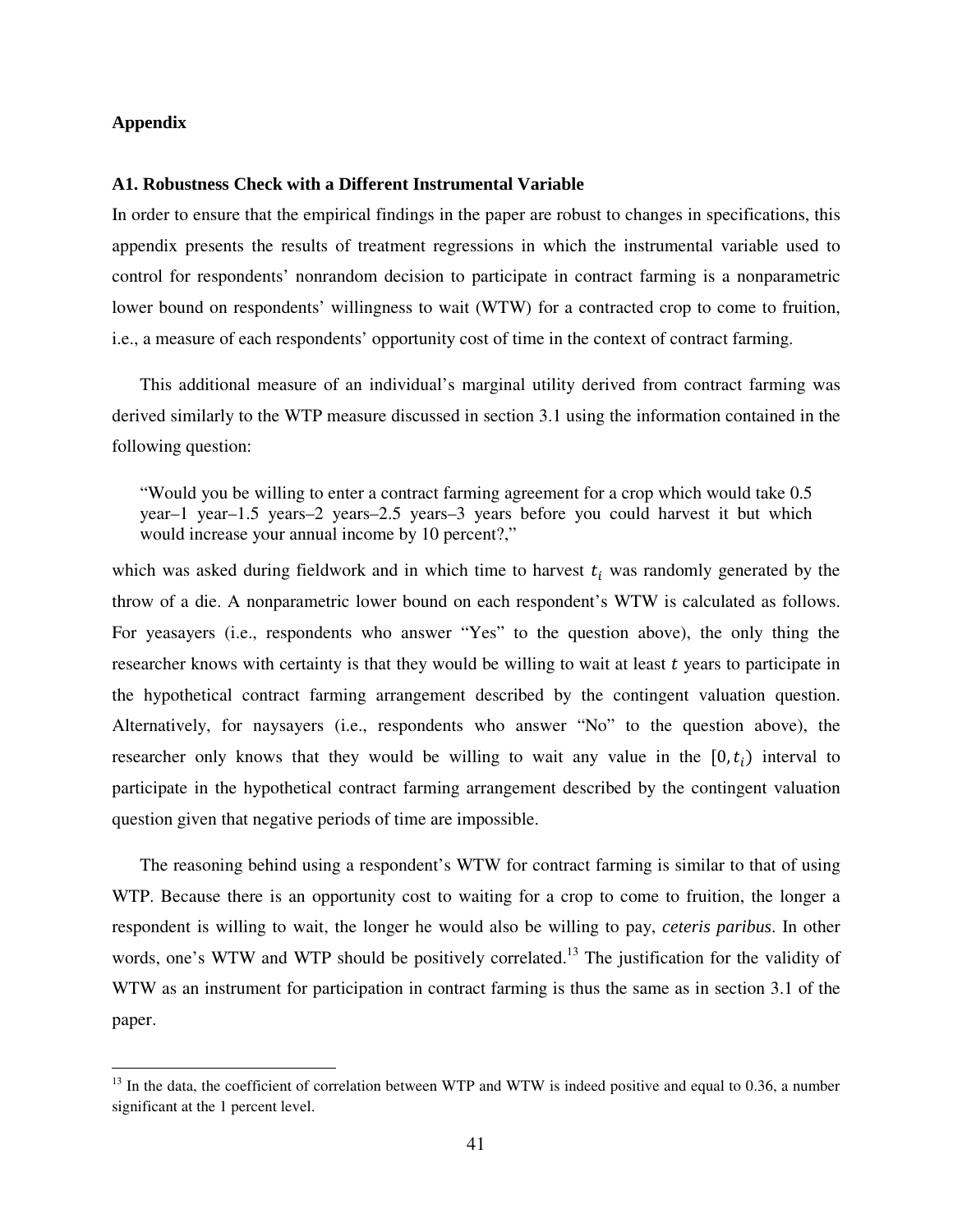Turning to descriptive statistics about the contingent valuation question above and WTW, a little over two thirds of respondents said "Yes" to the question: the proportion of yeasayers in the same sample of 1178 observations used throughout the paper was equal to 0.692, with a standard error of 0.014. The mean of the lower bound on WTW is equal to 1.129 years with a standard deviation of 1.003 years.

Tables A1 to A7 mirror tables A4 to A10 in the paper, estimating (i) the first-stage probit regressions (equation 3 in the paper) of actual participation in contract farming on respondent nonparametric WTW for contract farming as well as household characteristics and district fixed effects; and (ii) treatment regressions (equation 1 in the paper) for household income (table A2), income per capita (table A3), income per adult equivalent (table A4), income net of contract farming revenues (table A5), duration of the hungry season (table A6), and the likelihood that the household has received a formal loan (table A7).

The results in table A1 indicate that, on average, for respondents who are willing to wait at least one more year for a contracted crop which would increase their income by 10 percent to come to fruition, the likelihood that they actually participate in contract farming increases by 10 percent.

The results in tables A2 to A7 indicate that WTW for a hypothetical contract that would increase a respondent's income by 10 percent is highly correlated with actual participation in contract farming except in table A7, which presents the results of the treatment regression for the likelihood that the household receives a formal loan and in which WTW is only significant at the 10 percent level in the first stage of the treatment regression. Still, the estimated coefficient aimed at capturing the marginal impact of participation in contract farming in the second column of tables A2 to A7 is consistently significant at the 1 percent level.

Table A8 shows that the impacts of contract farming on income volatility remain practically unchanged when changing the IV for participation in contract farming from WTP to WTW. More importantly, turning to the estimate ATEs of contract farming on the indicators retained for analysis in table A9, note that the sign and significance of the estimated ATEs do not change whether one uses respondent WTP (as in the paper) or WTW (as in this appendix) as an instrumental variable for participation in contract farming. And while the magnitude of the estimated ATEs does change between instruments, they do so only slightly. For example, the ATE for household income is equal to \$119.23 when using WTP and equal to \$134.54 when using WTW. This \$15.31 discrepancy is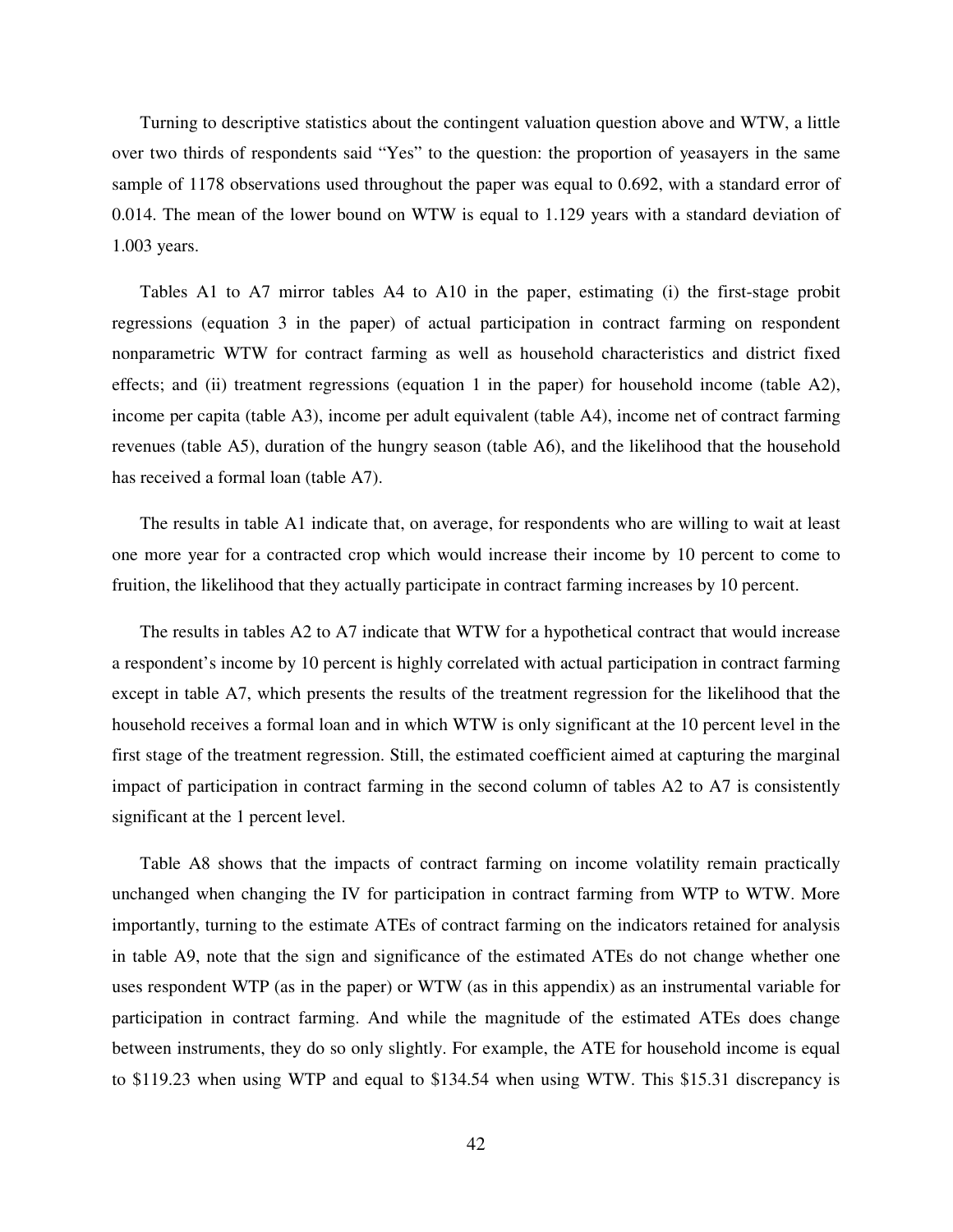very small considering that it represents only 1.3 percent of the average household's income. For other income measures, the discrepancies are equally small as a proportion of the average: 2.3 percent of household income per capita; 2.4 percent of household income per adult equivalent; and 1.8 percent of household income net of contract farming. In other words, both contingent valuation questions lead to estimated ATEs that are very similar, which indicates that the empirical results presented in the paper are robust to the choice of instrument.

#### **A2. Robustness Check with Negative WTP Assigned to Naysayers**

Table A10 shows the estimated ATEs using WTP as an IV for participation in contract farming (as in the paper) but assigning a value of -\$20,000 as WTP for the naysayers instead of zero as was done in the paper (one of these findings is presented in footnote 12 in the paper). Once again, the estimated ATEs differ only very little from those presented in the paper, which indicates that the empirical results are robust to the assumption made regarding the lower bound on WTP of those respondents who would refuse to participate in the hypothetical contract farming agreement presented by the contingent valuation question used to elicit WTP. In other words, whether one assigns a value of zero or a value of -\$20,000 as lower bound on WTP to the naysayers, one obtains estimated ATEs that are essentially similar, which indicates that the empirical results presented in the paper are robust to the assumption made on the WTP of naysayers.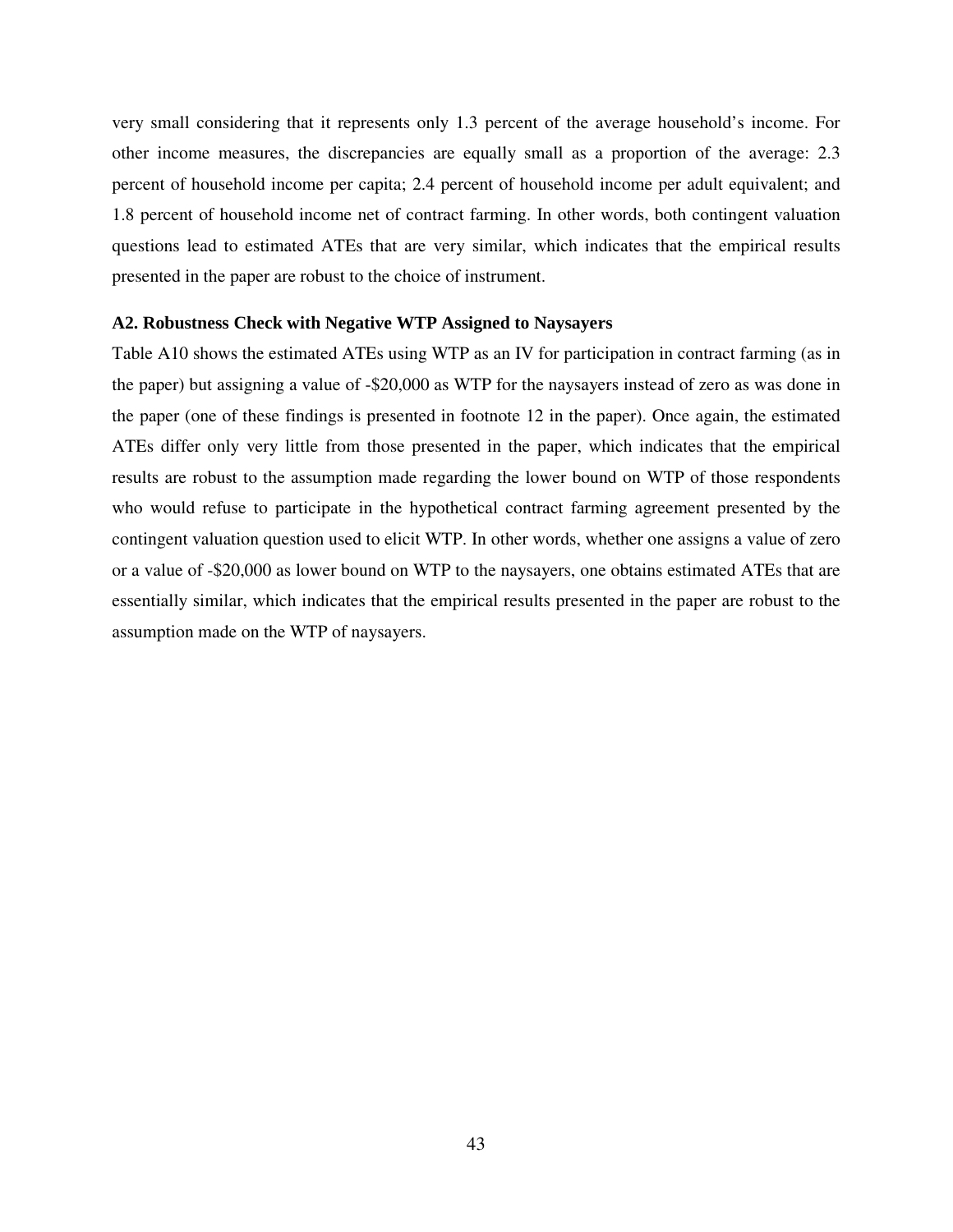|                                                                                 | (1)                     |       |             | (2)         |                         |             |  |
|---------------------------------------------------------------------------------|-------------------------|-------|-------------|-------------|-------------------------|-------------|--|
| <b>Variable</b>                                                                 | Coefficient             |       | (Std. Err.) | Coefficient |                         | (Std. Err.) |  |
|                                                                                 | <b>Excluding Income</b> |       |             |             | <b>Including Income</b> |             |  |
| Dependent Variable: $= 1$ if Participates in Contract Farming; $= 0$ Otherwise. |                         |       |             |             |                         |             |  |
| Household Size                                                                  | 0.031                   |       | (0.021)     | 0.030       |                         | (0.021)     |  |
| Dependency Ratio                                                                | $-0.187$                |       | (0.209)     | $-0.177$    |                         | (0.209)     |  |
| Single                                                                          | 0.048                   |       | (0.203)     | 0.055       |                         | (0.203)     |  |
| Female                                                                          | $-0.457$                | ∗     | (0.236)     | $-0.455$    | ∗                       | (0.236)     |  |
| Migrant                                                                         | 0.089                   |       | (0.137)     | 0.089       |                         | (0.137)     |  |
| Age                                                                             | $-0.021$                | ***   | (0.007)     | $-0.021$    | ***                     | (0.007)     |  |
| Education                                                                       | $-0.002$                |       | (0.014)     | $-0.004$    |                         | (0.015)     |  |
| Experience                                                                      | 0.012                   | ∗     | (0.007)     | 0.012       | ∗                       | (0.007)     |  |
| Member of Peasant Organization                                                  | 0.528                   | ***   | (0.111)     | 0.527       | ***                     | (0.111)     |  |
| Fady Days                                                                       | $-0.002$                |       | (0.002)     | $-0.002$    |                         | (0.002)     |  |
| Income                                                                          |                         |       |             | 0.002       |                         | (0.002)     |  |
| <b>Working Capital</b>                                                          | 0.004                   |       | (0.004)     | 0.003       |                         | (0.004)     |  |
| Assets                                                                          | 0.001                   |       | (0.002)     | 0.001       |                         | (0.002)     |  |
| Landholdings                                                                    | 0.001                   | $***$ | (0.000)     | 0.000       | $***$                   | (0.000)     |  |
| Nonparametric WTW for Contract Farming                                          | 0.106                   | $***$ | (0.045)     | 0.104       | $***$                   | (0.045)     |  |
| Intercept                                                                       | 0.500                   | ∗     | (0.269)     | 0.499       | $\ast$                  | (0.269)     |  |
| <b>District Fixed Effects</b>                                                   |                         | Yes   |             |             | Yes                     |             |  |
| p-value (Joint Significance)                                                    |                         | 0.000 |             |             | 0.000                   |             |  |
| Pseudo R-square                                                                 |                         | 0.066 |             |             | 0.067                   |             |  |

# **Table A1. Estimation Results for the First Stage of the Treatment Regressions (n=1178)**

**Note:** These estimation results correspond to equation 3 in the body of the paper. Estimation results are probabilityweighted. The symbols \*\*\*, \*\*, and \* respectively denote significance at the 1, 5, and 10 percent levels.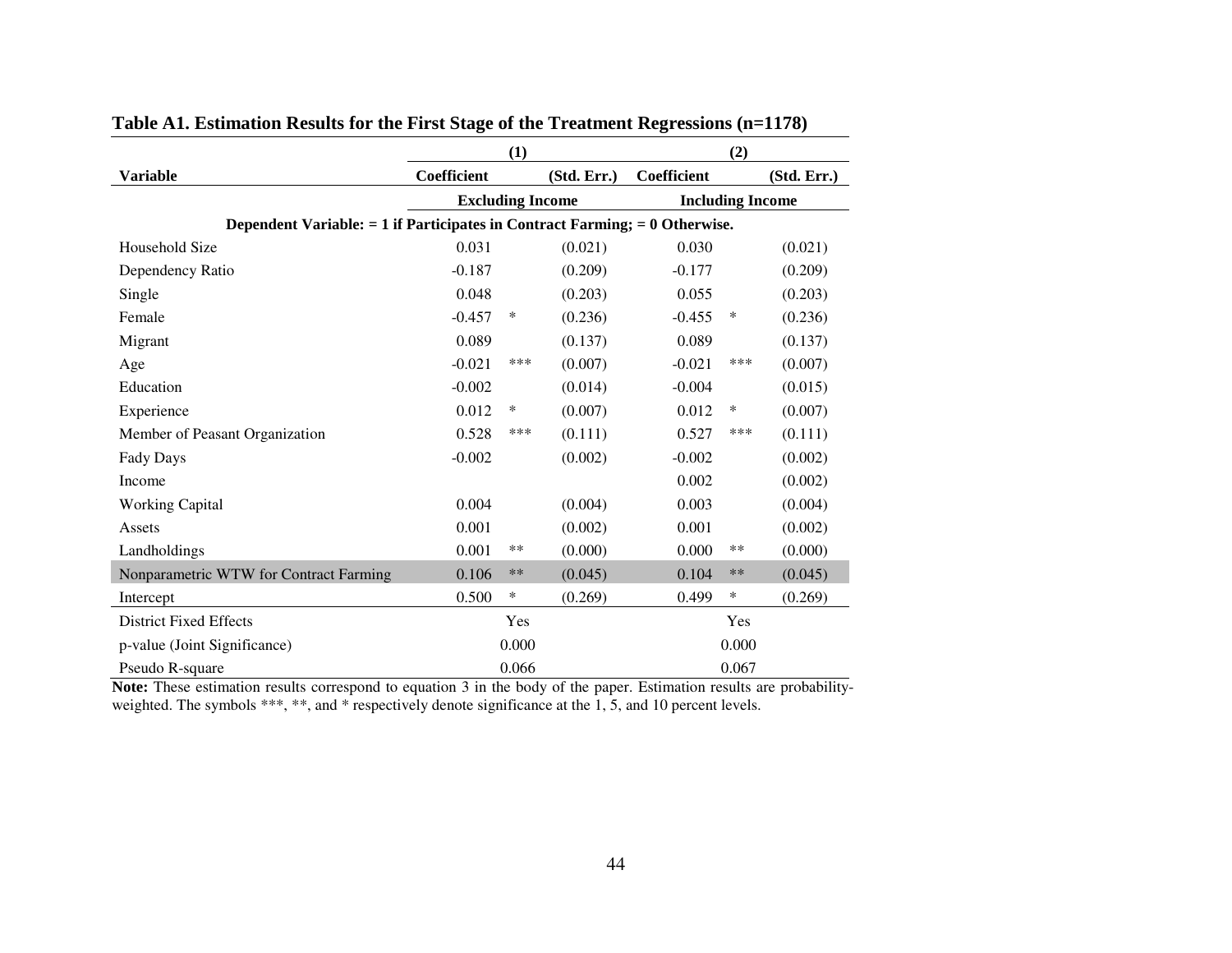|                                                     | (1)                               |     |             |                             |               |             |
|-----------------------------------------------------|-----------------------------------|-----|-------------|-----------------------------|---------------|-------------|
| <b>Variable</b>                                     | Coefficient                       |     | (Std. Err.) | Coefficient                 |               | (Std. Err.) |
|                                                     |                                   |     |             | <b>Treatment Regression</b> |               |             |
|                                                     | <b>Dependent Variable:</b>        |     |             | <b>Dependent Variable:</b>  |               |             |
|                                                     | $= 1$ if Participates in Contract |     |             |                             | Log of        |             |
|                                                     | Farming; $= 0$ Otherwise          |     |             |                             | <b>Income</b> |             |
| Household Size                                      | 0.033                             |     | (0.021)     | 0.044                       | ***           | (0.016)     |
| Dependency Ratio                                    | $-0.169$                          |     | (0.212)     | $-0.083$                    |               | (0.165)     |
| Single                                              | 0.087                             |     | (0.205)     | $-0.161$                    |               | (0.147)     |
| Female                                              | $-0.480$                          | **  | (0.240)     | $-0.204$                    |               | (0.175)     |
| Migrant                                             | 0.092                             |     | (0.139)     | 0.004                       |               | (0.105)     |
| Age                                                 | $-0.020$                          | *** | (0.007)     | 0.011                       | **            | (0.005)     |
| Education                                           | $-0.003$                          |     | (0.014)     | 0.069                       | ***           | (0.010)     |
| Experience                                          | 0.010                             |     | (0.007)     | $-0.005$                    |               | (0.004)     |
| Member of Peasant Organization                      | 0.501                             | *** | (0.109)     | 0.002                       |               | (0.091)     |
| Forbidden Days                                      | $-0.002$                          |     | (0.002)     | 0.001                       |               | (0.001)     |
| <b>Working Capital</b>                              | 0.005                             |     | (0.005)     | 0.006                       | ***           | (0.002)     |
| Assets                                              | 0.000                             |     | (0.003)     | 0.007                       | ***           | (0.002)     |
| Landholdings                                        | 0.001                             | **  | (0.000)     | 0.000                       |               | (0.000)     |
| <b>Contract Farming</b>                             |                                   |     |             | 1.170                       | ***           | (0.234)     |
| Nonparametric WTW for Contract Farming              | 0.131                             | *** | (0.040)     |                             |               |             |
| Intercept                                           | 0.424                             |     | (0.266)     | 0.170                       |               | (0.251)     |
| <b>District Fixed Effects</b>                       |                                   |     |             | Yes                         |               |             |
| Log Pseudo-Likelihood                               |                                   |     |             | $-1098.905$                 |               |             |
| p-value (Joint Significance of All<br>Coefficients) |                                   |     |             | 0.000                       |               |             |
|                                                     |                                   |     |             |                             |               |             |
| p-value (Test of Independent Equations)             |                                   |     |             | 0.001                       |               |             |
| R-square                                            |                                   |     |             | ۰                           |               |             |

# **Table A2. Treatment Regression and OLS Estimation Results for Household Income (n=1178)**

**Note:** The estimation results in column 2 correspond to equation 1 in the body of the paper. Estimation results are probability-weighted. The symbols \*\*\*, \*\*, and \* respectively denote significance at the 1, 5, and 10 percent levels. Results in the first column are marginal effects.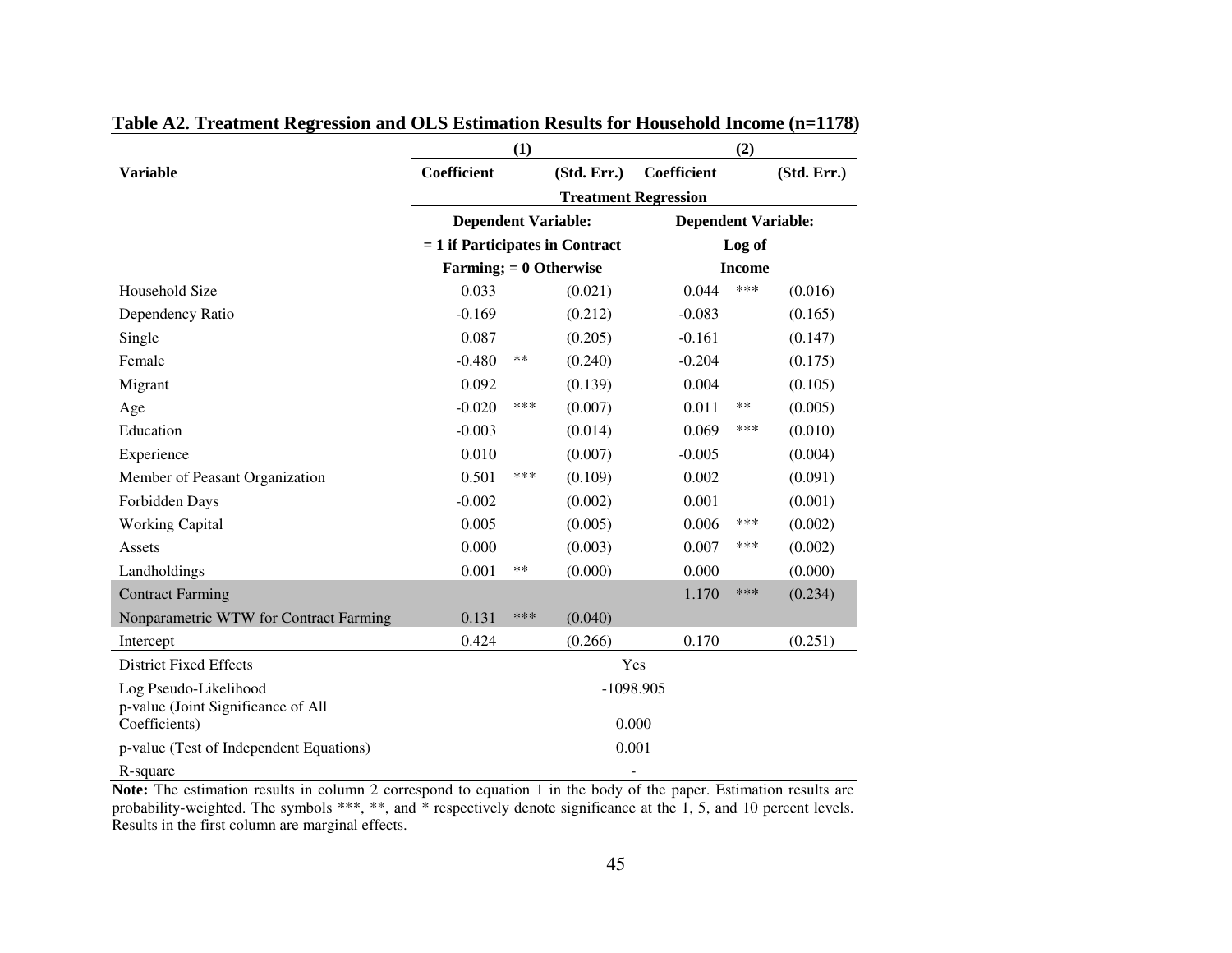|                                         | (1)                               |     |                             | (2)                        |               |             |
|-----------------------------------------|-----------------------------------|-----|-----------------------------|----------------------------|---------------|-------------|
| <b>Variable</b>                         | Coefficient                       |     | (Std. Err.)                 | Coefficient                |               | (Std. Err.) |
|                                         |                                   |     | <b>Treatment Regression</b> |                            |               |             |
|                                         | <b>Dependent Variable:</b>        |     |                             | <b>Dependent Variable:</b> |               |             |
|                                         | $= 1$ if Participates in Contract |     |                             |                            | Log of Income |             |
|                                         | Farming; $= 0$ Otherwise          |     |                             |                            | Per Capita    |             |
| Household Size                          | 0.034                             |     | (0.021)                     | $-0.135$                   | ***           | (0.016)     |
| Dependency Ratio                        | $-0.176$                          |     | (0.213)                     | $-0.292$                   | $\ast$        | (0.166)     |
| Single                                  | 0.076                             |     | (0.209)                     | 0.049                      |               | (0.153)     |
| Female                                  | $-0.475$                          | ∗   | (0.244)                     | $-0.354$                   | $***$         | (0.178)     |
| Migrant                                 | 0.088                             |     | (0.139)                     | 0.012                      |               | (0.103)     |
| Age                                     | $-0.020$                          | *** | (0.007)                     | 0.011                      | $***$         | (0.005)     |
| Education                               | $-0.003$                          |     | (0.015)                     | 0.071                      | ***           | (0.010)     |
| Experience                              | 0.011                             |     | (0.007)                     | $-0.004$                   |               | (0.004)     |
| Member of Peasant Organization          | 0.501                             | *** | (0.109)                     | 0.016                      |               | (0.088)     |
| Forbidden Days                          | $-0.002$                          |     | (0.002)                     | 0.001                      |               | (0.001)     |
| <b>Working Capital</b>                  | 0.005                             |     | (0.005)                     | 0.007                      | ***           | (0.002)     |
| Assets                                  | 0.000                             |     | (0.003)                     | 0.006                      | ***           | (0.002)     |
| Landholdings                            | 0.001                             | **  | (0.000)                     | 0.000                      |               | (0.000)     |
| <b>Contract Farming</b>                 |                                   |     |                             | 1.086                      | ***           | (0.233)     |
| Nonparametric WTW for Contract Farming  | 0.129                             | *** | (0.041)                     |                            |               |             |
| Intercept                               | 0.430                             |     | (0.267)                     | $-0.342$                   |               | (0.251)     |
| <b>District Fixed Effects</b>           |                                   |     |                             | Yes                        |               |             |
| Log Pseudo-Likelihood                   |                                   |     |                             | $-1098.103$                |               |             |
| p-value (Joint Significance)            |                                   |     | 0.000                       |                            |               |             |
| p-value (Test of Independent Equations) |                                   |     | 0.003                       |                            |               |             |
| R-square                                |                                   |     |                             | ۰                          |               |             |

# **Table A3. Treatment Regression and OLS Estimation Results for Household Income Per Capita (n=1178)**

Note: Estimation results are probability-weighted. The symbols \*\*\*, \*\*, and \* respectively denote significance at the 1, 5, and 10 percent levels. Results in the first column are marginal effects.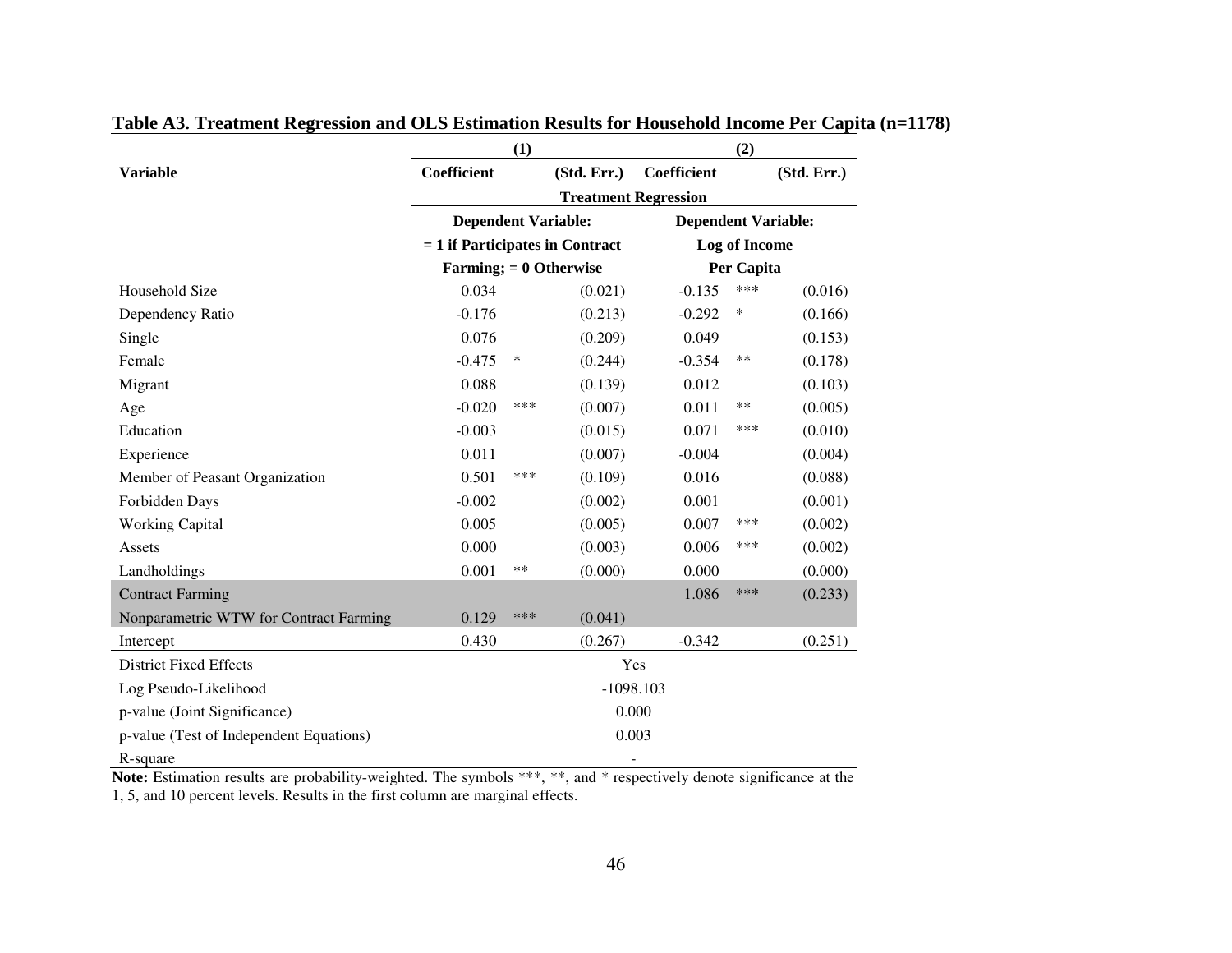|                                         |                                   | (1) |             |                                | (2) |             |
|-----------------------------------------|-----------------------------------|-----|-------------|--------------------------------|-----|-------------|
| <b>Variable</b>                         | Coefficient                       |     | (Std. Err.) | Coefficient                    |     | (Std. Err.) |
|                                         |                                   |     |             | <b>Treatment Regression</b>    |     |             |
|                                         | <b>Dependent Variable:</b>        |     |             | <b>Dependent Variable:</b>     |     |             |
|                                         | $= 1$ if Participates in Contract |     |             | <b>Log of Household Income</b> |     |             |
|                                         | Farming; $= 0$ Otherwise          |     |             | <b>Per Adult Equivalent</b>    |     |             |
| Household Size                          | 0.033                             |     | (0.021)     | $-0.129$                       | *** | (0.016)     |
| Dependency Ratio                        | $-0.172$                          |     | (0.213)     | 0.246                          |     | (0.163)     |
| Single                                  | 0.077                             |     | (0.209)     | 0.051                          |     | (0.152)     |
| Female                                  | $-0.476$                          | ∗   | (0.244)     | $-0.344$                       | ∗   | (0.178)     |
| Migrant                                 | 0.088                             |     | (0.139)     | 0.018                          |     | (0.103)     |
| Age                                     | $-0.020$                          | *** | (0.007)     | 0.009                          | **  | (0.005)     |
| Education                               | $-0.003$                          |     | (0.015)     | 0.071                          | *** | (0.010)     |
| Experience                              | 0.011                             |     | (0.007)     | $-0.004$                       |     | (0.004)     |
| Member of Peasant Organization          | 0.502                             | *** | (0.109)     | 0.022                          |     | (0.088)     |
| Forbidden Days                          | $-0.002$                          |     | (0.002)     | 0.001                          |     | (0.001)     |
| <b>Working Capital</b>                  | 0.005                             |     | (0.005)     | 0.007                          | *** | (0.002)     |
| Assets                                  | 0.000                             |     | (0.003)     | 0.006                          | *** | (0.002)     |
| Landholdings                            | 0.001                             | **  | (0.000)     | 0.000                          |     | (0.000)     |
| <b>Contract Farming</b>                 |                                   |     |             | 1.083                          | *** | (0.231)     |
| Nonparametric WTW for Contract Farming  | 0.129                             | *** | (0.041)     |                                |     |             |
| Intercept                               | 0.428                             |     | (0.267)     | $-0.304$                       |     | (0.249)     |
| <b>District Fixed Effects</b>           |                                   |     |             | Yes                            |     |             |
| Log Pseudo-Likelihood                   |                                   |     |             | $-1097.384$                    |     |             |
| p-value (Joint Significance)            |                                   |     |             | 0.000                          |     |             |
| p-value (Test of Independent Equations) |                                   |     |             | 0.003                          |     |             |
| R-square                                |                                   |     |             |                                |     |             |

# **Table A4. Treatment Regression and OLS Estimation Results for Income Per Adult Equivalent (n=1178)**

Note: Estimation results are probability-weighted. The symbols \*\*\*, \*\*, and \* respectively denote significance at the 1, 5, and 10 percent levels. Results in the first column are marginal effects.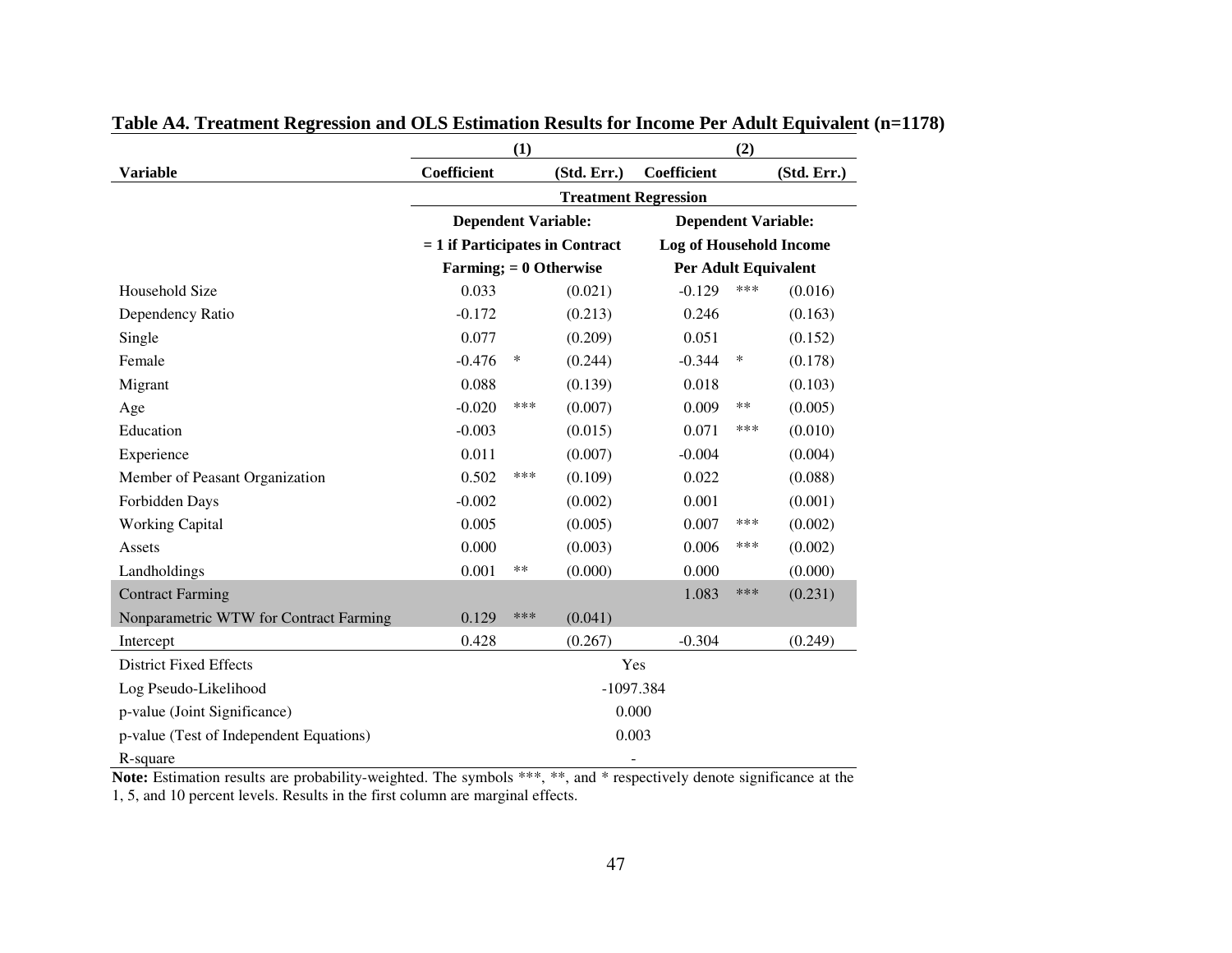|                                         | (1)                               |     |                             | (2)                             |       |             |
|-----------------------------------------|-----------------------------------|-----|-----------------------------|---------------------------------|-------|-------------|
| <b>Variable</b>                         | Coefficient                       |     | (Std. Err.)                 | Coefficient                     |       | (Std. Err.) |
|                                         |                                   |     | <b>Treatment Regression</b> |                                 |       |             |
|                                         | <b>Dependent Variable:</b>        |     |                             | <b>Dependent Variable:</b>      |       |             |
|                                         | $= 1$ if Participates in Contract |     |                             | Log of Income Net of            |       |             |
|                                         | Farming; $= 0$ Otherwise          |     |                             | <b>Contract Farming Revenue</b> |       |             |
| Household Size                          | 0.030                             |     | (0.021)                     | 0.054                           | ***   | (0.017)     |
| Dependency Ratio                        | $-0.164$                          |     | (0.210)                     | $-0.033$                        |       | (0.187)     |
| Single                                  | 0.123                             |     | (0.223)                     | $-0.248$                        |       | (0.205)     |
| Female                                  | $-0.514$                          | **  | (0.251)                     | $-0.059$                        |       | (0.229)     |
| Migrant                                 | 0.095                             |     | (0.140)                     | $-0.008$                        |       | (0.123)     |
| Age                                     | $-0.019$                          | *** | (0.007)                     | 0.014                           | $***$ | (0.006)     |
| Education                               | $-0.004$                          |     | (0.014)                     | 0.075                           | ***   | (0.011)     |
| Experience                              | 0.010                             |     | (0.007)                     | $-0.005$                        |       | (0.005)     |
| Member of Peasant Organization          | 0.494                             | *** | (0.111)                     | $-0.068$                        |       | (0.111)     |
| Forbidden Days                          | $-0.002$                          |     | (0.002)                     | 0.001                           |       | (0.001)     |
| <b>Working Capital</b>                  | 0.005                             |     | (0.005)                     | 0.007                           | ***   | (0.002)     |
| Assets                                  | 0.001                             |     | (0.003)                     | 0.007                           | ***   | (0.002)     |
| Landholdings                            | 0.001                             | **  | (0.000)                     | 0.000                           |       | (0.000)     |
| <b>Contract Farming</b>                 |                                   |     |                             | 1.029                           | ***   | (0.338)     |
| Nonparametric WTW for Contract Farming  | 0.122                             | *** | (0.038)                     |                                 |       |             |
| Intercept                               | 0.450                             | ∗   | (0.266)                     | $-0.206$                        |       | (0.352)     |
| <b>District Fixed Effects</b>           |                                   |     | Yes                         |                                 |       |             |
| Log Pseudo-Likelihood                   |                                   |     | $-1155.163$                 |                                 |       |             |
| p-value (Joint Significance)            |                                   |     | 0.000                       |                                 |       |             |
| p-value (Test of Independent Equations) |                                   |     | 0.005                       |                                 |       |             |
| R-square                                |                                   |     |                             |                                 |       |             |

# **Table A5. Treatment Regression and OLS Estimation Results for Household Income Net of Contract Farming Revenue (n=1178)**

**Note:** Estimation results are probability-weighted. The symbols \*\*\*, \*\*, and \* respectively denote significance at the

1, 5, and 10 percent levels. Results in the first column are marginal effects.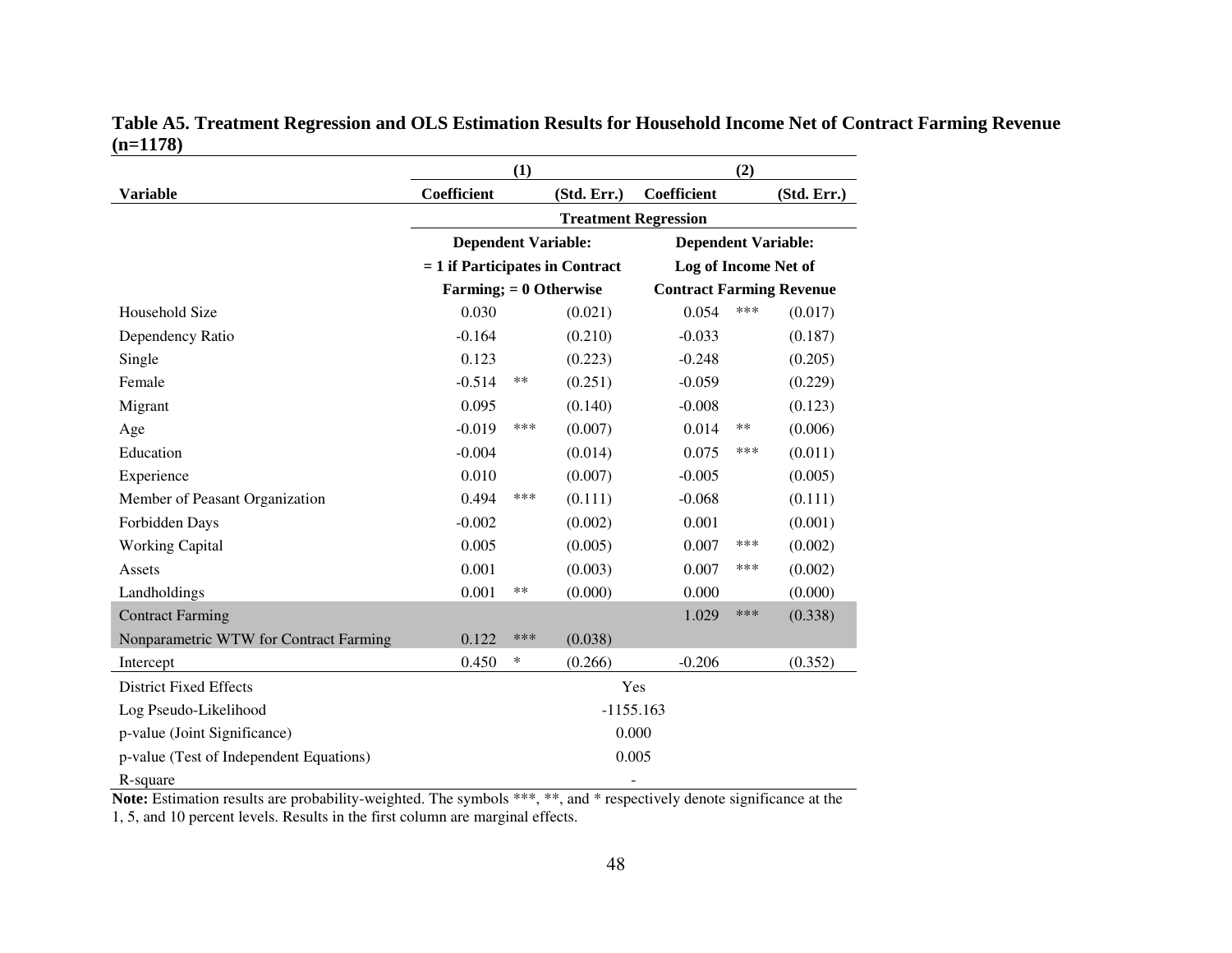|                                                                                                                        |                                   | (1) |             |                              | (2)                  |             |  |
|------------------------------------------------------------------------------------------------------------------------|-----------------------------------|-----|-------------|------------------------------|----------------------|-------------|--|
| <b>Variable</b>                                                                                                        | Coefficient                       |     | (Std. Err.) | Coefficient                  |                      | (Std. Err.) |  |
|                                                                                                                        | <b>Treatment Regression</b>       |     |             |                              |                      |             |  |
|                                                                                                                        | <b>Dependent Variable:</b>        |     |             | <b>Dependent Variable:</b>   |                      |             |  |
|                                                                                                                        | $= 1$ if Participates in Contract |     |             | <b>Duration of Household</b> |                      |             |  |
|                                                                                                                        | Farming; $= 0$ Otherwise          |     |             |                              | <b>Hungry Season</b> |             |  |
| Household Size                                                                                                         | 0.028                             |     | (0.020)     | 0.078                        | $***$                | (0.037)     |  |
| Dependency Ratio                                                                                                       | $-0.191$                          |     | (0.209)     | 0.401                        |                      | (0.404)     |  |
| Single                                                                                                                 | 0.069                             |     | (0.202)     | $-0.045$                     |                      | (0.377)     |  |
| Female                                                                                                                 | $-0.508$                          | **  | (0.234)     | 0.351                        |                      | (0.435)     |  |
| Migrant                                                                                                                | 0.052                             |     | (0.139)     | 0.094                        |                      | (0.260)     |  |
| Age                                                                                                                    | $-0.020$                          | *** | (0.006)     | 0.005                        |                      | (0.011)     |  |
| Education                                                                                                              | $-0.002$                          |     | (0.015)     | $-0.071$                     | ***                  | (0.026)     |  |
| Experience                                                                                                             | 0.012                             | ∗   | (0.006)     | $-0.021$                     | **                   | (0.011)     |  |
| Member of Peasant Organization                                                                                         | 0.513                             | *** | (0.109)     | 0.580                        | $***$                | (0.236)     |  |
| Forbidden Days                                                                                                         | $-0.002$                          |     | (0.002)     | $-0.004$                     |                      | (0.003)     |  |
| Income                                                                                                                 | 0.004                             | **  | (0.002)     | $-0.004$                     | **                   | (0.002)     |  |
| <b>Working Capital</b>                                                                                                 | 0.002                             |     | (0.003)     | 0.003                        |                      | (0.003)     |  |
| Assets                                                                                                                 | 0.001                             |     | (0.003)     | $-0.012$                     | ***                  | (0.003)     |  |
| Landholdings                                                                                                           | 0.000                             | **  | (0.000)     | 0.000                        |                      | (0.000)     |  |
| <b>Contract Farming</b>                                                                                                |                                   |     |             | $-2.540$                     | ***                  | (0.483)     |  |
| Nonparametric WTW for Contract Farming                                                                                 | 0.132                             | *** | (0.039)     |                              |                      |             |  |
| Intercept                                                                                                              | 0.436                             |     | (0.266)     | 5.211                        | ***                  | (0.608)     |  |
| <b>District Fixed Effects</b>                                                                                          |                                   |     |             | Yes                          |                      |             |  |
| Log Pseudo-Likelihood                                                                                                  |                                   |     | $-1579.731$ |                              |                      |             |  |
| p-value (Joint Significance)                                                                                           |                                   |     |             | 0.000                        |                      |             |  |
| p-value (Test of Independent Equations)                                                                                |                                   |     | 0.000       |                              |                      |             |  |
| R-square                                                                                                               |                                   |     |             |                              |                      |             |  |
| Note: Estimation results are probability-weighted. The symbols $*****$ and $*$ respectively denote significance at the |                                   |     |             |                              |                      |             |  |

# **Table A6. Treatment Regression and OLS Estimation Results for Hungry Season Duration (n=1178)**

Note: Estimation results are probability-weighted. The symbols \*\*\*, \*\*, and \* respectively denote significance at the 1, 5, and 10 percent levels.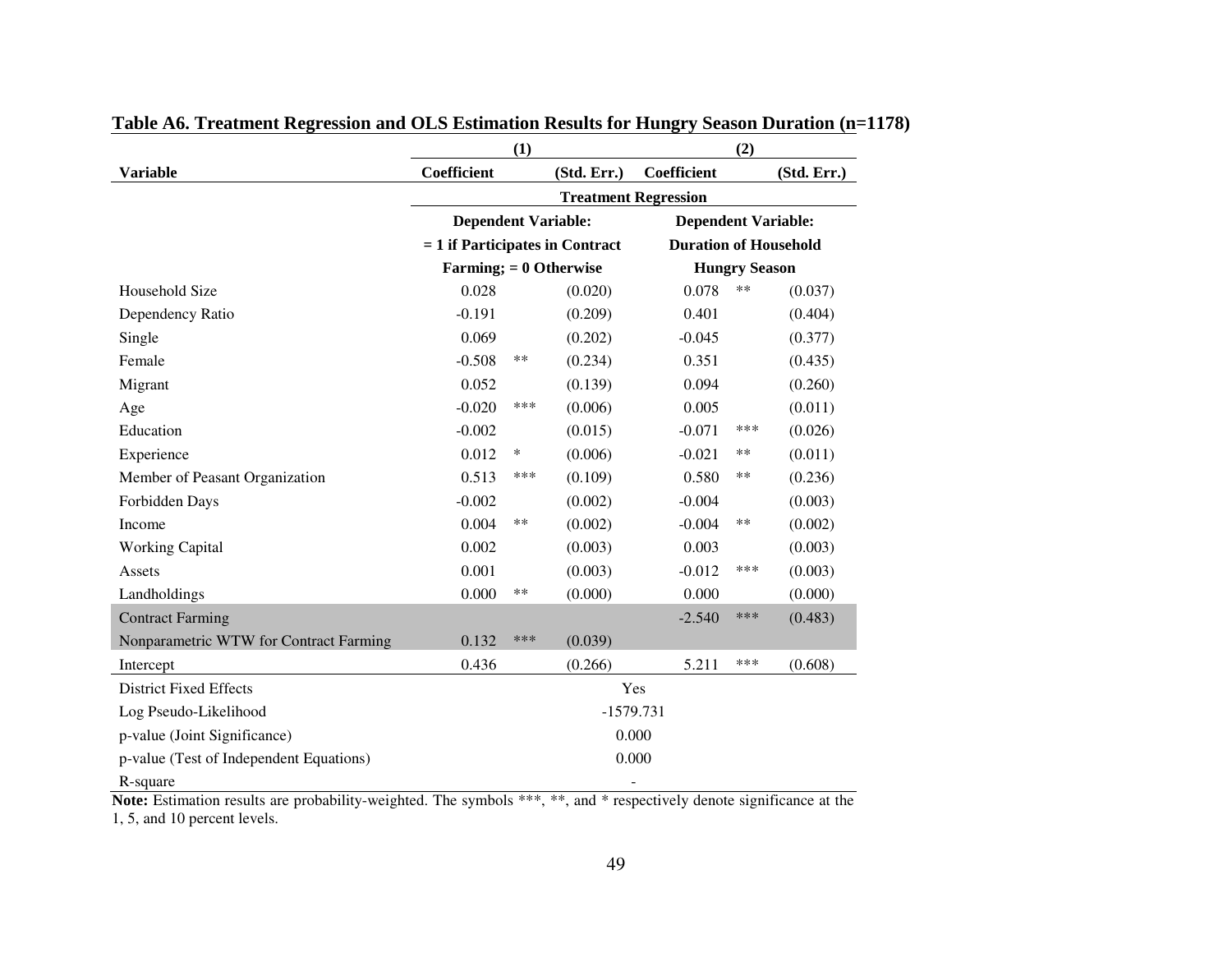|                                         |                                   | (1)                                                                                |             |                                | (2)             |             |  |
|-----------------------------------------|-----------------------------------|------------------------------------------------------------------------------------|-------------|--------------------------------|-----------------|-------------|--|
| <b>Variable</b>                         | Coefficient                       |                                                                                    | (Std. Err.) | Coefficient                    |                 | (Std. Err.) |  |
|                                         |                                   | <b>Treatment Regression</b>                                                        |             |                                |                 |             |  |
|                                         |                                   | <b>Dependent Variable:</b><br><b>Dependent Variable:</b><br>$= 1$ if Household Has |             |                                |                 |             |  |
|                                         | $= 1$ if Participates in Contract |                                                                                    |             |                                | <b>Received</b> |             |  |
|                                         | Farming; $= 0$ Otherwise          |                                                                                    |             | a Formal Loan; $= 0$ Otherwise |                 |             |  |
| Household Size                          | 0.033                             |                                                                                    | (0.021)     | 0.000                          |                 | (0.005)     |  |
| Dependency Ratio                        | $-0.164$                          |                                                                                    | (0.207)     | $-0.019$                       |                 | (0.047)     |  |
| Single                                  | 0.079                             |                                                                                    | (0.193)     | $-0.017$                       |                 | (0.041)     |  |
| Female                                  | $-0.482$                          | **                                                                                 | (0.231)     | 0.030                          |                 | (0.051)     |  |
| Migrant                                 | 0.114                             |                                                                                    | (0.138)     | 0.003                          |                 | (0.035)     |  |
| Age                                     | $-0.018$                          | ***                                                                                | (0.007)     | 0.004                          | $***$           | (0.002)     |  |
| Education                               | $-0.008$                          |                                                                                    | (0.015)     | 0.014                          | ***             | (0.004)     |  |
| Experience                              | 0.009                             |                                                                                    | (0.007)     | $-0.003$                       | $\ast$          | (0.002)     |  |
| Member of Peasant Organization          | 0.537                             | ***                                                                                | (0.111)     | 0.029                          |                 | (0.030)     |  |
| Forbidden Days                          | $-0.002$                          |                                                                                    | (0.002)     | 0.000                          |                 | (0.000)     |  |
| Income                                  | 0.005                             | **                                                                                 | (0.002)     | 0.001                          |                 | (0.001)     |  |
| <b>Working Capital</b>                  | 0.005                             |                                                                                    | (0.005)     | $-0.002$                       | **              | (0.001)     |  |
| Assets                                  | 0.000                             |                                                                                    | (0.002)     | $-0.001$                       |                 | (0.000)     |  |
| Landholdings                            | 0.000                             | ∗                                                                                  | (0.000)     | 0.000                          | ***             | (0.000)     |  |
| <b>Contract Farming</b>                 |                                   |                                                                                    |             | 0.324                          | ***             | (0.063)     |  |
| Nonparametric WTW for Contract Farming  | 0.081                             | $\ast$                                                                             | (0.043)     |                                |                 |             |  |
| Intercept                               | 0.470                             | **                                                                                 | (0.267)     | $-0.323$                       | ***             | (0.080)     |  |
| <b>District Fixed Effects</b>           |                                   |                                                                                    |             | Yes                            |                 |             |  |
| Log Pseudo-Likelihood                   |                                   |                                                                                    |             | $-461.067$                     |                 |             |  |
| p-value (Joint Significance)            |                                   |                                                                                    |             | 0.000                          |                 |             |  |
| p-value (Test of Independent Equations) |                                   |                                                                                    |             | 0.000                          |                 |             |  |
| R-square                                |                                   |                                                                                    |             |                                |                 |             |  |

# **Table A7. Treatment Regression and OLS Estimation Results for the Likelihood of Receiving a Formal Loan (n=1178)**

Note: Estimation results are probability-weighted. The symbols \*\*\*, \*\*, and \* respectively denote significance at the 1, 5, and 10 percent levels.